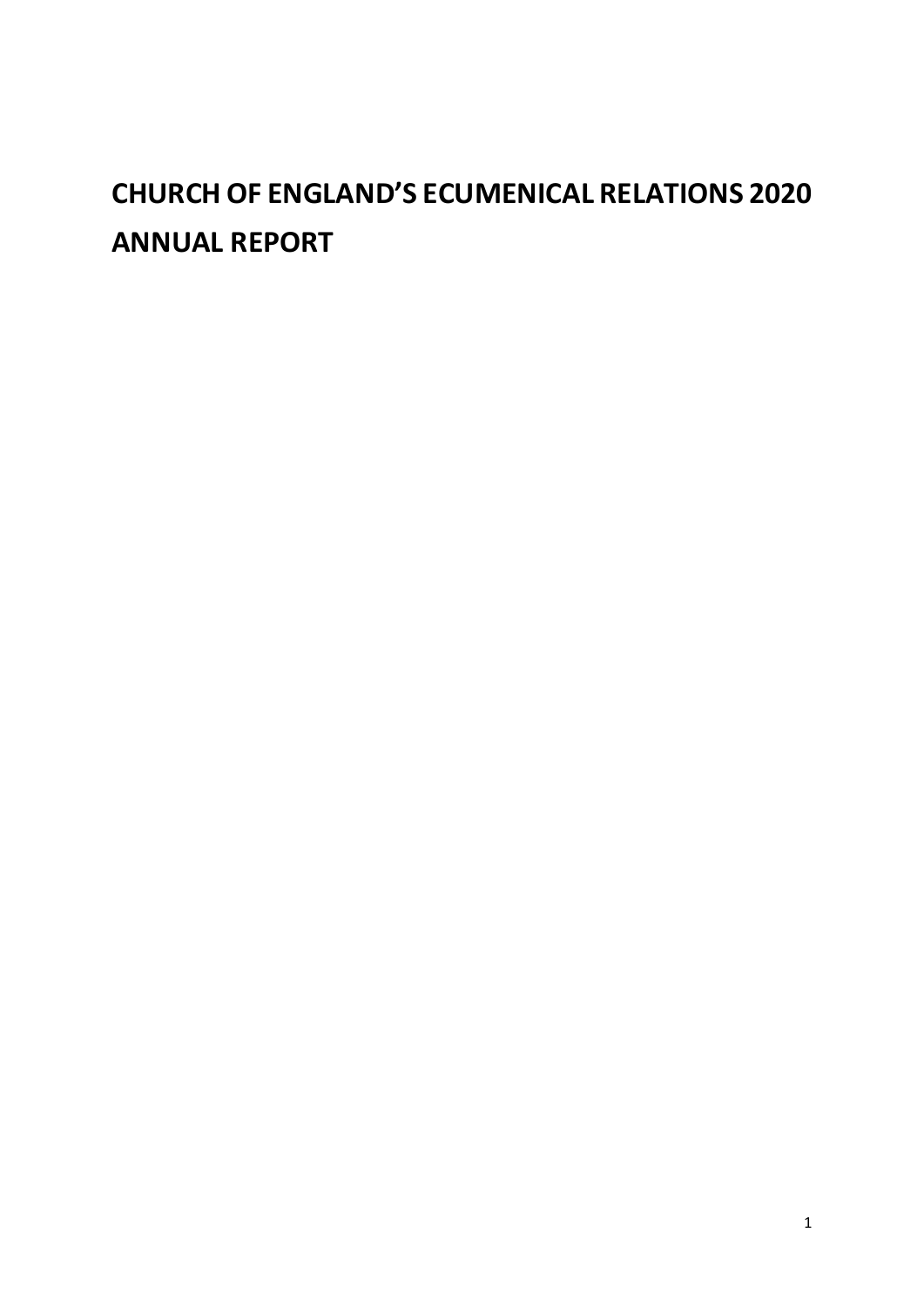## Contents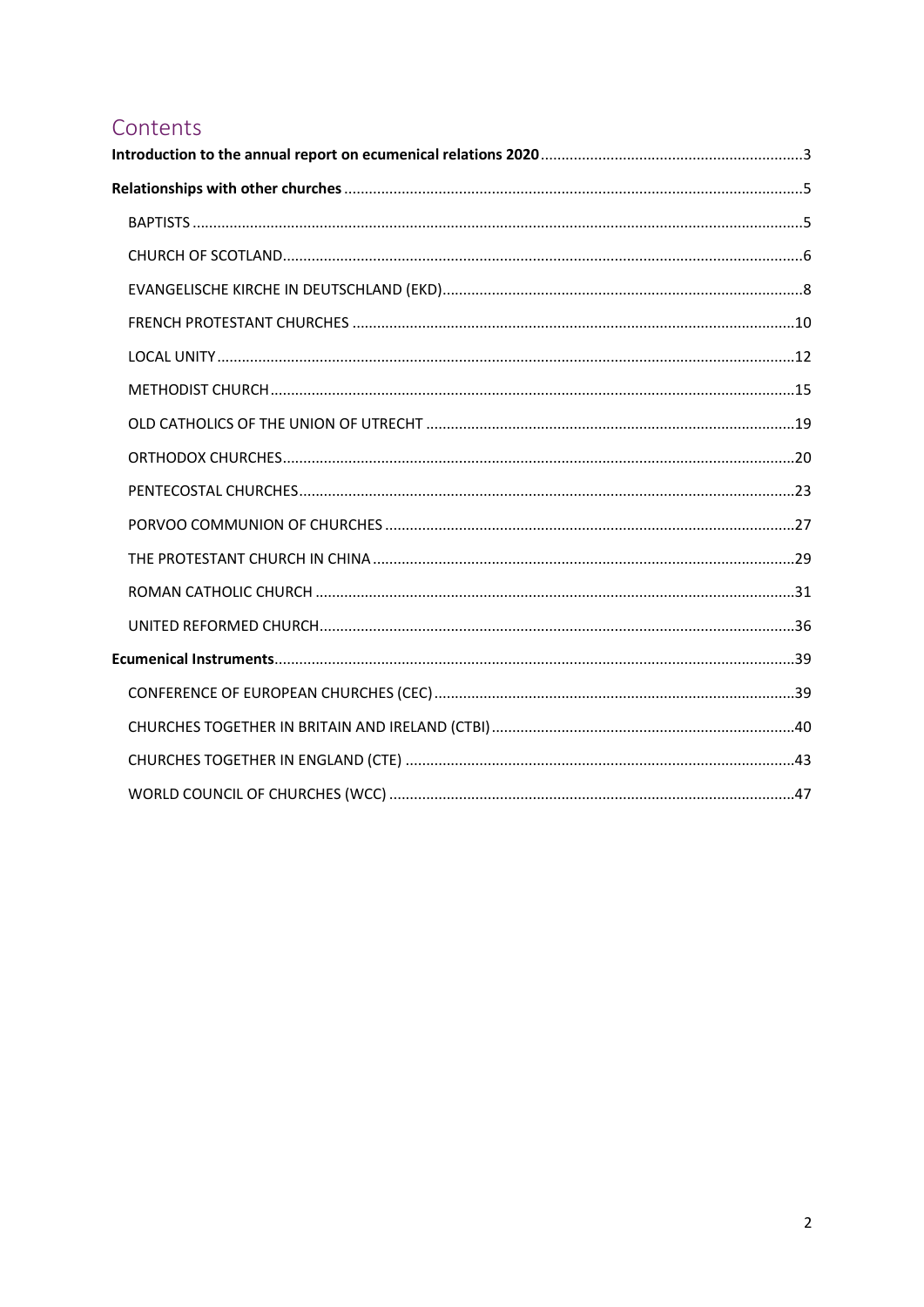## <span id="page-2-0"></span>INTRODUCTION TO THE ANNUAL REPORT ON ECUMENICAL RELATIONS 2020

What a year it has been. The issues that have gripped the nation have also gripped ecumenism. The health crisis has dominated everything. Obviously for a Spirit-filled activity, like ecumenism, that is so relational there have been some real challenges. Forging new relationships and deepening old ones is so much more difficult when not meeting in person, and some pieces of work have had to be put off until it is possible to meet again physically. Perhaps the most remarkable thing, however, has been how the conditions brought about by lockdowns and restrictions have also favoured other kinds of working together. Zoom means less travel and opens the possibility of presence at meetings to people who would otherwise find attendance difficult.

One good example has been the meeting of the so-called Coronavirus Roundtable, which has come into existence under the aegis of Churches Together in England. It began during the first lockdown as a way of exchanging information among National Ecumenical Officers and those of similar responsibility within the churches together with representatives of the ecumenical instruments in the four nations of these Isles. One wonderful thing about the Roundtable was that it served to extend the range of contacts among a wide variety of churches. Until the summer it was meeting weekly, but it has been felt to be so useful with the variety of issues facing the churches that it will continue meeting even as, thankfully, the need for a focus on the pandemic ebbs away.

Another issue that has hit the nation and that has had a significant impact upon the churches and upon their relationships is the fallout from the killing of George Floyd in the United States. In truth many churches were already working for racial justice, but the Black Lives Matter movement that arose after George Floyd's death galvanized them into greater action. Five Presidents of Churches Together in England (among whom is the Archbishop of Canterbury), with the support of Churches Together in England's Fourth Presidency Group, issued a statement in July 2020. The text highlights one thing in bold type: '**We call upon all churches to travel together on this journey of racial justice so that together, as one community of churches in England, we may reach out in love and respect to one another in pursuit of our common witness.**<sup>1</sup> This is an issue with considerable ecumenical importance since the overcoming of racial divides is a fundamental feature of our unity in Christ. As the letter to the Colossians puts it: 'In that renewal there is no longer Greek and Jew, circumcised and uncircumcised, barbarian, Scythian, slave and free; but Christ is all and in all!' (Col 3:11). It is significant that in December 2020 the Council for Christian Unity has published its report *Welcoming Ethnic Minority Congregations: Church-Sharing and the Church of England*. It sees the as yet not fully developed opportunities for mission where Church of England parishes have ethnic minority congregations worshipping in their premises. Not only does this offer the chance to learn from one another, but partnership with an ethnic minority congregation

<sup>1</sup> 'CTE Presidents call all churches to address racial injustice in church life and wider society,' 28 July 2020, [https://www.cte.org.uk/Articles/584547/Home/News/Latest\\_news/CTE\\_Presidents\\_call.aspx](https://www.cte.org.uk/Articles/584547/Home/News/Latest_news/CTE_Presidents_call.aspx) (accessed 10/12/2020).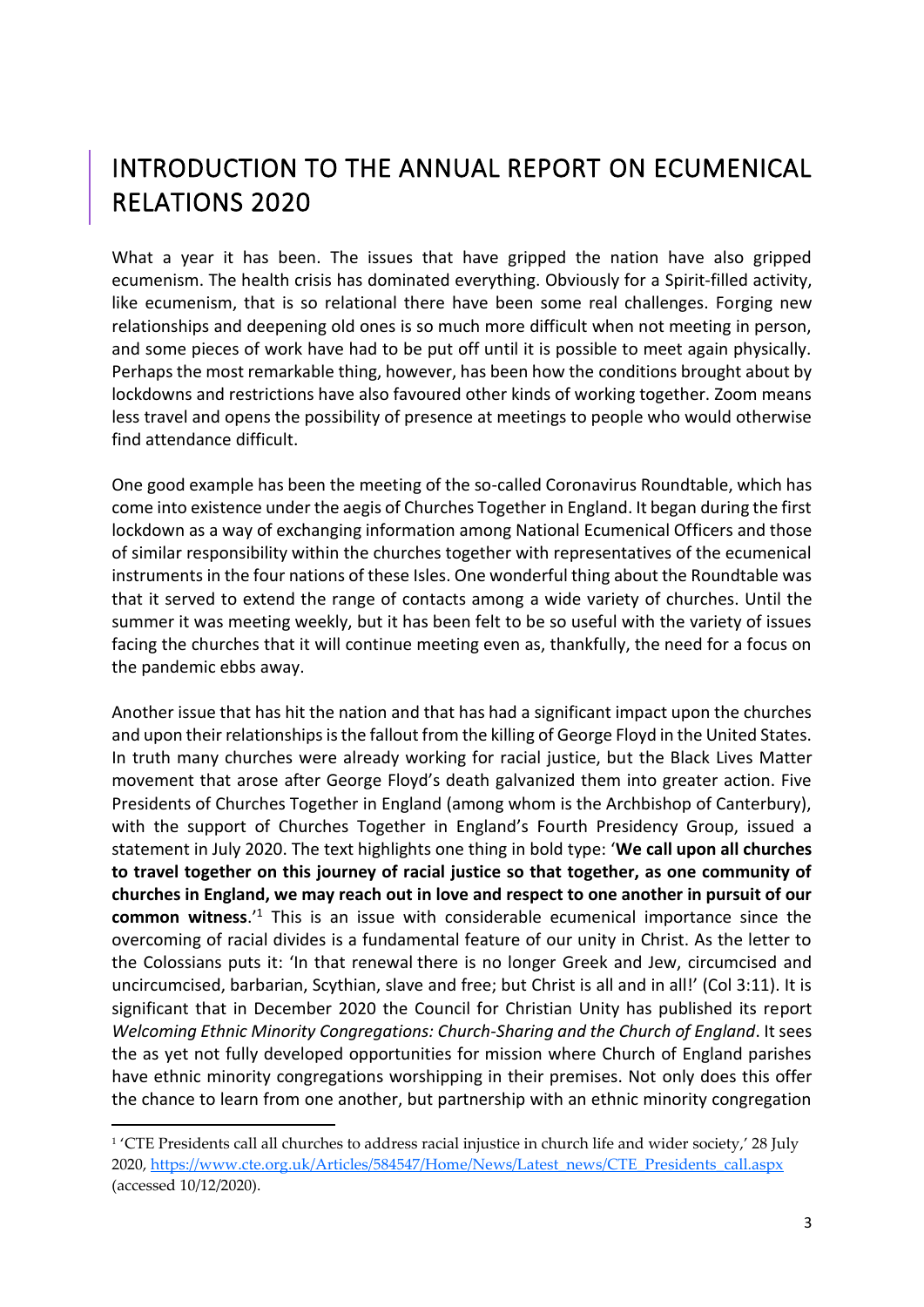offers the Church of England a chance to fulfil its mission to the nation by bringing the gospel to people it often finds hard to reach.

The turn of the year also brings with it another major issue for the nation: Brexit. Wherever we stand individually in the debate, it is clear that the deepening of relational bonds with our European neighbours is necessary even as the weakening of institutional connections comes into force. Here too ecumenism has a role to play. The various agreements with our neighbours of other churches now have an added value; Porvoo, Meissen, Reuilly are all opportunities to bring Christians closer to one another. Who knows? perhaps in this way, as the letter to Diognetus from the late second century CE has it, Christians can be seen effectively as the 'Soul of the World' in bringing reconciliation among people outside whatever may be their political structures. For Christians, as resident aliens whose homeland is in heaven, are linked across the world and across time. This deeper unity means they have the ability, and share the duty, of working together for the good of all.

The year, however, has not been simply one of challenge. There have been exciting and welcome growths in the ecumenical life of the country. One thing that is likely to prove significant in the years to come is the Toolkit applying the insights of *A Flexible Framework for Local Unity in Mission*. This piece of work offers the opportunity of helping Christians as they seek to come closer together, and especially in their cooperation for mission, find the correct fit in how they organize themselves. The mentality is not to set up bureaucratic structures that must be complied with but to provide the means to find the right forms for supporting the initiatives undertaken. It opens up the prospect of new and innovative cooperation and, at the same time, of deeper mutual understanding and of more intense relationships. It is a solid basis for further healing the rifts in the body of Christ in the very process of his body working, in mission, to transform the world.

This context of relationships, indeed, gives particular hope. Covid-19 has not halted their growth. What seems to become always more evident, however, is that the current in interchurch relations of seeking to explore and promote the spiritual basis for ecumenism can ground these relationships in God. Such relationships are the truest fulfilment of Jesus' prayer on the eve of his death 'that they may all be one. As you, Father, are in me and I am in you, may they also be in us, so that the world may believe that you have sent me.' (Jn 17:21). This is the context for reading the reports that follow. They are both the outworking of a growth in relationship and the means for relationship to grow.

The Rt Revd Tim Thornton Bishop at Lambeth

The Rt Revd Dr Martin Warner Chair, Council for Christian Unity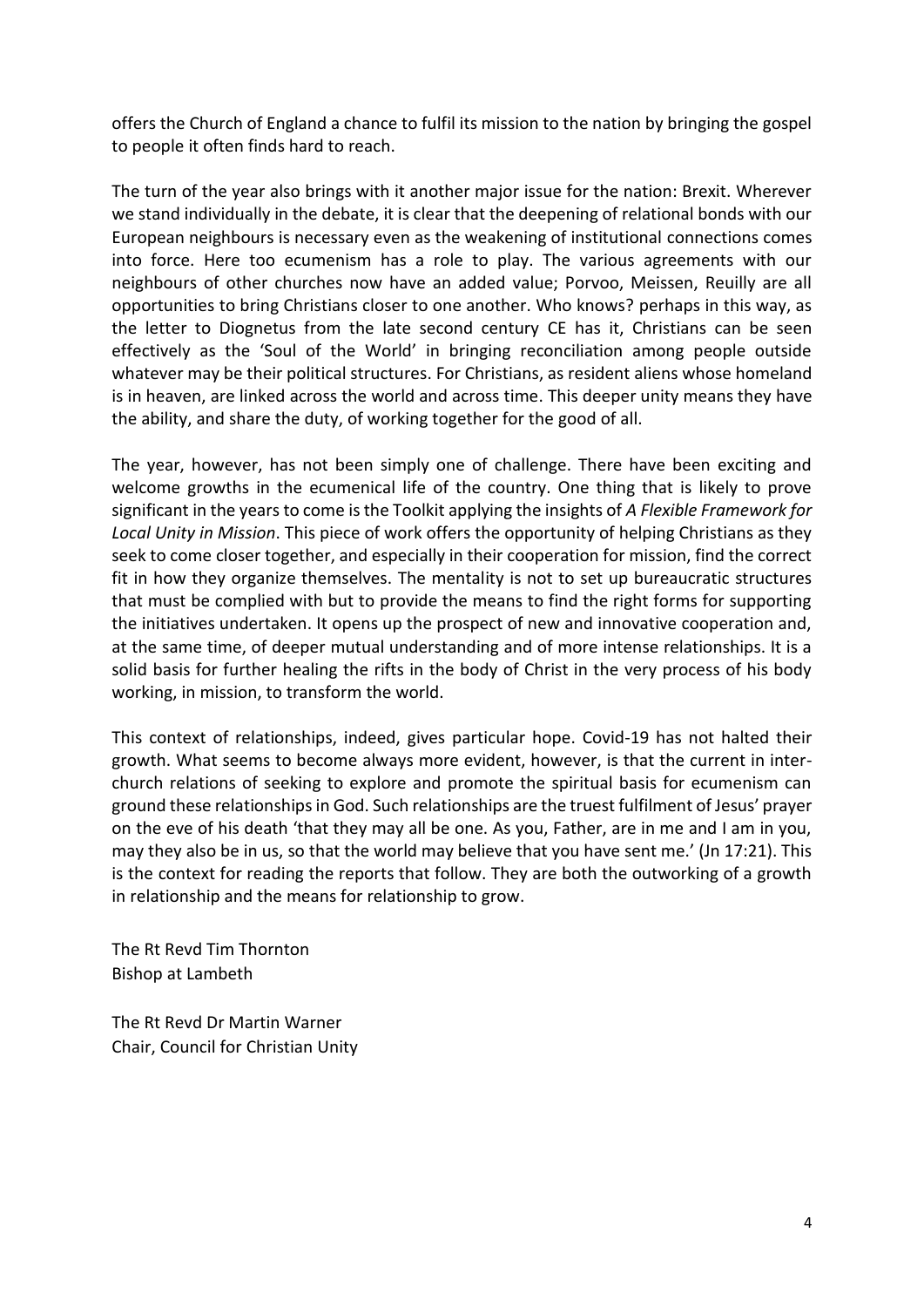## <span id="page-4-0"></span>RELATIONSHIPS WITH OTHER CHURCHES

## <span id="page-4-1"></span>BAPTISTS

#### **Lead bishop: the Rt Revd John Holbrook, Bishop of Brixworth**

#### **Overview**

- 1. There is almost invariably a very warm welcome and a deep sense of Christian fellowship with Baptists, even though their views on Church order, and especially episcopal leadership and the baptism of infants, a national church and involvement with the state as a rule are markedly different from those of the Church of England. Nonetheless, there are Baptists who recognize with appreciation what the ministry of bishops can bring to the Church and many who express gratitude for the role of the Church of England in the affairs of the country. Conversations with the Church of England and internationally have also deepened mutual understanding, and even brought about some rapprochement, on the question of Christian initiation.
- 2. The organization of the Baptist Union of Great Britain (BUGB) is far looser and more light touch than the Church of England. BUGB has a small national team based in Didcot in Oxfordshire with a role of influence and of speaking for Baptists, at least those who belong to the Union. It provides resources, help with safeguarding and legal issues, and financial advice. In a similar fashion, about a dozen regional Associations offer help in the same areas. The Associations have a fair degree of autonomy, including how they allocate mission and ministry funding. Each local church has autonomy too, to call or dismiss their pastors, to pay and house them as they think fit, and even to leave or join the Baptist Union.
- 3. Despite the existence of these organizational supports, nothing at the national or regional level is described as a church. Hence while there may be a national Union and there may also be regional Associations, only the local worshipping congregation can be described as 'church'.

#### Key place of dialogue: the BUGB Council

- 4. The BUGB Council meets twice a year for a two-day residential at Swanwick. There are about 80 people representing the regional Associations. They invite two ecumenical representatives, currently Anglican and Salvation Army, but in future yearsit might be Methodist and RC. The Anglican representative to the Council is the Rt Revd John Holbrook, Bishop of Brixworth, whose period of on the Council is to finish in 2022.
- 5. The Bishop of Brixworth has made fruitful visits to the Baptist Union at Baptist House, Didcot, where he met the General Secretary, to Bristol Baptist College, and to a local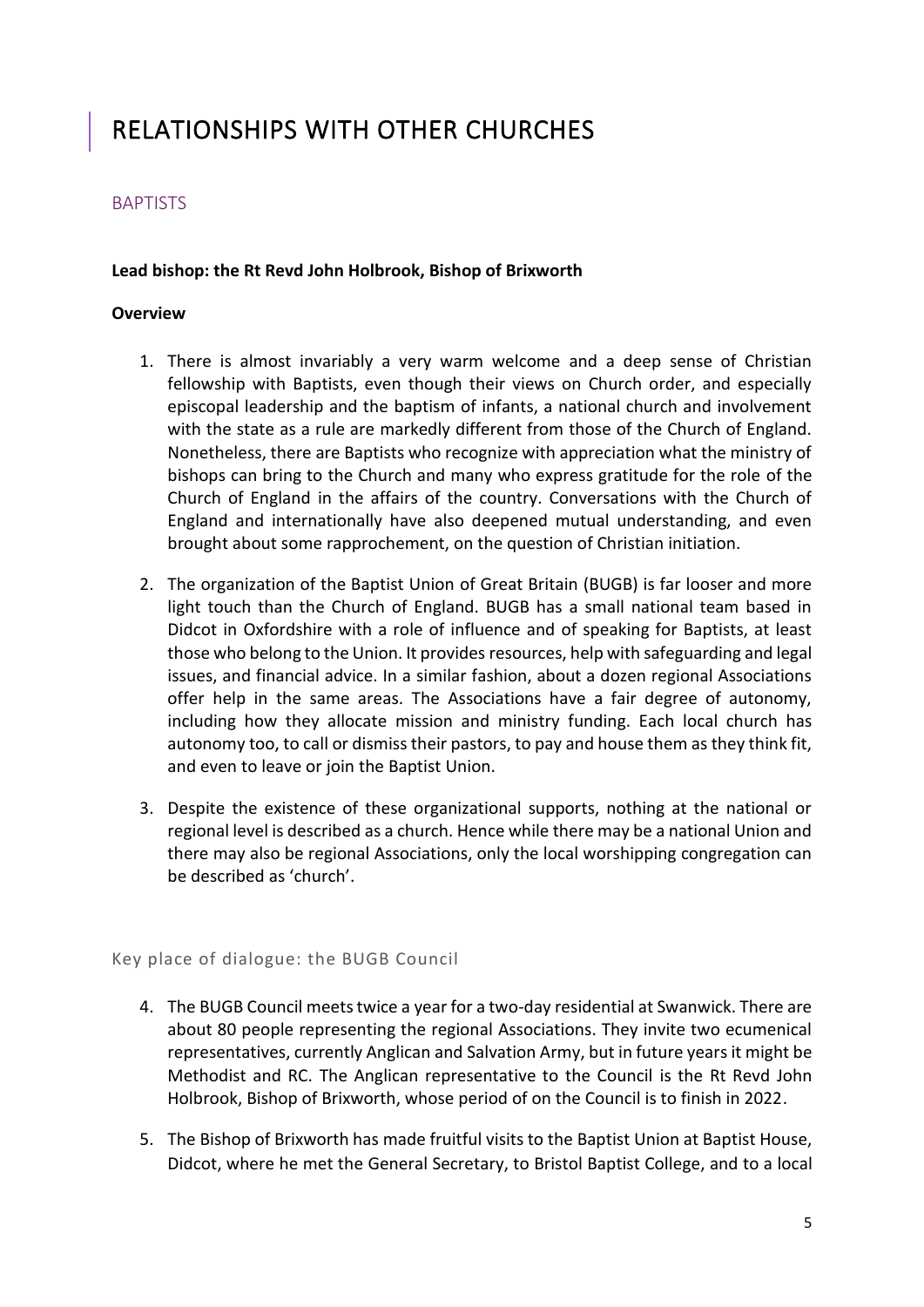Ministers' gathering. He also attended the BUGB Council and the Annual Assembly which was held online this year because of covid-19 restrictions.

6. There is considerable cooperation of the Church of England's National Ecumenical Officer with the Baptist National Ecumenical Officer as part of a group of National Ecumenical Officers with similar concerns. They have worked to train County and Denominational Ecumenical Officers, produce new model Constitutions for Local Ecumenical Partnerships (currently with the Charity Commission), formulated ways of applying a more flexible approach to mission in unity at local level, and supported in various ways the work of Churches Together in England.

#### **Reflections**

7. Baptists make up 8% of Christians in the country (just below the Methodists and the Pentecostals who each have  $9\%)$ ,<sup>2</sup> and so they are a significant partner for the Church of England. The two churches work together on a range of issues, especially mission.

## <span id="page-5-0"></span>CHURCH OF SCOTLAND

#### **Lead bishop: the Rt Revd James Newcome, Bishop of Carlisle**

## **Key dialogue group: Church of England – Church of Scotland Contact Group (Columba Declaration)**

#### **Background**

- 8. The Contact Group was established under the Columba Agreement and held its inaugural meeting in November 2017. In 2019, two new co-chairs were appointed: the Very Revd Dr Russell Barr for the Church of Scotland and the Rt Revd James Newcombe for the Church of England.
- 9. The other current Church of England members of the Contact Group are the Revd Catherine Pickford and the Revd Dr Gavin Wakefield. The Bishop of Edinburgh, the Rt Revd John Armes, is the representative from the Scottish Episcopal Church.
- 10. It has been agreed in principle that the biennial staff consultation between the two churches, which pre-dates the Columba Agreement and has previously been attended by the Archbishop of York, might be integrated with the annual meeting of the new Contact Group, for example by taking place immediately beforehand at the same venue and with overlapping participation. The next such event is expected to take place in 2021.

<sup>2</sup> <https://www.eauk.org/church/research-and-statistics/english-church-census.cfm>(accessed 2 July 2019)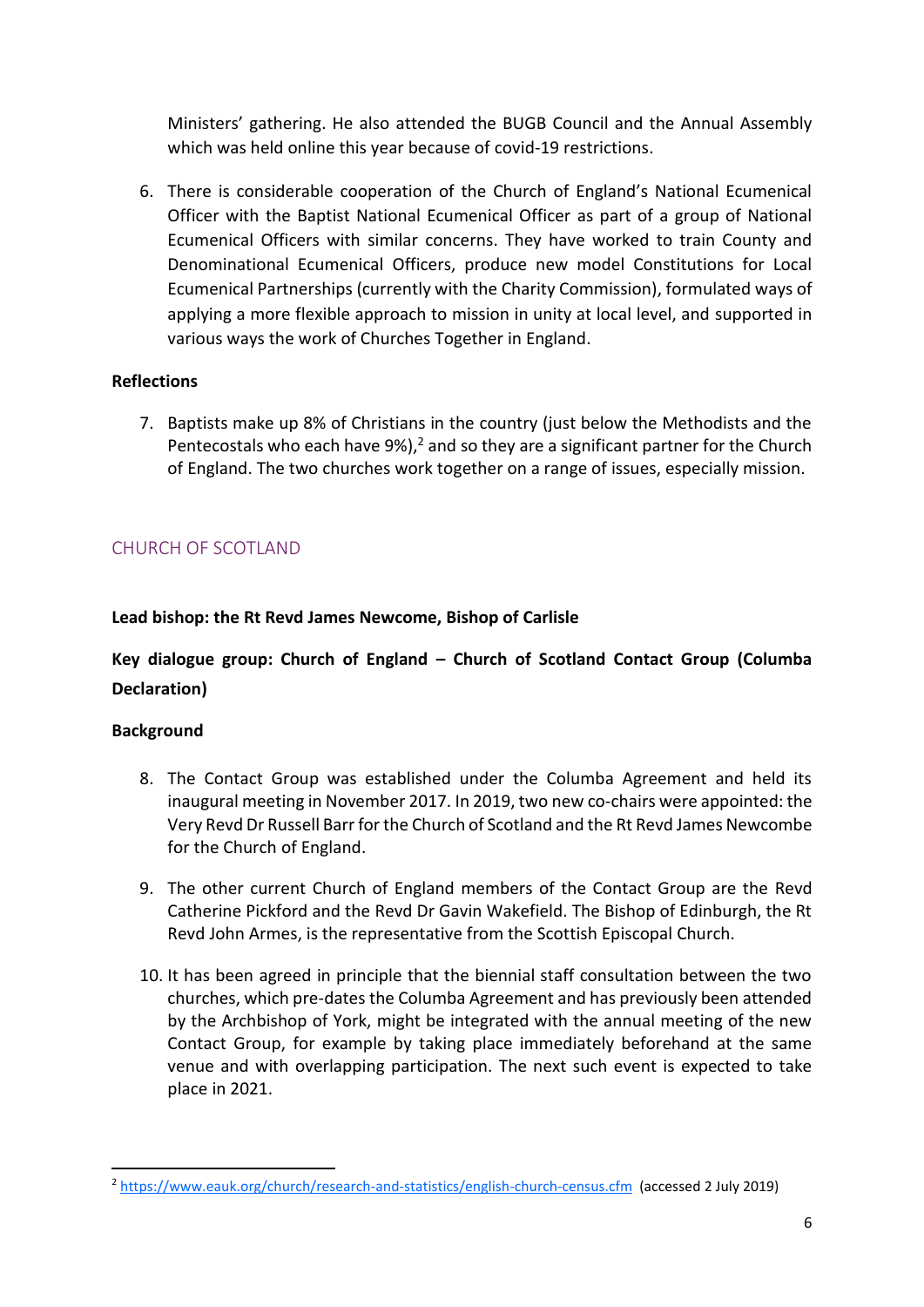11. An important strand in this relationship is the annual meeting between the Moderator of the General Assembly and the Archbishop of Canterbury when the Moderator visits London during St Andrew's tide. This was held in 2019 at Lambeth Palace, and subjects covered included significant developments within both churches and areas for mutual learning and support, such as training for lay and ordained ministries.

#### **Key activities for the year**

- 12. The Contact Group met in Carlisle in February. As well as being the first meeting for the new co-chairs, there were new members from both churches.
- 13. The Contact Group reviewed a range of issues, including:
	- The use of provision for Covenant Partnerships in Extended Areas in Cumbria, and what learning might be taken from this for the situation in Scotland.
	- Key developments within each church, e.g., structural reform within the Church of Scotland.
	- Developments in ecumenical relations with other churches and how this might have a bearing on relations between our churches, including the CCU report on *Doing Mission Together* and the current situation regarding the proposals set out in *Mission and Ministry in Covenant.*
	- Plans for the establishment of a new Ecumenical Instrument in Scotland, the Scottish Christian Forum, to take the place of Action of Churches Together in Scotland.
	- Engagement in public affairs at the national level, with some reflection on the UK's departure from the European Union and on the FCO report on the persecution of Christians.
- 14. Amongst matters to be taken forward, it was agreed to give some attention to understanding and practice of the diaconate in the Church of England, the Church of Scotland, and the Scottish Episcopal Church.
- 15. The Contact Group also discussed initial plans for the staff consultation between the two churches due to take place in 2021.
- 16. A meeting was held chaired by the Archbishop of York to begin planning for the biennial staff consultation. It will take place at Bishopthorpe Palace on the autumn of 2021 on a date yet to be decided.
- 17. The annual meeting between the Moderator of the General Assembly of the Church of Scotland and the Archbishop of Canterbury took place again this year. Normally this is held at Lambeth Palace during the Moderator's visit to London during St Andrew's tide, and this year, after a postponement by a few days, it was again able to take place. Topics covered Brexit, the United Kingdom Internal Market Bill, the environment and COP26, the good relations between the Church of Scotland and the Scottish Episcopal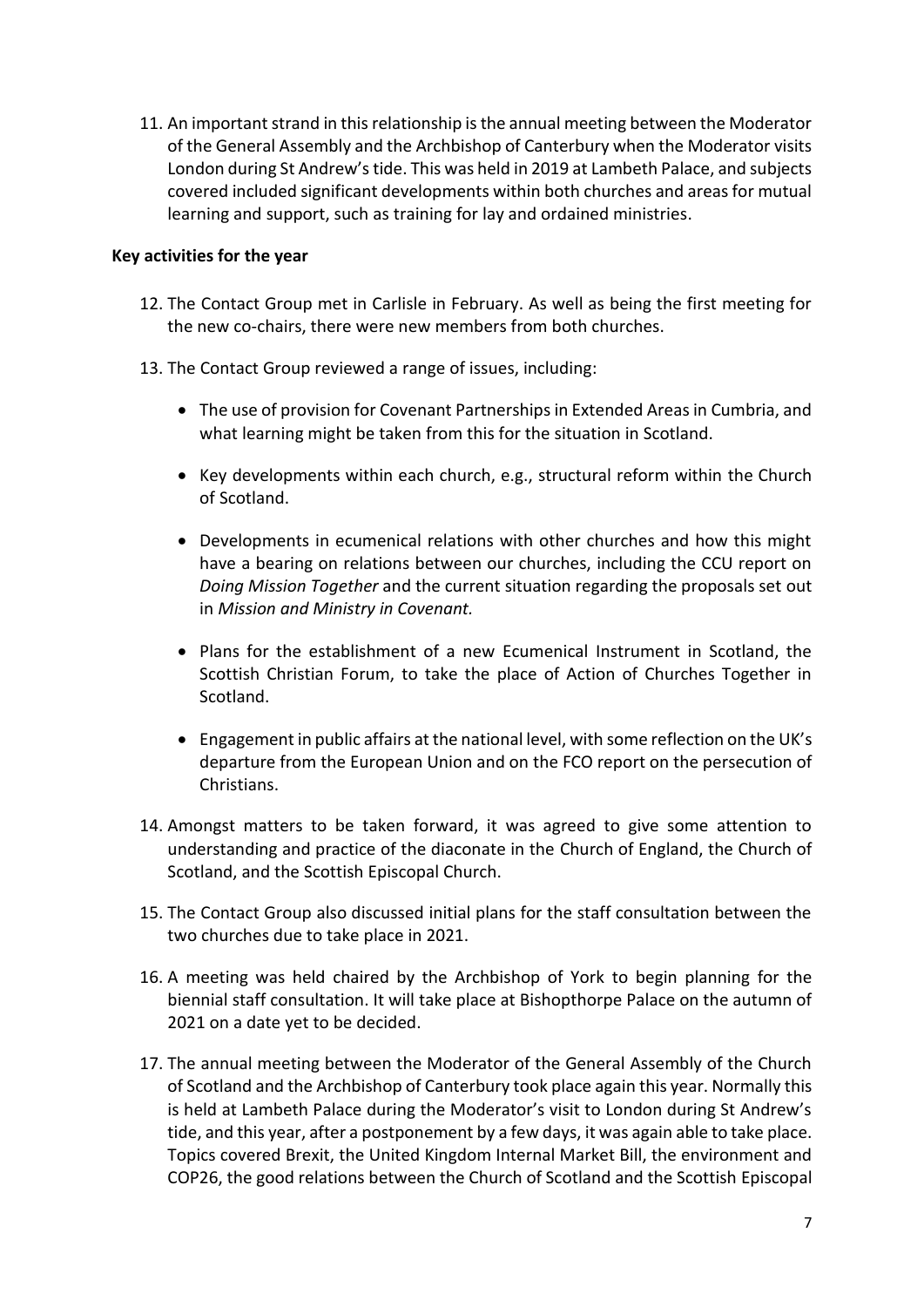Church, and South Sudan. As he had been the previous year, the Bishop of Carlisle was also present, facilitating communication with the Contact Group.

#### **Reflections on the year**

18. Towards the beginning of the year, there was a very productive meeting of the Contact Group. In part because of the covid-19 pandemic, it has not been easy to take forward plans for further work together, but it is hoped that next year's biennial staff consultation can be a good opportunity to continue building relations between the two churches.

## <span id="page-7-0"></span>EVANGELISCHE KIRCHE IN DEUTSCHLAND (EKD)

#### **Lead bishop: the Rt Revd Dr Jonathan Gibbs, Bishop of Huddersfield**

#### **Key dialogue group: Meissen Commission**

#### **Background**

- 19. The Meissen Commission oversees and promotes the implementation of the Meissen Agreement, which exists between the Church of England and the Evangelische Kirche in Deutschland (EKD). It meets once a year, alternately at the invitation of the Church of England and the EKD. Additionally, the English and German Committees each meet separately three times a year.
- 20. The Meissen Commission members are:

Co-Chair: the Rt Revd Dr Jonathan Gibbs Co-Secretary: the Revd Dr Matthias Grebe The Ven Robert Jones The Revd Professor Morwenna Ludlow The Rt Revd Dr Dagmar Winter Mrs Helen Page

#### **Key activities for the year**

21. The proceedings of the 10<sup>th</sup> Theological Meissen Conference have now been published as *Revisiting the Meissen Declaration after 30 years*, edited by Mark Chapman, Friederike Nüssel and Matthias Grebe. The Conference sought to address key themes such as the significance of the historic episcopate and the mutual recognition and interchangeability of ministries. The papers focus on significant ecclesial and historical/theological developments. They attend to questions about the Church and the episcopate with regard to ecclesial identity, and in the light of contemporary European ecumenical developments as well as sociological changes over the last three decades.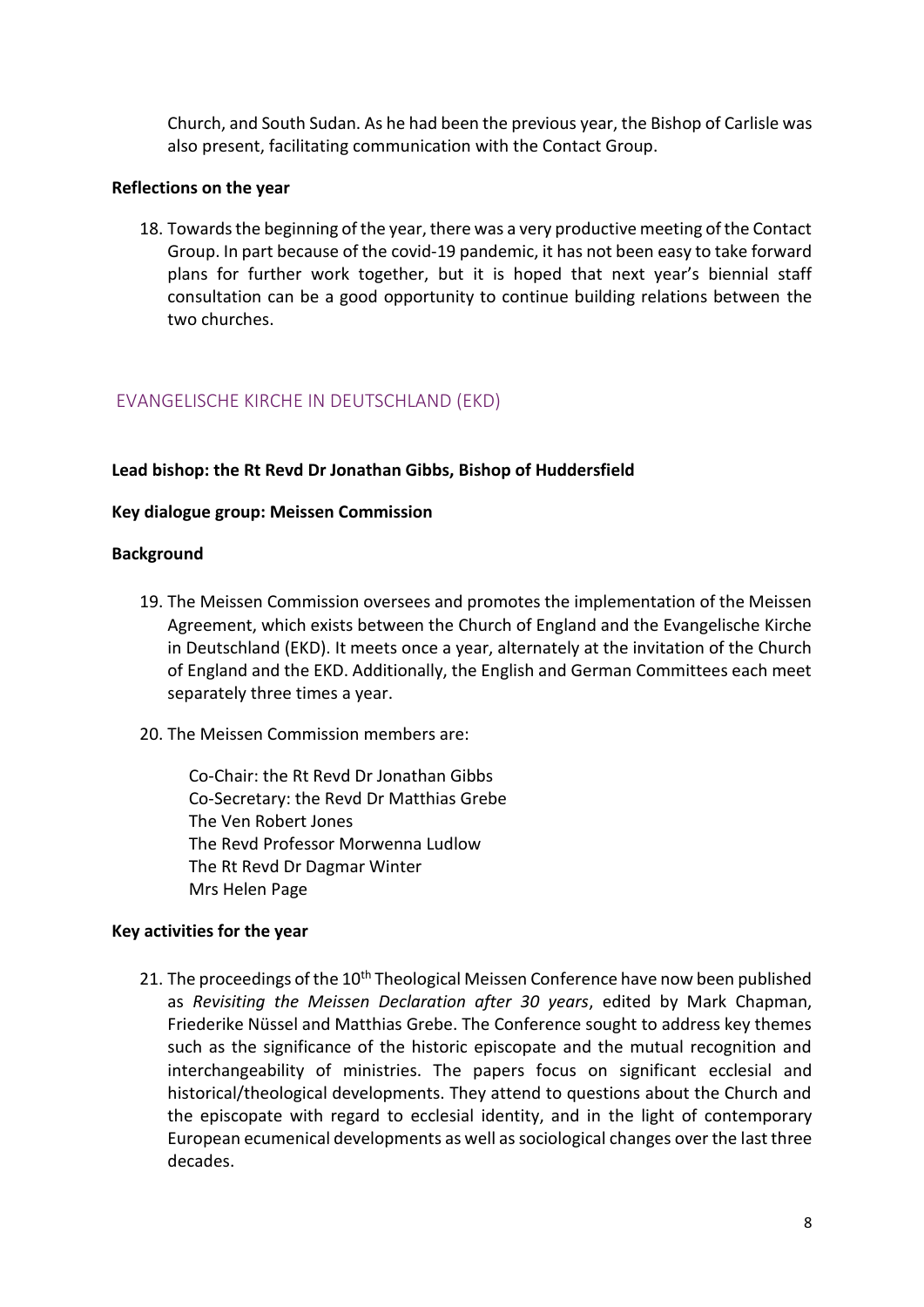- 22. Before the covid-19 outbreak, a Meissen-led Colloquium was planned for Cambridge on 10-11 September 2020 at Westminster College. As the organizers were ready to make the final confirmation for the venue, it became necessary to postpone the meeting until July 2021.
- 23. The Colloquium will seek to bring together ecumenical colleagues, joining with the Meissen partnership to discuss the theme of *Identity* in relation to an exploration of the mutual recognition of ministries between the two churches. Invitees from the CofE, EKD, CCU, CEC, Reuilly and CPCE will come together with those from the Methodist Church, the United Reformed Church, the Porvoo dialogue, and the Roman Catholic Church, as well as with others from the Church of England who are involved in ecumenical and doctrinal bodies, and one or two external speakers and facilitators.
- 24. The 30th annual meeting of the Meissen Commission took place from 16-17 October 2020 via Zoom. To retain the momentum of previous years (especially as the September Meissen-led Colloquium could not take place due to the pandemic) the meeting's primary focus was the mutual recognition of ministries and the nature and meaning of episcopacy. On the Saturday, Professor Friedericke Nüssel gave input on ecclesiastical orders of ministry within the EKD. The Terms of Reference were signed off.
- 25. The EKD will host a Partnership meeting on 30 November in Church House, Hannover.

## **Reflections on the year**

- 26. Covid-19 clearly impacted the Meissen-led Colloquium and the Commission meeting. Apart from this, Brexit remains a key future concern in terms of the relationship between the Church of England and the continental churches. Questions remain about the unity of European churches, the best means of building and sustaining bridges in this area, the role of the church in political debate, the voice the churches might have in the public square (including as agents for reconciliation and dialogue in society), and the practical support that churches might offer to each other and society during this turbulent time.
- 27. The next Meissen Theological Conference is planned for July 2021 and will take place in Oxford.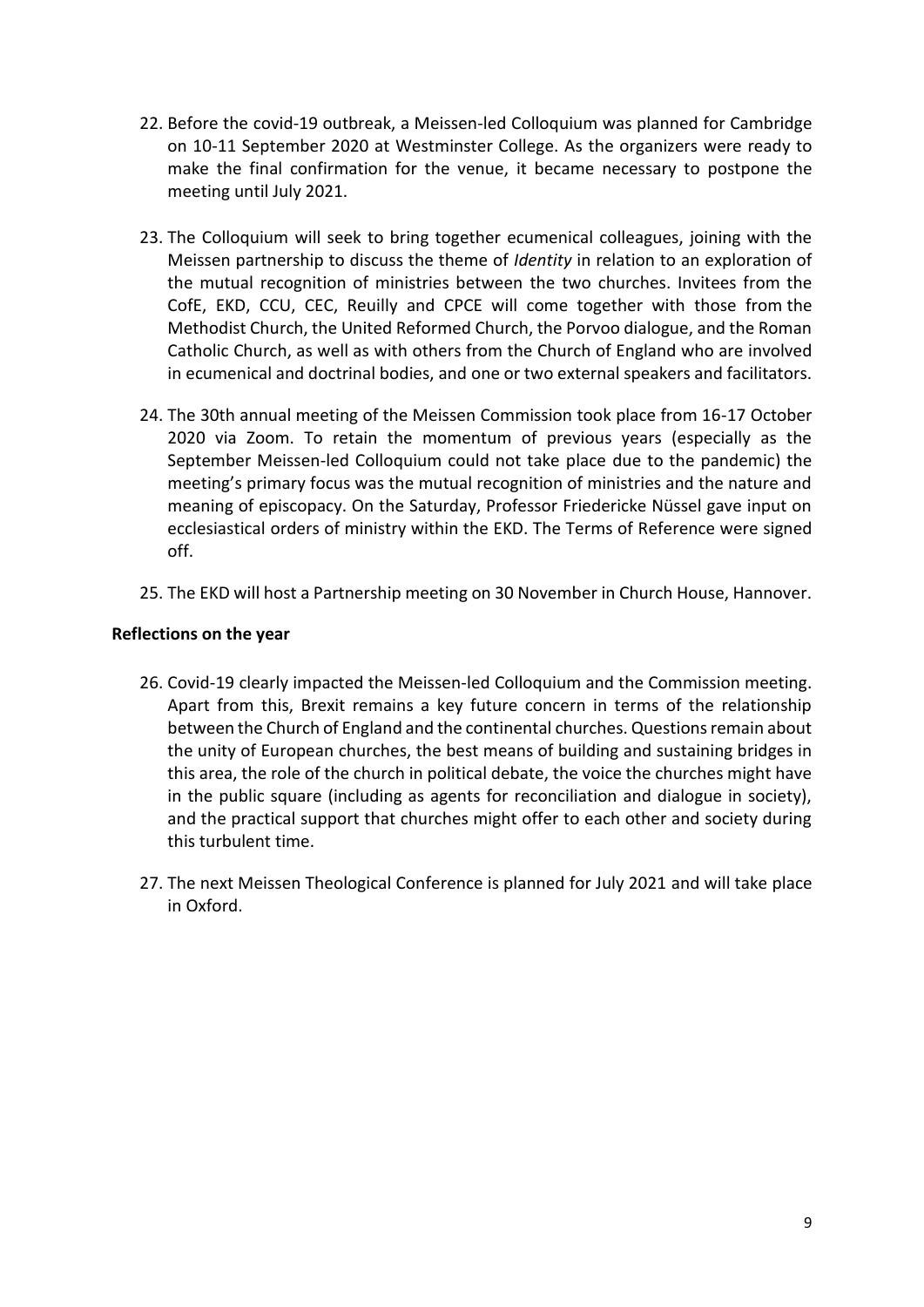#### <span id="page-9-0"></span>FRENCH PROTESTANT CHURCHES

#### **Lead bishop: the Rt Revd John Stroyan, Bishop of Warwick**

#### **Key dialogue group: Reuilly Contact Group**

#### **Background**

- 28. The Reuilly Contact Group (RCG) monitors and promotes relations between the four British and Irish Anglican Churches and the French Protestant Churches (the Union of Protestant Churches in Alsace Lorraine/Union des Eglises Protestantes en Alsace Lorraine (UEPAL); and the United Protestant Church of France/Eglise Protestante Unie de France (EPUDF)) under the Reuilly Agreement.
- 29. The current membership in the two French churches comprises:
	- UEPAL: the Lutheran President is Mr Christian Albecker
	- EPUDF: the President is the Rev. Emmanuelle Seyboldt

#### 30. The RCG members are:

#### **Anglican delegation**

Co-Chair: the Rt Revd John Stroyan, Church of England Co-Secretary: the Revd Dr Matthias Grebe, Church of England Representative of the Diocese in Europe: the Ven Meurig Williams Scottish Episcopal Church: the Revd John McLuckie (also representing the Church in Wales)

Church of Ireland: the Revd Dr Christine O'Dowd Smith

#### **French Lutheran and Reformed delegation**

Co-Chair: the Revd Christian Krieger, Communion Protestante Luthéro-Réformée Co-Secretary: the Revd Claire Sixt-Gateuille, Église Protestant Unie de France Communion Protestante Luthéro-Réformée: the Revd Alexandra Breukink Église Protestant Unie de France, Lyon: the Revd Pierre Blanzat Église Protestante Unie de France, Menton: the Revd Richard Cadoux

#### **Observer**

The Revd Anne-Laure Danet (Ecumenical officer of the Fédération Protestante de France)

#### **Key activities for the year**

31. The Reuilly Contact Group, between the French Protestant Churches (Lutheran and Reformed) and the Anglican Churches of the British Isles, met for the 13<sup>th</sup> time from 17–19 February 2020 in Edinburgh, under the leadership of its co-chairs, the Rt Revd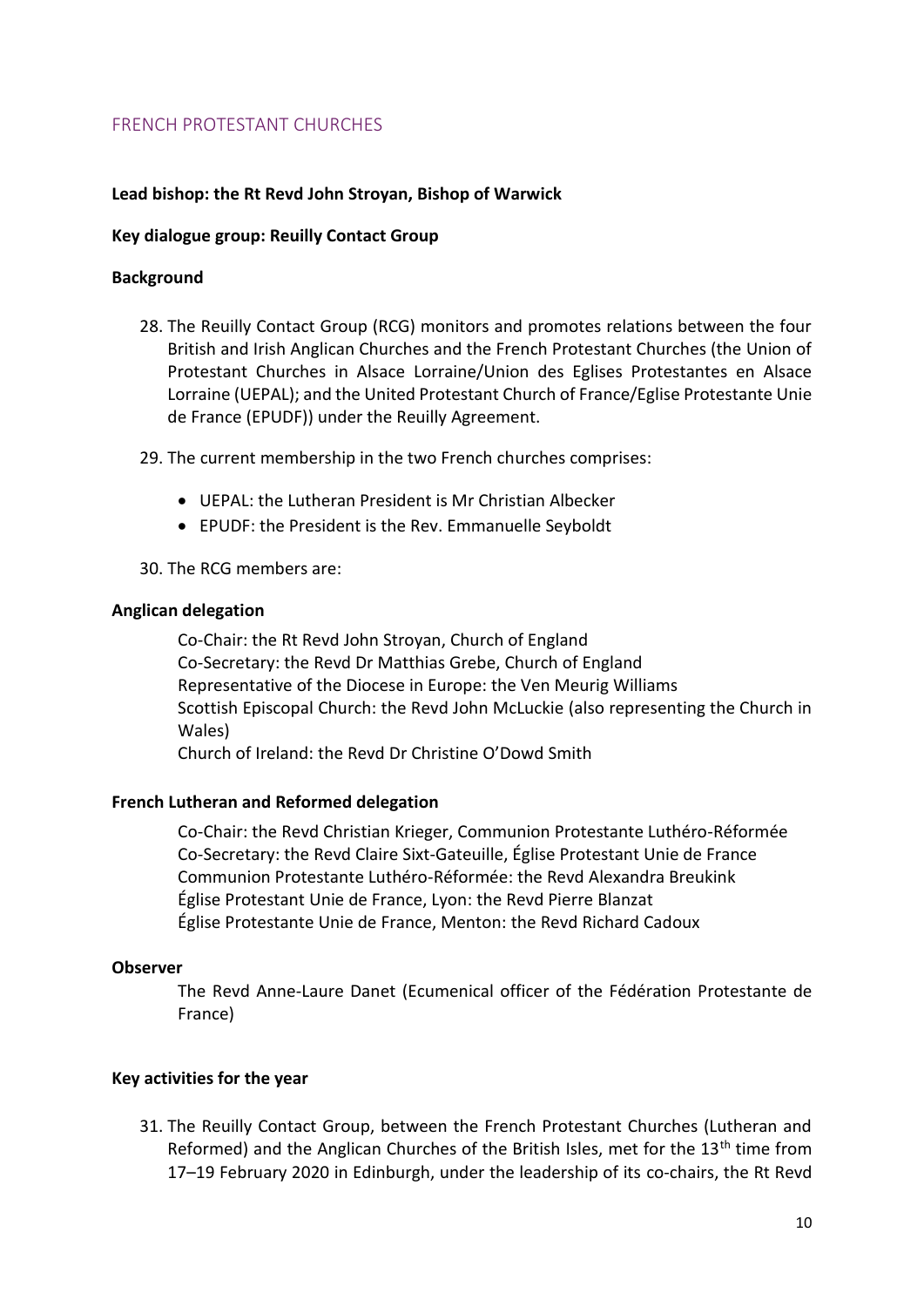John Stroyan (CofE) and the Revd Christian Krieger (Communion Protestante Luthéro-Réformée).

- 32. In the light of the United Kingdom's exit from the European Union, the representatives of both churches reaffirmed their dedication to strengthening the partnership, and restated their commitment to witnessing and serving together wherever possible, especially between the Anglican chaplaincies in France of the Diocese in Europe and the French Protestant churches.
- 33. In the light of the 20<sup>th</sup> anniversary of the Reuilly Agreement, which was drawn up in the summer of 2001 and signed in both Canterbury and Paris, two events are proposed for 2021: a spring meeting in France and an autumn event in England. In spring the plan is to have a Contact Group meeting, followed by a day of prayer and meditation, as well as a celebratory church service the next day.
- 34. For the autumn event, the Group has planned to have the first Theological Reuilly Colloquium, where topics such as the history of both churches, their ecclesiologies, and church polities will be presented and discussed, with experts attending from both sides.
- 35. The decision was made to have annual meetings rather than biennial meetings of the RCG.
- 36. Preliminary conversations have begun regarding the significant overlap between the work of RCG and the Meissen Commission and the opportunities this could afford to progress the call to unity.
- 37. Conversations have begun about the appointment of an Anglican Priest who would become Chaplain of an Anglican Chaplaincy and of an EPUDF parish.
- 38. The next meeting of the RCG will take place from 2021 in Paris

#### **Reflections on the year**

- 39. Covid-19 clearly impacts the plans for 2021 (Theological Reuilly Colloquium, 20<sup>th</sup> anniversary celebration and Contact Group meeting). Apart from this, the decision of the United Kingdom to leave the European Union remains a challenge, though here also lies an opportunity for the churches to be bridge-builders and moderators of the discussion, and not collude with language that is alienating. A further remaining challenge is to find ways to consolidate the relationship between Anglicans, and the French Lutheran and Reformed Churches, so that they may work together and grow their relationship through common witness and engagement, to serve the poor and marginalized, and to find opportunities of worshipping and praying together.
- 40. Bishop John Stroyan will be stepping down from his current role as ecumenical lead bishop for the French Protestant Churches early next year, at the end of a seven-year term, and a successor is therefore being sought.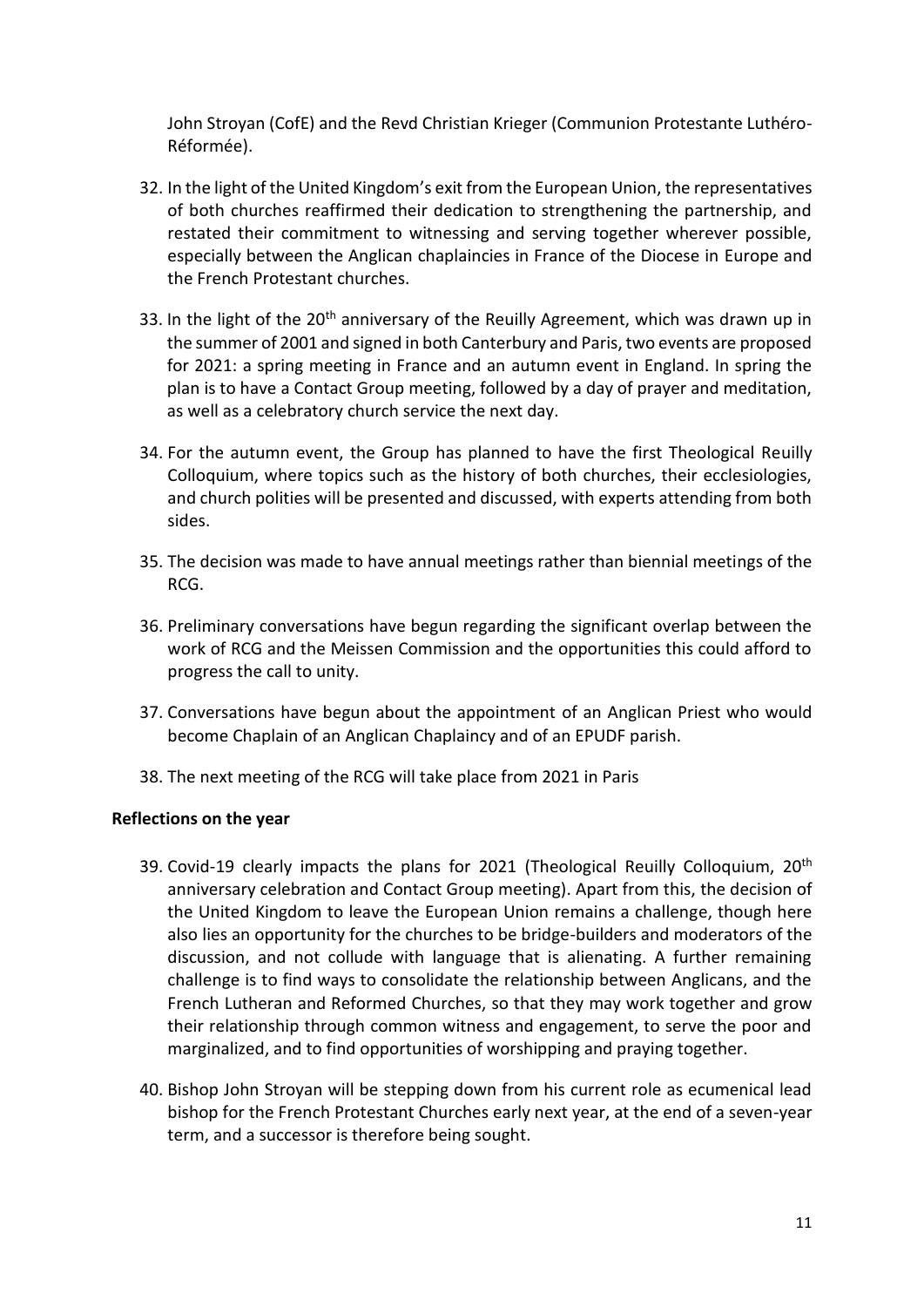## <span id="page-11-0"></span>LOCAL UNITY

#### **Key Dialogue Group: Methodist-Anglican Panel for Unity in Mission**

#### **Lead bishop: the Rt Revd Dr John Thomson, Bishop of Selby**

#### **Overview**

- 41. Local ecumenism is remarkably resilient despite not always being seen by all as important. While in some places ecumenical relations feel rather stale, going through the same round of things with little energy, even here relations at the very least are cordial. Nonetheless, these places could gain by having a renewed vision. This is on its way. More and more thinking is going into why we do ecumenism. Of course, there is simple fidelity to the explicit desire of the Lord that his followers should be one as he and the Father are. But also, at the same time, there seems to be a growing awareness of the need for a healed and healthy church to be able to do the Lord's work. To be effectively the body of Christ active in the world, to carry on his mission, we need the unity he prayed for because this is what makes us healthy, because it gives us access to the core experience of the living church: human beings sharing together in God, through the work of Christ and in the power of the Spirit.
- 42. Of course, during the year the application of this growing awareness has been deeply affected by the covid-19 pandemic. While for some churches it has been a body blow, especially since it has resulted in substantial financial loss, for others it has sparked creativity. Zoom worship appears to have increased ecumenical participation. As much as possible churches have also attempted to carry on working together in their service to the community. One thing, however, tends to characterize all such activities: the recognition that we are already members of the one body, whatever divisions may still afflict us. This is the starting point for entering more deeply into the experience of being united in God together, that core experience of the living church.
- 43. Nationally the variety of ways in which Christians express together their growing unity is supported by improved structures. The year 2019 saw significant developments in this in the Church of England which, in February of that year, brought its new ecumenical legislation into force. This fresh look by the Church of England was based in understanding how Christianity is changing in this country. It was also deeply influenced by a significant piece of work undertaken by a core group of National Ecumenical Officers in collaboration with Churches Together in England: *A Flexible Framework for Local Unity in Mission*. This year sees a significant development in the flexible framework since the National Ecumenical Officers have devised a Toolkit to facilitate its application. They have also thoroughly revised the Constitutions on offer for Local Ecumenical Partnerships, bringing them into line with the latest work of the Charity Commission. In the light of this, we can look forward to exciting possibilities for facilitating local ecumenism.
- 44. At the same time, ecumenism at regional (diocesan) level continues to cause concern. Churches Together in England is facilitating a process to see how best to support this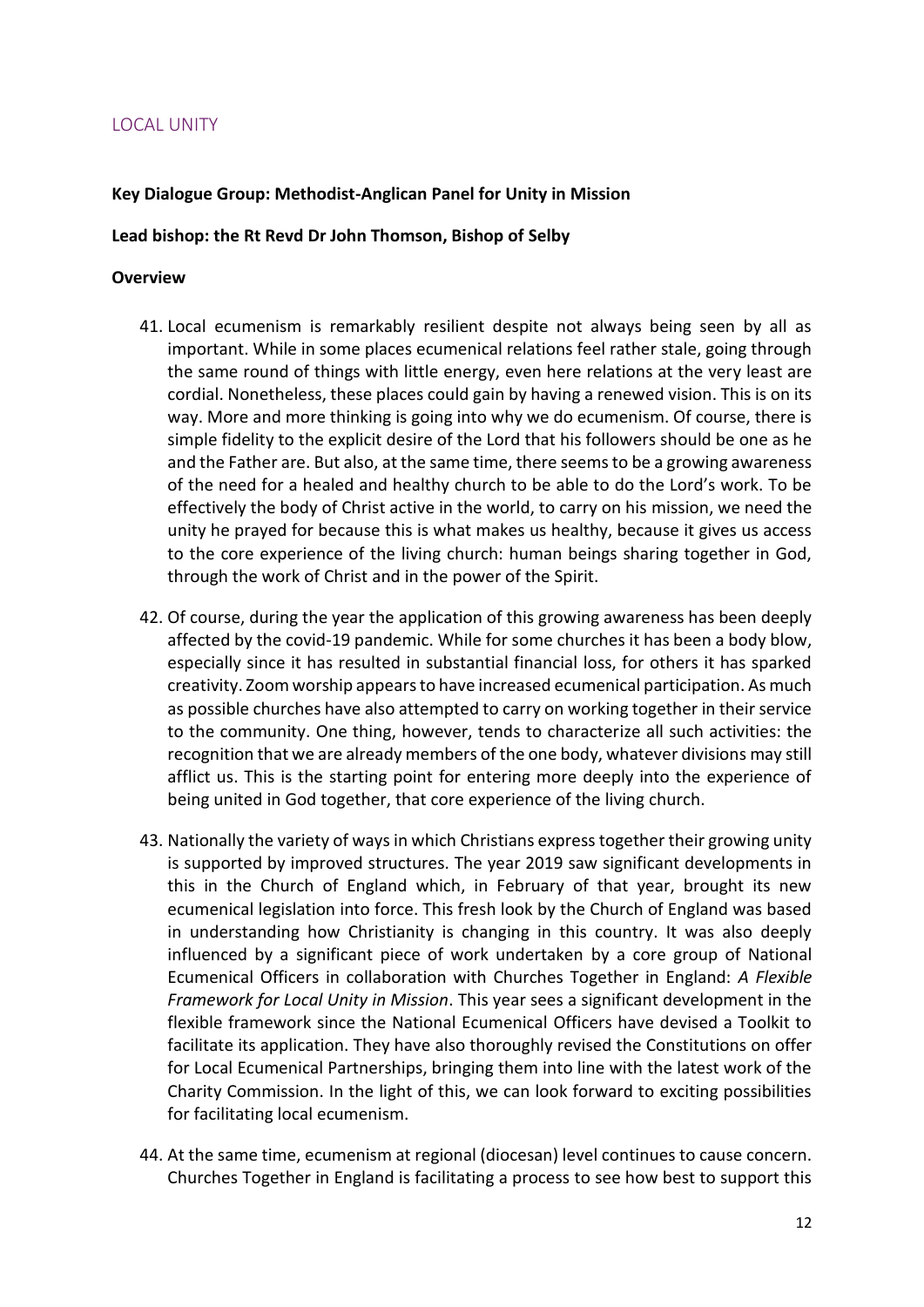level of ecumenism since its reduction negatively impacts local ecumenism. One factor behind the reduction is the patchy support that sometimes can be seen at regional level from denominational authorities, which do not always appear to share the vision of a church united as both a goal in itself, because of the spiritual life it brings, and as the bedrock of effective mission. Nonetheless, the network of County Ecumenical Officers (CEOs) works very well in some areas, even though in others it is fragile or non-existent.

45. Overall the experience of the churches during the pandemic that has dominated this year has been of resilience in the face of difficulty. Among the Church of England's ecumenical partners some smaller churches look likely to close primarily as a result of the loss of income during this period but also, in some cases, because of falling attendance. Nonetheless, the fact of simply carrying on and serving the local community in these difficult conditions is, in a powerful sense, symbolic also of how the churches have continued to work together in good times and in bad.

#### Methodist-Anglican Panel for Unity in Mission (MAPUM)

#### **Background**

- 46. MAPUM was formed in July 2009 when, as a result of the Anglican-Methodist Covenant, the Council for Christian Unity's Local Unity Panel and the Methodist Connexional Committee for Local Ecumenical Development were brought together. The two committees had had very similar briefs and it was thought beneficial to do ecumenical things ecumenically. So it has proved. There are participant observers on the Panel from the Baptist, Roman Catholic, and United Reformed Churches
- 47. MAPUM's Mission Statement says 'MAPUM affirms the inseparability of unity and mission in the context of theology, spirituality and practice. It bridges the central and the local, interpreting one to the other and enabling joint ecumenical work. Its priority focus is to progress the Anglican-Methodist Covenant relationship, seeking to embed it in the lives of the two Churches and to make full use of what is already possible.' This is summed up in the strapline: *Promoting the unity in mission of the whole church at local level, especially through the Anglican-Methodist Covenant*.
- 48. MAPUM meets twice a year, residentially in the Spring and for a day in the Autumn. Its members are:
	- *Anglican*: the Rt Revd Dr John Thomson (co-chair), the Ven. Moira Astin, the Revd Canon John Robertson, the Revd Sarah Gower, the Revd Canon Cameron Butland, the Revd Dr Andrea Russell, the Revd Dr Callan Slipper (co-secretary)
	- *Methodist*: the Revd Dr Jonathan Pye (co-chair), Mr David Phillips, Ms Miriam Moules, the Revd Nicola Reynolds, the Revd Alan Anderson, the Revd Graham R Kent, the Revd Leao Neto (co-secretary)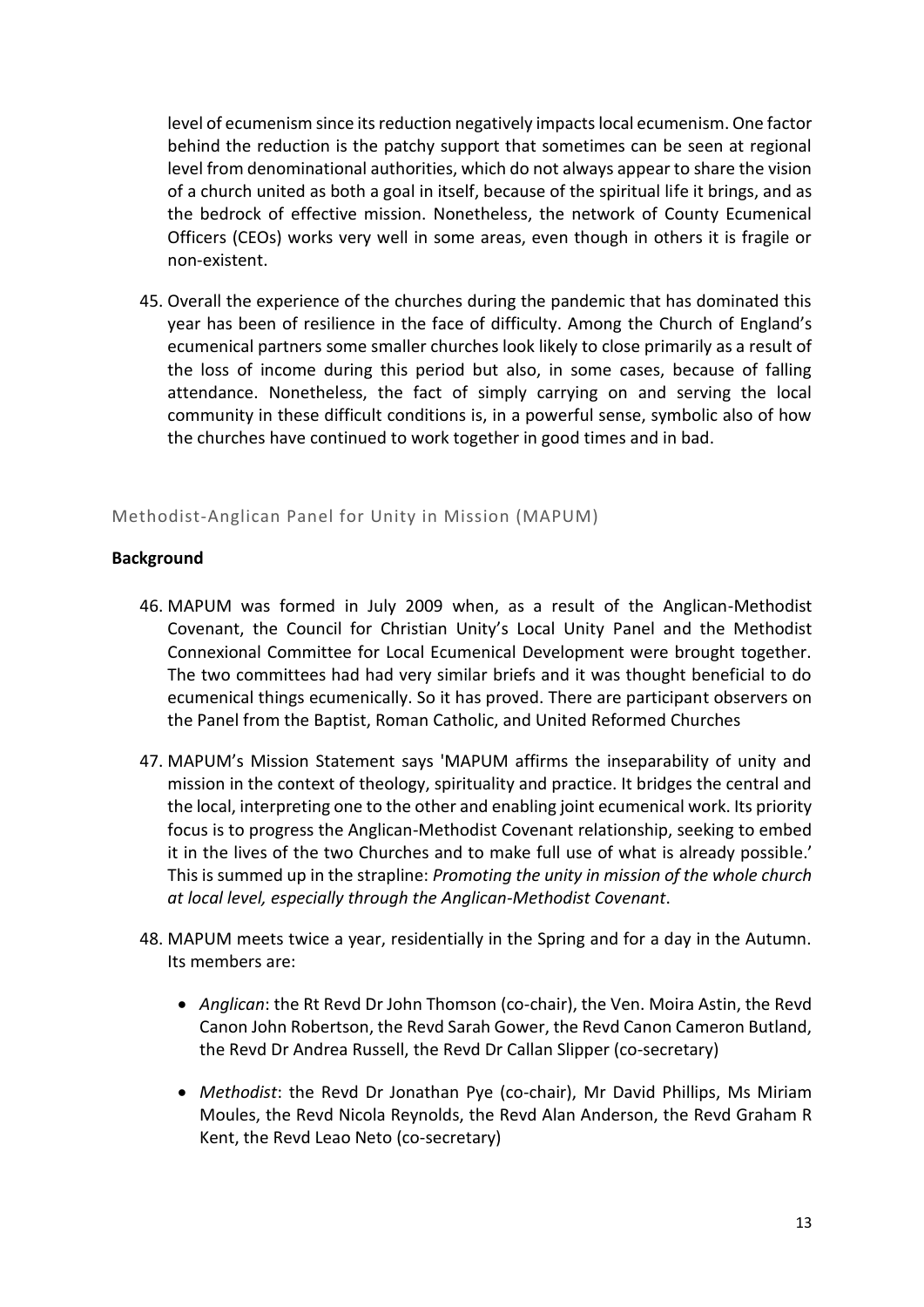• *Participant observers from other churches*: Hilary Treavis (Baptist), the Revd Dr Geoff Cook (Roman Catholic), the Revd Philip Brooks (URC)

#### **Key activities for the past year**

- 49. MAPUM's residential on the eve of the first lockdown was a fascinating look at the possibilities for future ecumenism. Two significant ecumenical experiences were considered: the ecumenical county of Cumbria and Milton Keynes. Both have a great deal to teach us. Mission Communities in Cumbria are the bedrock of a new approach that deepens relationship while enabling all that is best in the current focus upon Mission to take place. The spiritual dimension of ecumenism is strongly felt and undergirds all that is done. Milton Keynes, on the other hand, is in the process of a profound reorganization. It too has a great deal to teach us, especially since it has such a long history. It shows the need to be attentive in three areas in particular: the need to find ways of handing on the vision to new generations while allowing, at the same time, for new thinking, the need to ensure financial stability once initial funding has ceased, and the need to have realistic plans in place to organize church life differently once growth has happened. Bringing the newer and the older experiences together stimulated creative thinking, which was further encouraged by listening to the first draft of an essay on ecumenical vision, which has subsequently come to be called: *A Threefold Vision or Jesus the Ecumenist: Rethinking Christian Unity*.
- 50. The residential was also an occasion for MAPUM to pay close attention to developments in *Mission and Ministry in Covenant*, as was the one-day meeting in November. While it may be that it is possible that work could be done on MMiC in future, in the present the focus has to go on strengthening the Covenant.
- 51. The need to strengthen the Covenant led to discussion of the relationship of MAPUM with the Joint Covenant Advocacy and Monitoring Group (JCAMG). What emerged was a clearer awareness that even though the Covenant and work related to it remain a priority for MAPUM, its brief is broader since it covers the whole range of local ecumenical engagement of the two churches. In this light it would seem that there still need to be two committees since their roles and required personnel remain distinct.
- 52. MAPUM has continued to consider the future of local ecumenism. While the residential early in the year was crucial for thinking about that, the November meeting was also a creative moment. As a result of looking at the round of events in the 'ecumenical year' a letter was sent by the co-chairs of MAPUM to the General Secretary of Churches Together in England proposing greater ecumenical investment in the Season of Creation. This was warmly received and will spark further work in the new year. The topic of Creation, of course, has strong missional implications since it touches upon the fifth of the Five Marks of Mission: treasuring creation.
- 53. While the year was challenged by the pandemic so that resources supporting local ecumenism were delayed, it has also proved to be a time of fresh thinking. MAPUM was please to note the development of a Toolkit to assist the *Flexible Framework for Unity in Mission*. This has become available at the same time as the aforementioned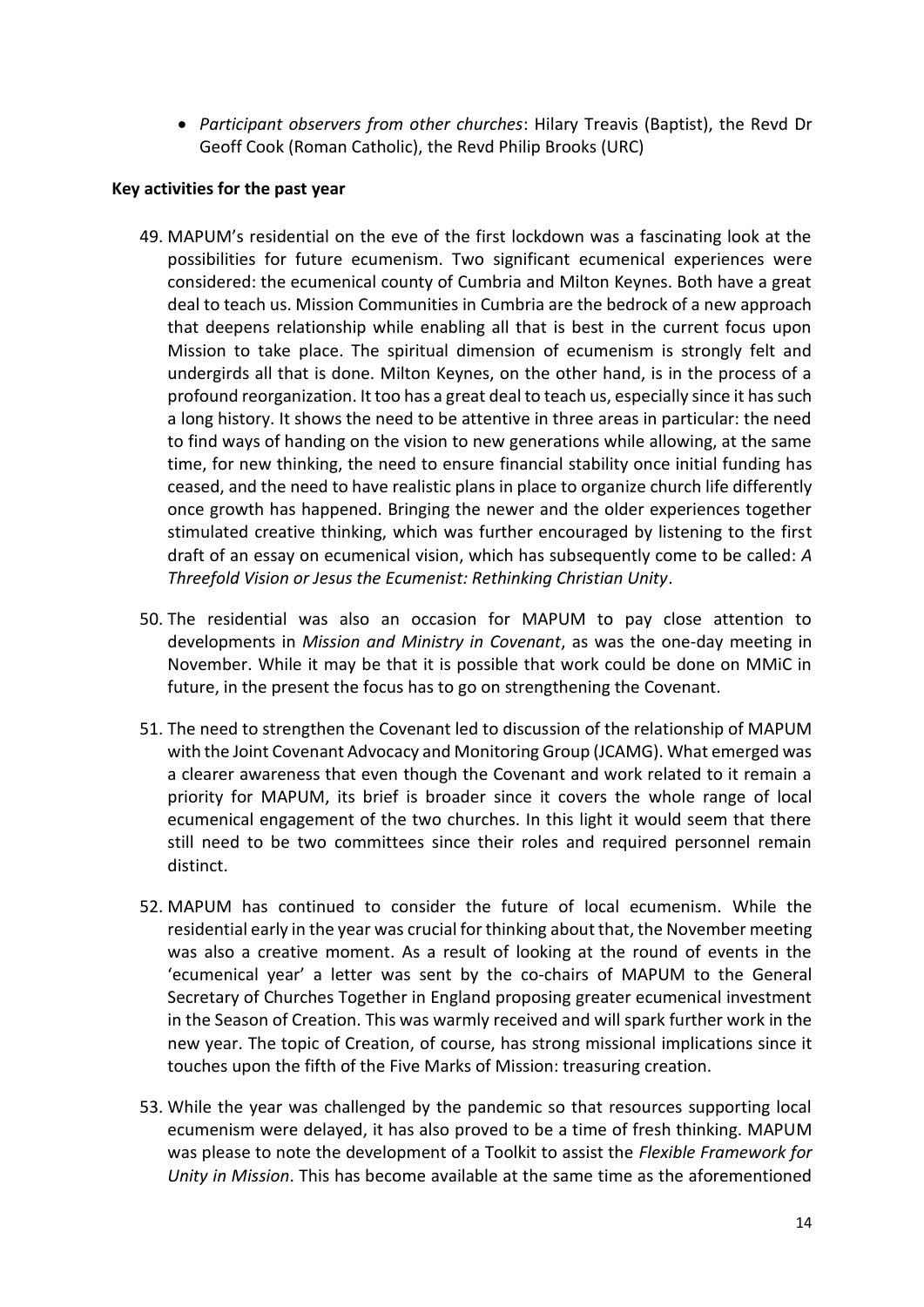new Constitutional arrangements for Local Ecumenical Partnerships were produced by a group of National Ecumenical Officers, including those of the Methodist Church of Britain and of the Church of England.

#### **Reflections on the year and future developments**

- 54. For the moment the process of supporting Mission and Ministry in Covenant rests mostly with the Faith and Order bodies of the two churches, assisted by JCAMG, since the next stage is mostly theological in emphasis.
- 55. MAPUM still has a role to play in supporting the fragile network of intermediate level ecumenism. This is under review by Churches Together in England and the Churches will need to attend to what is suggested.
- 56. Attentive to the work done to support all forms of ecumenical engagement and especially new initiatives (Type A and Type B Local Ecumenical Co-operative Schemes, in the language of the Code of Practice 2019), MAPUM will have to play a part in grounding within local practice the development of ecumenical thinking both among the churches and within the Methodist Church and the Church of England. It is an exciting time to be involved in ecumenism. Part of this will be keeping an eye on developments with what is being called the *Three Rs Project* of the Church of England (Rationale – looking at the vision for ecumenism; Reception – considering all aspects of the receiving of ecumenical texts within the Church of England; and Reconciliation – looking at how the Church of England wishes to go about the process of reconciliation of ministries as churches come closer together).
- 57. Work needs to be done on thinking about how to learn the lessons of the ecumenical county of Cumbria, bringing this into conversation with work already under way to study ecumenical ventures that have a long history, and in particular Milton Keynes.

## <span id="page-14-0"></span>METHODIST CHURCH

#### **Lead bishop: the Rt Revd Paul Bayes, Bishop of Liverpool**

#### **Overview**

58. Since November 2003, the Church of England and the Methodist Church of Britain have been in Covenant. The Covenant was made by the two churches 'in a spirit of penitence for all that human sinfulness and narrowness of vision have contributed to our past divisions, believing that we have been impoverished through our separation and that our witness to the gospel has been weakened accordingly, and in a spirit of thanksgiving and joy for the convergence in faith and collaboration in mission that we have experienced in recent years.' This spirit has animated all the work that has taken place since the Covenant was signed.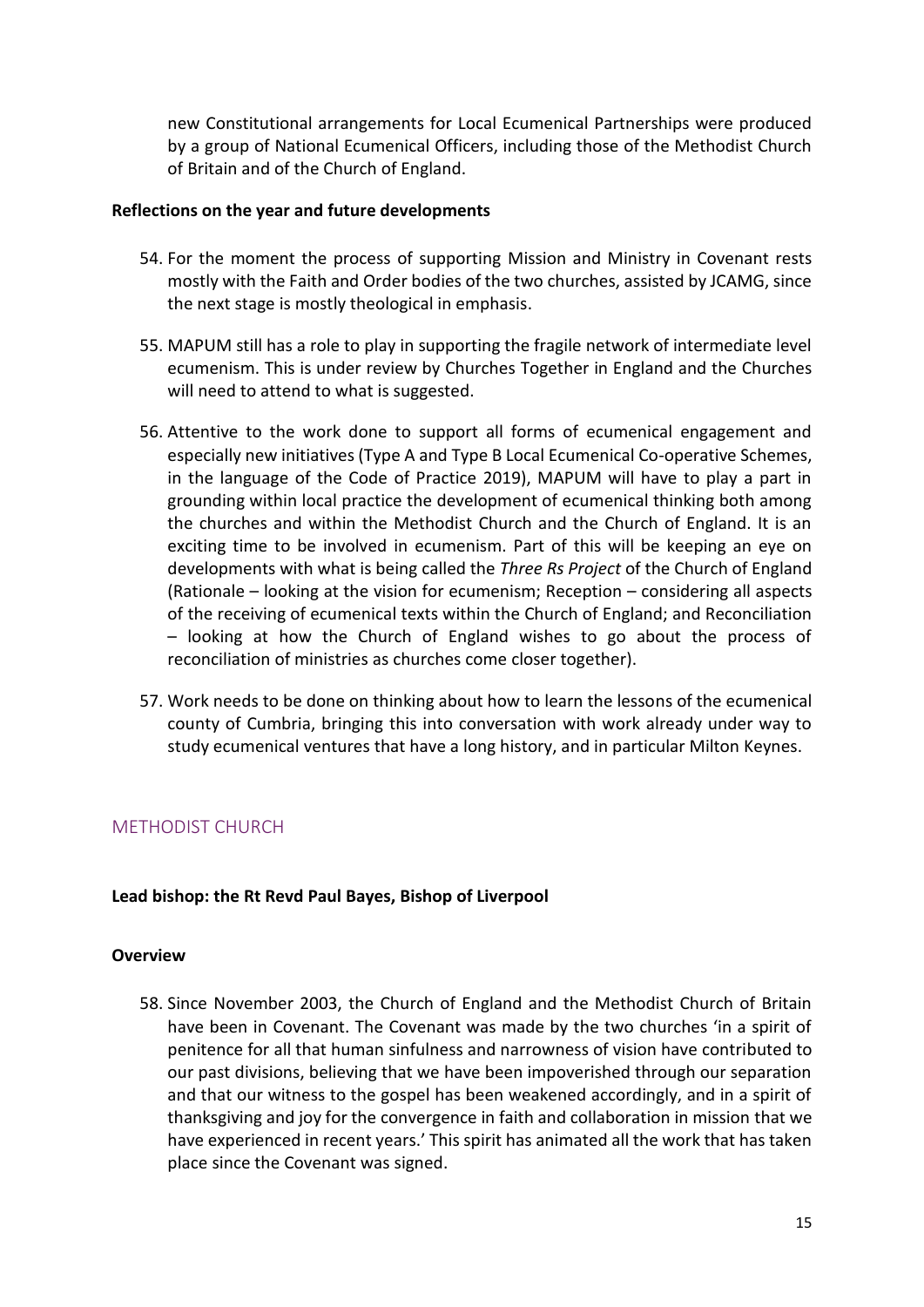- 59. Key to the vision of the Covenant is the first of its seven affirmations, in which the two churches recognize 'one another's churches as true churches belonging to the One, Holy, Catholic and Apostolic Church of Jesus Christ and as truly participating in the apostolic mission of the whole people of God.' From that flow all the subsequent acknowledgements and significantly for what has happened since then, the fifth and seventh affirmations, respectively that 'We affirm that one another's ordained ministries possess both the inward call of the Holy Spirit and Christ's commission given through the Church' and 'We affirm that there already exists a basis for agreement on the principles of episcopal oversight as a visible sign and instrument of the communion of the Church in time and space.' At the same time, among the six commitments made, the Covenant committed the two churches to seek '*as a priority, to work to overcome the remaining obstacles to the organic unity of our two churches*, on the way to the full visible unity of Christ's Church. In particular, we look forward to the time when the fuller visible unity of our churches makes possible a united, interchangeable ministry.' (Emphasis added)
- 60. A Joint Implementation Commission (JIC) was set up to further this work towards further unity and it ran for two five-year periods, 2003-2008 and 2008-2013. It made great progress in many areas (its papers can be found in the Anglican-Methodist website: www.anglican-methodist.org.uk). Its Final Report came out in 2014, and it made three recommendations. The second sharpened the focus of some of the commitments made in the Covenant, calling upon the churches at local and regional level, supported and advised by the Methodist Anglican Panel for Unity in Mission (MAPUM) to 'give priority to making full use of what is already possible for them to do together, and especially to plan together for mission and worship, deployment of ministry and the use of resources.' There have been many manifestations of this across the country, particularly where Methodists are more numerous, and it can be seen in Local Ecumenical Partnerships, cooperation within Churches Together groups, and in the joint work by the National Ecumenical Officers, especially in collaboration in rethinking ecumenical practice in what has come to be called *A Flexible Framework for Local Unity in Mission*.
- 61. The third recommendation of the JIC's Final Report was to set up a Joint Covenant Advocacy and Monitoring Group, a report of which can be found below.
- 62. The first recommendation was the most radical. It drew upon the affirmations already made in the Covenant and called for the Faith and Order bodies of both churches to bring forward proposals for

i. the Methodist Church to consider afresh expressing the Conference's ministry of oversight in a personal form of connexional, episcopal ministry and the Church of England to recognize that ministry in the Methodist Church as a sign of continuity in faith, worship and mission in a church that is in the apostolic succession.

ii. the Church of England and the Methodist Church to address the question of reconciling, with integrity, the existing presbyteral and diaconal ministries of our two churches, which would lead to the interchangeability of ministries.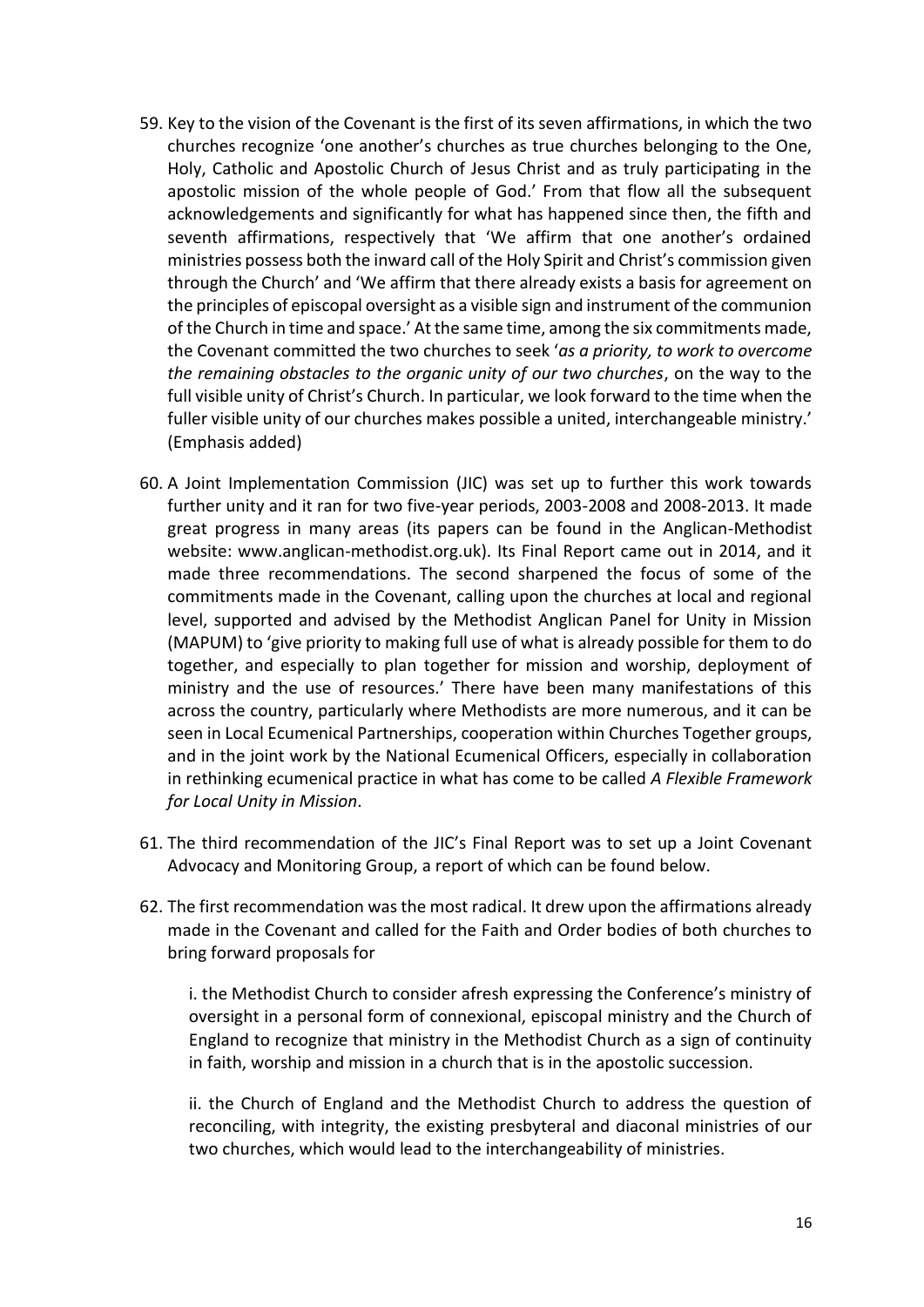- 63. This recommendation led to *Mission and Ministry in Covenant* (MMiC), which has now been discussed twice by General Synod. In 2018, following MMiC's publication the previous year, it was discussed first by the General Synod, in February, and by the Methodist Conference, in July. Both asked for further reflection. This was duly done and in July 2019 MMiC came again to General Synod. There was affirmation of the work that had been done and recognition of the priority of engaging together in mission. The Synod, however, voted for a more measured time frame than originally proposed for implementation of the proposals and requested the faith and order bodies of both churches to undertake further work drafting texts for the 'formal declaration', the inaugural service or services and the service of welcome of ministers into the other church. The House of Bishops was required to report back on the work done and to bring forward proposals for implementation to the Synod in the next quinquennium (2020-2025).
- 64. Following the decisions of the General Synod, the Methodist Council, meeting in October 2019, affirmed the work done and the priority of engagement together in mission. The Council, however, did not direct the Methodist Faith and Order Committee to undertake additional work at this time but invited it to pause the work, to revisit it once the General Synod had begun the legislative process, and to bring consequent proposals to a future Conference.
- 65. Clearly the decisions of the General Synod in July and that of the Methodist Council in October, taken together, mean that work will not, at this time, progress on Mission and Ministry in Covenant.

## Key dialogue group: Joint Covenant Advocacy and Monitoring Group (JCAMG)

#### **Background**

- 66. JCAMG works in a spirit of fellowship and mutual understanding, and so feels that it manifests the Anglican-Methodist Covenant in its own life. It works in conjunction with the Faith and Order bodies of the two churches.
- 67. JCAMG meets twice a year and seeks to encourage and enable both churches to live and grow in their Covenant relationship. While significant time is given to monitoring the ongoing processes in relation to MMiC the group also wishes to affirm and advocate the important opportunities for mission already afforded by the Covenant, and to affirm the work of MAPUM in identifying and sharing these.
- 68. Co-chairs: the Rt Revd Paul Bayes (Bishop of Liverpool), the Revd Richard J. Teal (President of the Methodist Conference); Church of England Members: the Revd Mike Booker, Mrs Margaret Swinson; Methodist Members: the Revd Dr Caroline Wickens, the Revd Michaela Youngson (President of the Methodist Conference 2018-2019). Cosecretaries: the Revd Dr Callan Slipper (National Ecumenical Officer); the Revd Ruth Gee (a former President of the Methodist Conference and currently Assistant Secretary to the Conference and Connexional Ecumenical Officer).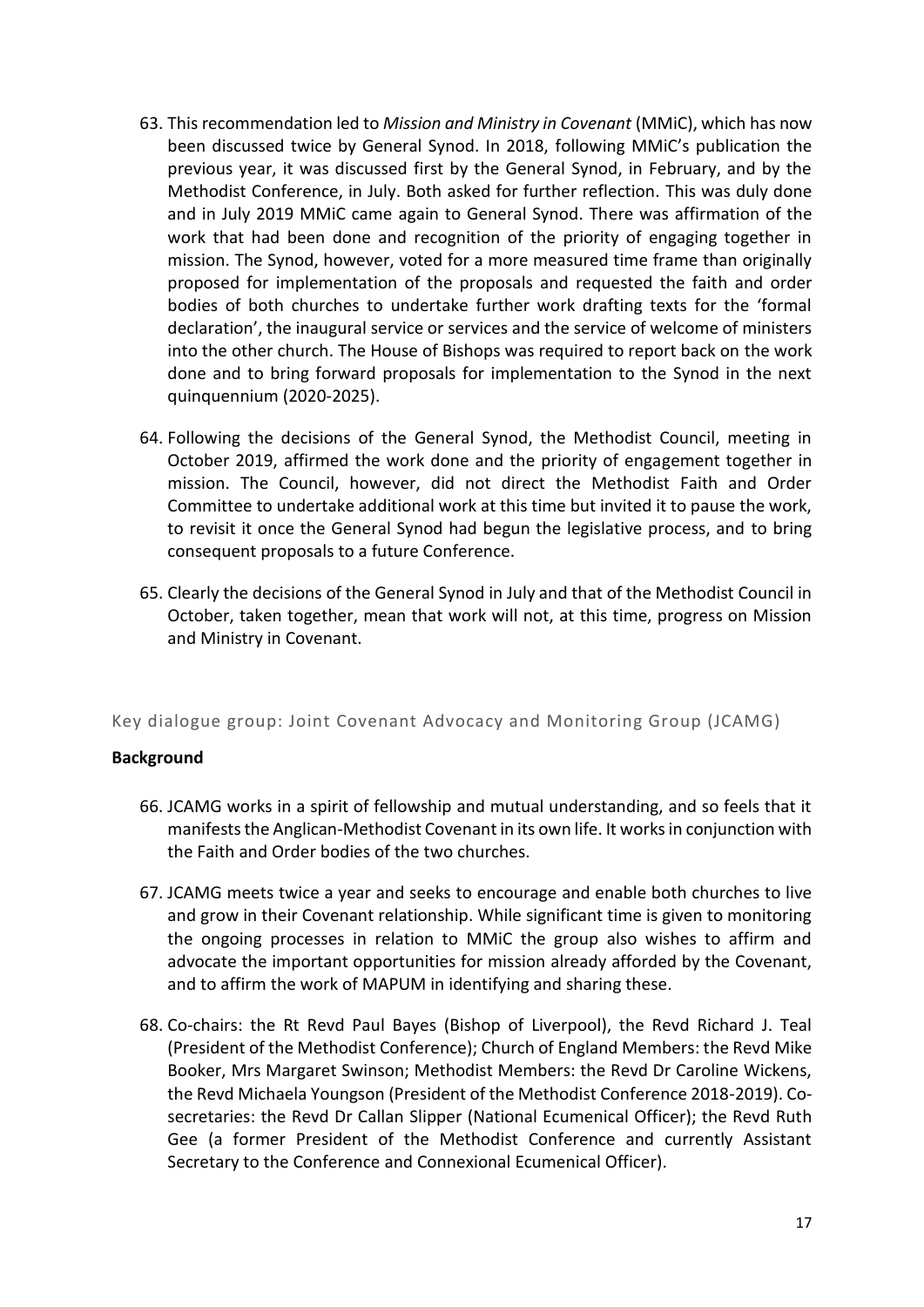#### **Key activities over the past year**

- 69. The Joint Covenant Advocacy and Monitoring Group (JCAMG) has met twice this year, continuing its work of encouraging and enabling both churches to live and grow in their covenant relationship. Significant time has been given to consideration of the response to Mission and Ministry in Covenant (MMiC) by the General Synod in July 2019 and subsequent decisions of the Methodist Council. The group continues to advocate the important opportunities for mission already afforded by the Covenant and affirm the work of the Methodist Anglican Panel for Unity in Mission (MAPUM) in identifying and sharing these.
- 70. The Joint Covenant Advocacy and Monitoring Group recognizes that following the decisions of the General Synod and the Methodist Council for now there can be no work on Mission and Ministry in Covenant. Nonetheless, the commitment to work towards a united, interchangeable ministry remains, as agreed by both churches in the first commitment of the Anglican Methodist Covenant.
- 71. It is clear that work needs to continue in response to the first affirmation of the Covenant and in order to enable this in a way that is acceptable to both churches. For the Church of England, with the extension of the current General Synod by a year as a result of the disruption caused by covid-19, the appointment of the current Joint Covenant Advocacy and Monitoring Group will likewise be extended by a year. The Methodist Conference, meeting virtually this summer, also extended the group's appointment by a year. The Conference, furthermore, directed the Joint Covenant Advocacy and Monitoring Group to bring proposals for the continuing support of the Covenant to the Conference in 2021. Given that the year extension will finish at the same time for the Church of England, proposals will also need to be brought to the General Synod in July 2021.
- 72. On 1 June 2020, there was a meeting between the chairs of the Faith and Order bodies of both churches, the co-chairs of JCAMG, and their respective officers. It resolved to support the Covenant by engaging in further theological work together. It was also resolved both to support the Covenant and prepare the ground should MMiC be revived, and with these goals in mind it was also thought that there should be more work to explore the understanding of full visible unity. Resolution 29/4 of the Methodist Conference picked up on the same idea and said:

The Conference directs the Faith and Order Committee to work with the Faith and Order Commission and others to overcome the remaining obstacles to the organic unity of our two churches. This work will include exploration of our understanding of organic unity and full visible unity.

- 73. The production of video resources to support the Covenant and conversations around it had begun, but it has had to be postponed because of the covid-19 pandemic.
- 74. The resource *The gifts we receive*, which supports the work of the Covenant, has been finalized and posted on the Anglican-Methodist Covenant website. It grows out of an actual experience of Receptive Ecumenism and provides a course that can be tailored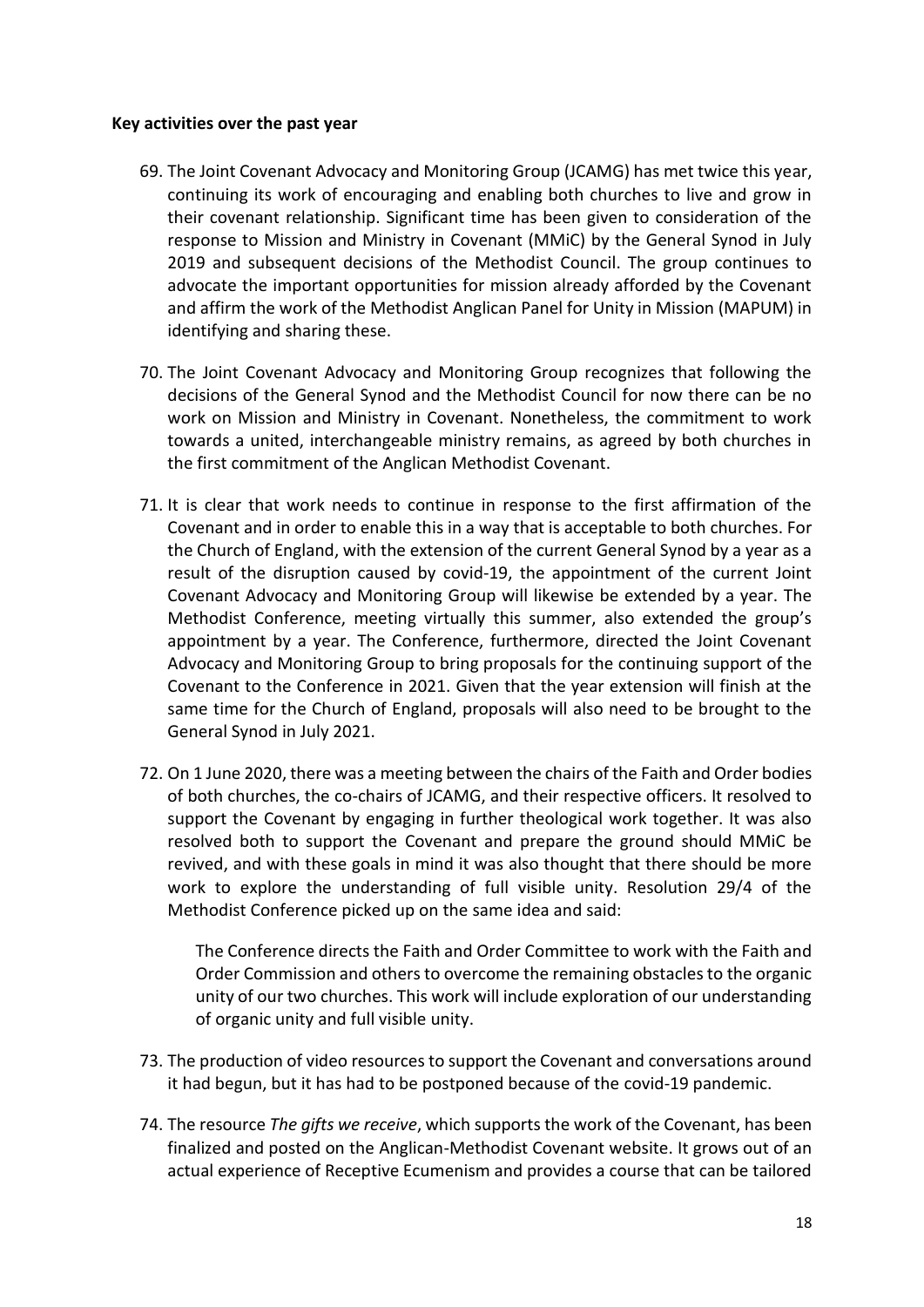to the time a group can make available. Although it was designed within the context of Anglican-Methodist relations, it could be used with any mix of churches.

#### **Reflections and future developments**

- 75. The exploration by the Faith and Order bodies of both churches of the remaining obstacles to organic unity and their consideration of the understanding of full visible unity are crucial to the further development of the Covenant, and especially to reaching the goal of the interchangeability of ministry. Following the disappointment of the impasse of MMiC, this at least offers the hope that as some time in the future this process might, in some way, be picked up again.
- 76. Nonetheless work still needs to be done to increase awareness of the Covenant and enthusiasm for it. That is, alongside the 'head work', there is a need to touch hearts. There is a continued need to find stories of experiences of working together, both when this is positive and encouraging and when it is more challenging.
- 77. JCAMG will come to the end of its existence in the summer of 2021. Consideration will need to be given by the General Synod and the Methodist Conference as to whether it should continue or be replaced with another body. Relevant to this will be the work that JCAMG is engaged in to explore the different kinds of engagement between the two churches:
	- i. Harmonic and contrapuntal relationships (i.e., in support of the gospel, maximizing the different possibilities of the two churches – able both to work closely and relationally with the powers that be, and to sustain a critical distance from which to exercise a prophetic voice to challenge)
	- ii. The spirituality of ecumenism (grounding ecumenical work in a living experience of unity, rooted in our relationship with God)
	- iii. Intentional meeting together on things that matter (often with a missional focus but also regarding other concerns, so that the value of cooperation is seen in its outworking).

## <span id="page-18-0"></span>OLD CATHOLICS OF THE UNION OF UTRECHT

#### **Lead Bishop: the Rt Revd Peter Eagles, Bishop of Sodor and Man**

#### **Background**

78. The Old Catholic Churches of the Union of Utrecht are based entirely in continental Europe. There are Old Catholic Churches in the Netherlands, Germany, Switzerland, Czech Republic, Poland and some isolated congregations in Belgium, France and Croatia, allserved by a small 'International Bishops' Secretariat' (IBC) based in Utrecht.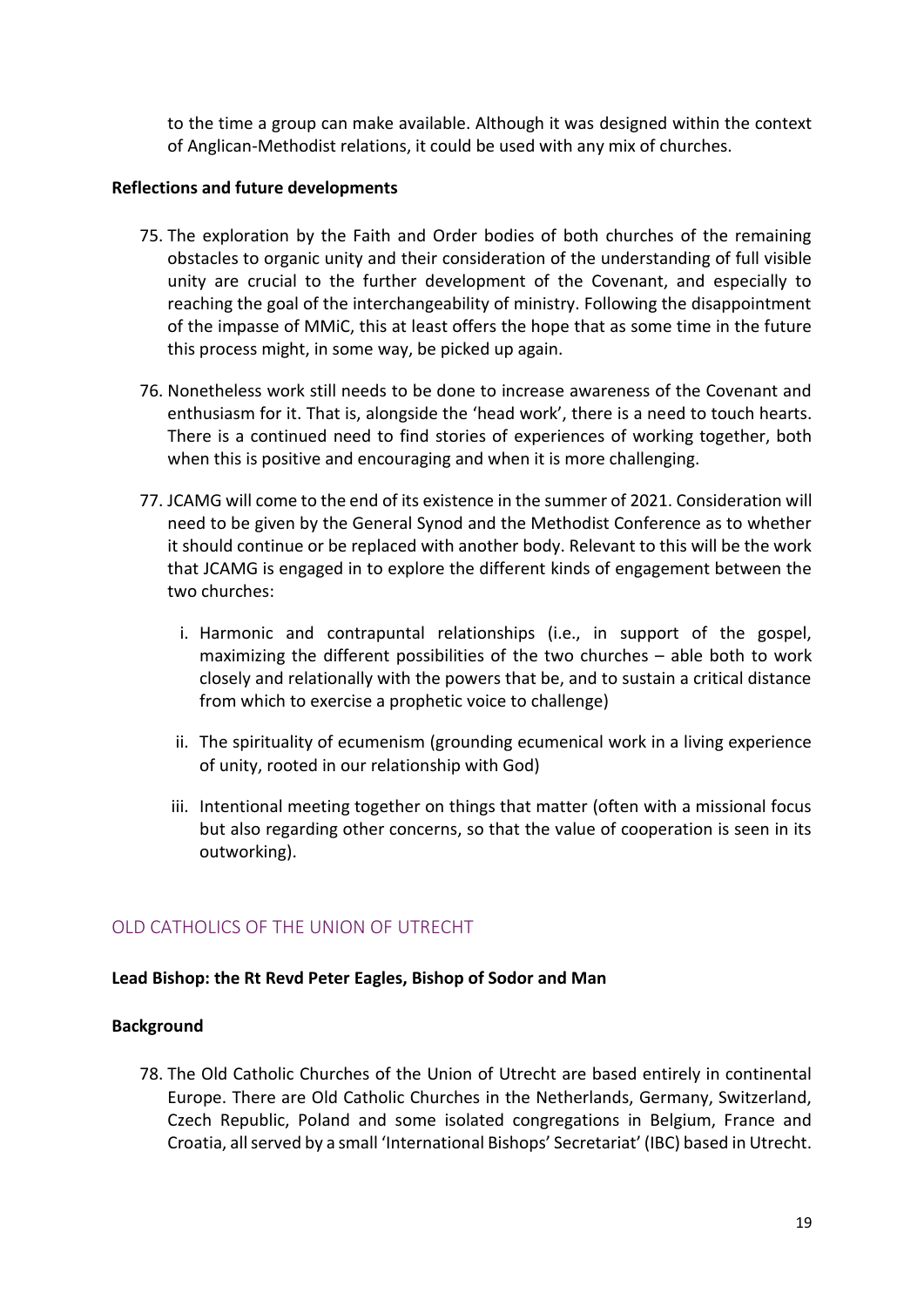These churches have been in communion with the whole Anglican Communion since the Bonn Agreement of 1931.

## **Key Activities for the year**

- 79. Archbishop Joris Vercammen retired as Archbishop of Utrecht at a celebration of the Eucharist on Saturday 11 January 2020. The Bishop of Sodor and Man attended as incoming Anglican co-chair of AOCICC. Archbishop Joris' successor was announced as the Very Revd Bernd Wallet, and he was consecrated as Archbishop on 7 November 2020, this event having been postponed from June.
- 80. The Old Catholic Annual International Bishops' Conference, planned for June 2020 in Utrecht, was cancelled due to covid-19.
- 81. The International Old Catholic Bishops' Conference has appointed Bishop Harald Rein (Switzerland) as Old Catholic co-chair. Travel restrictions arising from covid-19 mean that reciprocal familiarization visits for the new co-chairs continue to be postponed until 2021.
- 82. The AGM of the UK Society of St Willibrord is to take place virtually on 10 November, at which the Bishop of Sodor and Man takes office as Chair.

## <span id="page-19-0"></span>ORTHODOX CHURCHES

**Lead bishops: the Rt Revd Christopher Chessun, Bishop of Southwark (Round Table and Oriental Orthodox)**

**The Rt Revd Jonathan Goodall, Bishop of Ebbsfleet (Eastern Orthodox)**

**Key dialogue groups: Orthodox Round Table Anglican-Oriental Orthodox Regional Forum (AOORF) Anglican-Eastern Orthodox Regional Forum (AEORF) Internationally the Church of England is represented in the International Commission for the Anglican-Orthodox Theological Dialogue (ICAOTD)**

#### **Overview**

83. Both Eastern and Oriental Orthodox Churches are present in England and the larger part have bishops resident in and around London. This allows for a close relationship to develop with the local bishops which aids relations with the churches in their canonical territories. Relationships between the Archbishop of Canterbury and the heads of a number of churches are strengthened and maintained by the Apokrisiarioi, the Archbishop's official representatives, to the heads of a number of Orthodox churches.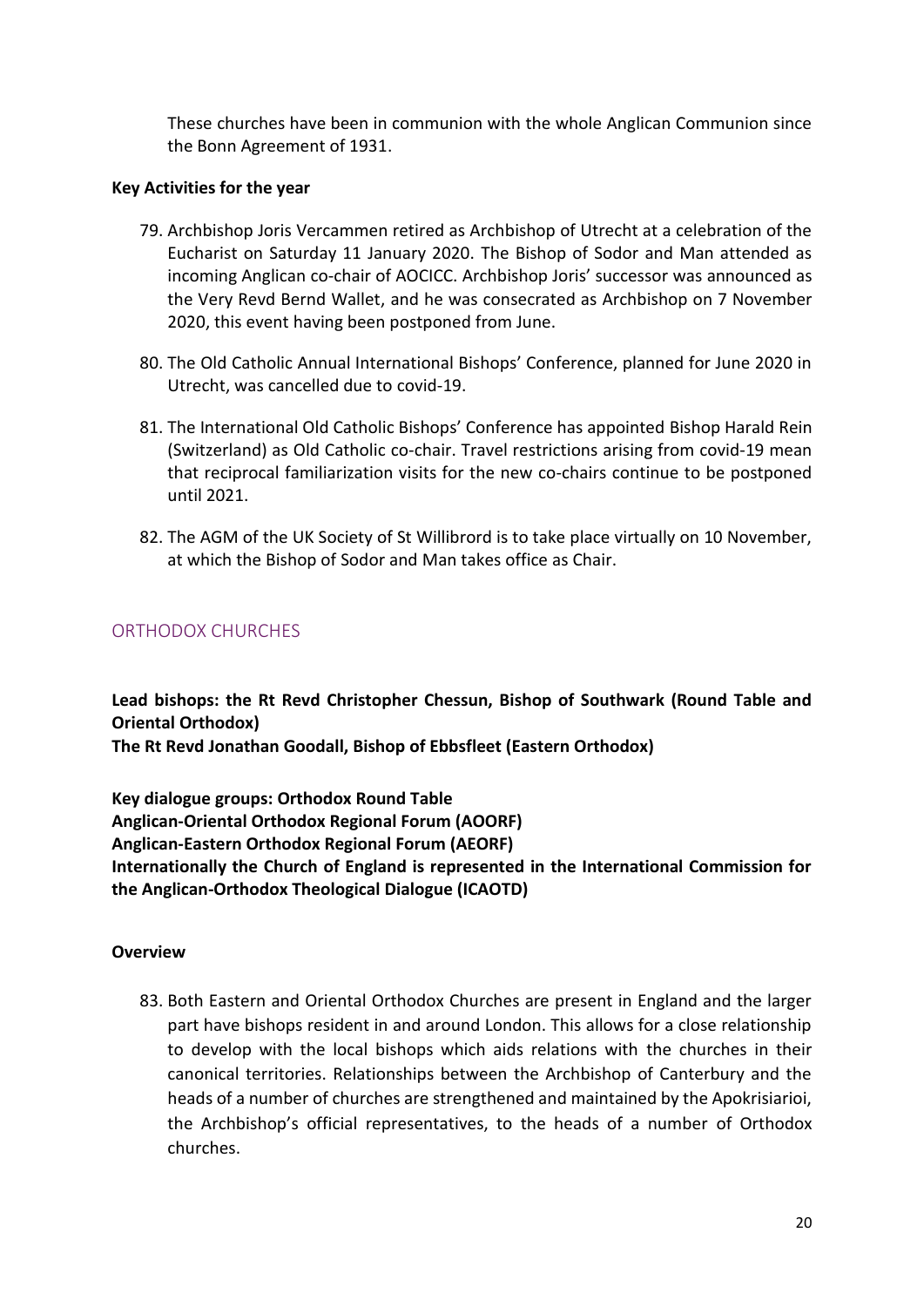#### Orthodox Round Table

#### **Background**

- 84. The Lambeth Orthodox Round Table was first conceived by the Right Reverend Richard Chartres before his retirement as Bishop of London and Lead Bishop for Eastern Orthodox Relations.
- 85. The first annual meeting of the Round Table was on 2 July 2018, with the second meeting then held on Monday 17 June 2019. The Chair is the Bishop of Southwark, the Rt Reverend Christopher Chessun.

#### **Key Activities for the year**

- 86. Covid-19 has curtailed a number of important activities. Not least among these was the postponement of the Lambeth Conference which would have welcomed delegates from the canonical Orthodox Churches.
- 87. In January 2020 the Archbishop of Canterbury visited Amman and Jerusalem as part of the Anglican Communion's Primates' Meeting. He held a private meeting with His Beatitude the Patriarch of Jerusalem in Bethlehem. Later in January His Beatitude paid a visit to Lambeth Palace for a breakfast meeting with the Archbishop.
- 88. Internationally, ICAOTD finalized its latest agreed statement at its meeting in Canterbury in October 2019. 'Stewards of Creation' deals with questions of ecology. The Bishop of Norwich and Canon Alison Joyce are members of ICAOTD. The document will be published in early autumn 2020.

#### **Reflections on the year**

89. The world's attention turned to Hagia Sophia in Istanbul during June and July 2020 when the Turkish government took the decision to change the status of Hagia Sophia from a museum to a mosque. Muslim prayers were held there on 24 July. Five Presidents of Churches together in England released a statement expressing sadness at the 'lamentable and painful' action. $3$ 

## Anglican-Oriental Orthodox Regional Forum (AOORF)

#### **Background**

90. AOORF began under the chairmanship of Bishop Geoffrey Rowell as a means by which the Church of England could engage with the Oriental Orthodox Churches present in England. The Rt Revd Christopher Chessun, Bishop of Southwark, is currently

<sup>3</sup> https://www.cte.org.uk/Articles/583374/Home/News/Latest\_news/Hagia\_Sophia\_CTE.aspx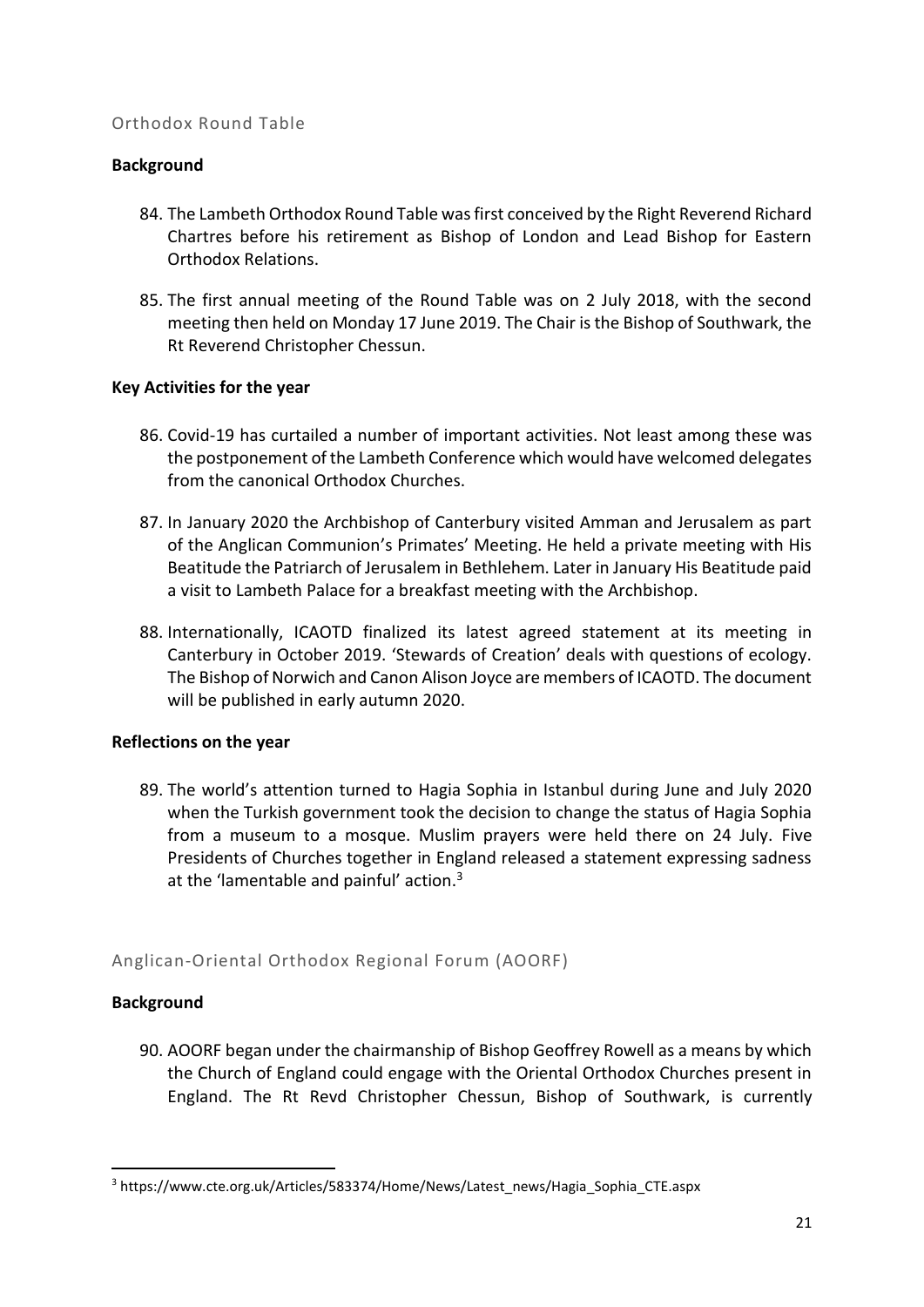accompanied as co-chair by His Eminence Archbishop Angaelos of London (Coptic Orthodox).

91. The business of the forum is informal and principally consists of information sharing, discussion of areas of concern and facilitating support for the (often small) Oriental jurisdictions in this country.

#### **Key activities for the year**

- 92. The situation of the Church in the Middle East is always at the top of the agenda. The final report of the Independent Inquiry into UK Foreign Office policy on the Persecution of Christians, chaired by the Bishop of Truro, continued to be an important agenda item this year.
- 93. The Forum has continued to meet during the time of covid-19 via video conferencing, which has been a source of support, comfort, and useful sharing of information.
	- a. Following the video meeting of 12 May the co-chairs of the Forum sent a message, signed by the participants in the Forum, to the member churches because it wished to share its encouraging experience of communion and 'notwithstanding the distressing and painful circumstances surrounding us all, to share a message of hope and encouragement with all our members'.
	- b. Following the video meeting of 30 June the co-chairs of the Forum sent a message, signed by the participants in the Forum, to the Most Revd Mouneer Anis, Archbishop of Alexandria to welcome the birth of the forty-first Province of the Anglican Communion, the Province of Alexandria.
- 94. Following the demise of Archbishop Abuna Gorgoryoes, the Bishop of Southwark met with members of the Medhanialem Ethiopian Orthodox Tewahedo Church on 27 July 2020.

#### **Reflections on the year**

- 95. Covid-19 has had significant impact upon the Forum. It has, however, highlighted the Forum's role in building up good relationships and allowing for an exchange of information.
- 96. The plight of Christians in the Middle East has resounding significance around the region. In many ways the position of Christians is a barometer of wider religious freedom in the region and their presence (and their flourishing) can be understood as guaranteeing wider freedom of religion and belief in Muslim-majority countries.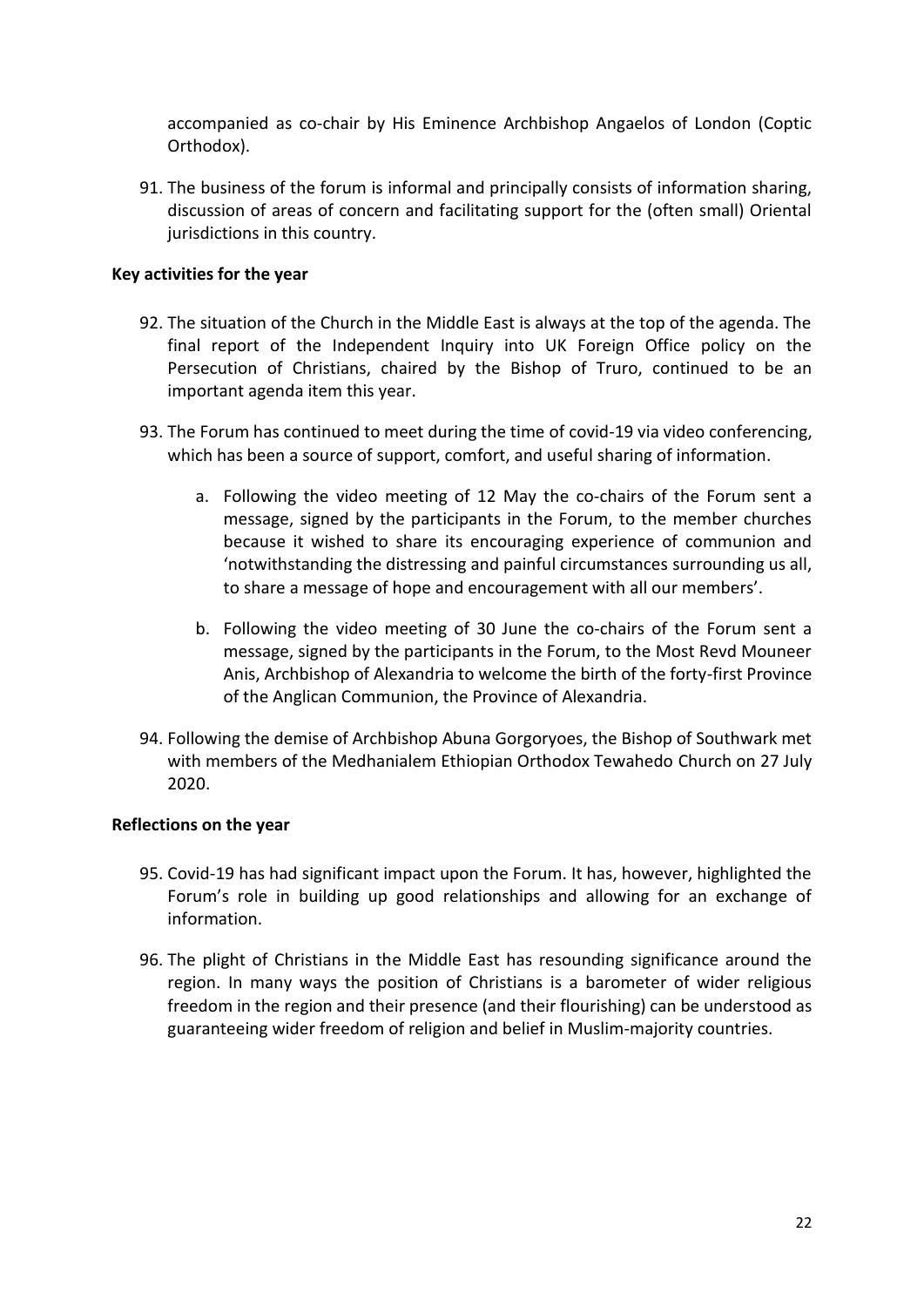#### Anglican-Eastern Orthodox Regional Forum (AEORF)

#### **Background**

- 97. There are a number of Orthodox jurisdictions present in England. Many have resident bishops, but some have oversight from bishops based in other countries. Representatives of the various churches are invited to the Lambeth Orthodox Round Table.
- 98. The CCU has made provision for the setting up of an Anglican–Eastern Orthodox Regional Forum to monitor and encourage Anglican–Orthodox relations.

#### **Key activities for the year**

- 99. The new body has Terms of Reference. Its coming into operation has been delayed by the health crisis brought about by covid-19.
- 100. The Bishop of Ebbsfleet has maintained contacts and had an informative meeting with Archbishop Nikitas, Archbishop Gregorios of Thyateira and Great Britain.

#### **Reflections on the year**

- 101. A visiting delegation from Russia due to take place at the beginning of the year had to be cancelled because of the exigencies of covid-19. This indicates something of the toll of the pandemic on normal relations.
- 102. It has been possible to have a single representative for the Eastern Orthodox to General Synod, Archpriest Stephen Platt. He was present at the February group of Sessions and has been a valued member of the group of ecumenical representatives.

## <span id="page-22-0"></span>PENTECOSTAL CHURCHES

#### **Lead bishop: the Rt Revd Keith Sinclair, Bishop of Birkenhead**

#### **Key dialogue Group: the Anglican-Pentecostal Theological Steering Group (APTSG)**

103. Relations nationally between the Church of England and an increasing number of Pentecostal churches have been deepening steadily at both national and local church level. The rapid growth of Pentecostal and charismatic Christianity demands a response from the Church of England, for several reasons: to appreciate what God is doing among these churches, to learn from them, and to see how best to cooperate in serving the nation. In England, Pentecostal Churches now equal the Methodist Church of Britain in the numbers of those worshipping on a Sunday (about 9% of Christians). Furthermore, Pentecostal spirituality has a growing importance in Church of England congregations, often appealing to those at the beginning of the Christian journey, especially younger people. Given the need for renewal and the mission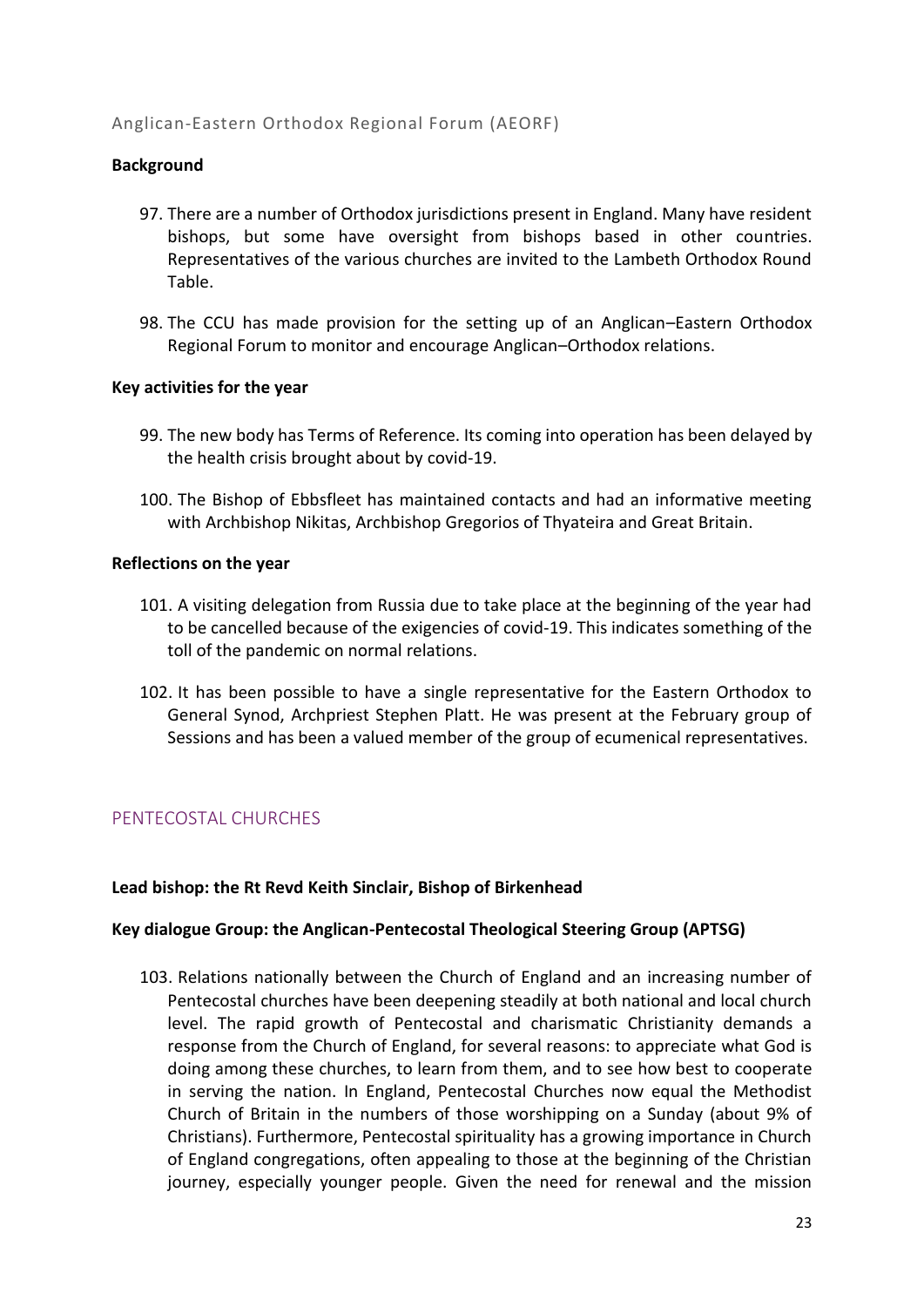imperative of the Church of England, this appeal is instructive. There is much to learn in the sphere of evangelism and about the dynamism of the Holy Spirit.

- 104. On the Pentecostal side there is a keen desire that conversation and the deepening relationship with the Church of England should bear fruit in terms of public witness, the strengthening of local joint evangelism and outreach into communities, and in growing disciples. Theological dialogue is important, but it must be grounded in praying together, a living relationship, and joint action. Pentecostal leaders relate very positively to the ministry of the Archbishop of Canterbury. The Archbishop's themes (renewing prayer and religious life, evangelism, and reconciliation) resonate with their aspirations as well as within the Church of England and create, therefore, a synergy for shaping Anglican-Pentecostal relations.
- 105.There are many places and ways in which the Church of England relates to Pentecostals. Locally many parishes have warm relationships with their Pentecostal brothers and sisters. Nationally there are also warm relationships fostered by Churches Together in England. Nonetheless, the work done by the APTSG has given a significant contribution to Anglican-Pentecostal relations.

Key dialogue group: the Anglican-Pentecostal Theological Steering Group (APTSG)

#### **Background**

- 106. The Church of England has been relatively late in having an official dialogue with Pentecostals. Nonetheless, valuing the work already done to increase understanding between Anglicans and Pentecostals, the Council for Christian Unity and the leaders of the Pentecostal churches in membership of CTE set up the APSTG. Its first meeting was on 25 May 2016. Its aims were revised and simplified when its Terms of Reference were clarified and adopted in March 2018. They were:
	- i. Deeper mutual understanding between Anglicans and Pentecostals
	- ii. Greater visibility of relations between Anglicans and Pentecostals
	- iii. Expansion of the range of and an increase in joint mission initiatives.
- 107. The membership of the Steering Group varied slightly, even though the pattern remained the same, with co-chairs, co-secretaries, two others from each constituency, plus two consultants, that is, the Secretary for Ecumenical Relations and Theology, on the Anglican side and, on the Pentecostal side CTE's Principal Officer for Pentecostal, Charismatic and Multi-cultural Relations.

#### **Key activities for the past year**

108. The group was privileged to participate in the inauguration of the Institute for Pentecostal Theology (IPT) at Regents Theological College, West Malvern, Worcs. This is a significant event, marking a step ahead in the development of Pentecostal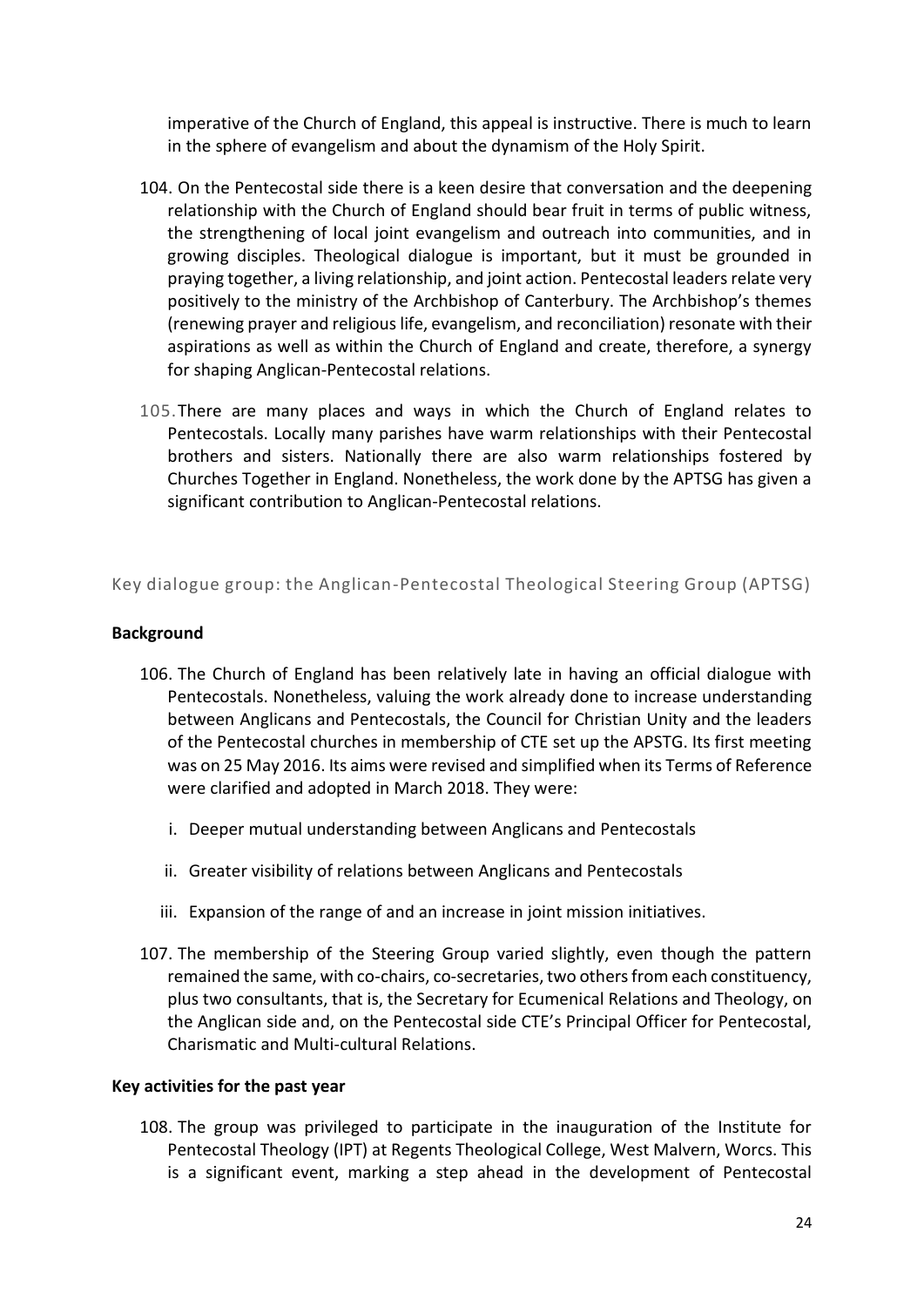theology. The inaugural lecture was entitled: *Pentecostalism and the Theological Academy: A Global Challenge*. The APTSG's subsequent discussion recognized the importance of the academy in general within the life of the Christian community and in particular for Pentecostals who are articulating what they experience within a biblical framework using sophisticated theological tools. This both enhances Pentecostal self-understanding and deepens the possibility of ecumenical insight, since it allows traditions to become increasingly mutually comprehensible. The opening of IPT and the archives that will accompany it bring about realistic possibilities for further mutual understanding.

- 109. Building on the profitable use of Receptive Ecumenism as a method of deepening dialogue, the meeting in Malvern, following the lecture, was especially illuminating. It began to touch upon some sensitive and key issues to do with power, worship, baptism, and the work of the Holy Spirit in the life of a Christian.
- 110. The group continued to monitor practical ways of drawing Anglicans and Pentecostals together in mission. The experiences of Pentecostals were heard. What began to emerge was a deeper theological understanding of mission, consonant with the Five Marks of Mission.
- 111. Lessons coming out of lockdown were observed, especially the usefulness of a 'mixed economy' of in-person meetings and online gatherings.
- 112. During the year the editorial work on the papers from the previous year's Consultation *Pneumatology & Baptism in the Spirit* continued with a view to publishing them on the CTE website. Covid-19 caused delay. It is hoped that they will soon be posted.
- 113. The group was very much aware that its term of office is coming to an end. At the last meeting considerable time was given to how to proceed. What emerged was the need for a deeper theological conversation exploring the wide range of points where experience, doctrine, and institution meet, with a special focus on where, at least apparently, the two traditions diverge. Ways of future working were also outlined.
- 114. The APTSG welcomed the birth of a local body in Roehampton in the borough of Wandsworth, centred around Whitelands College, growing from and carrying out similar work to the APTSG. It calls itself the Anglican-Pentecostal Pastoral group (APPg) and wishes to explore the *theologies* and *traditions* of the two ecclesial communities, so that they can engage in mission *together* locally.

#### **Main achievements of the APTSG during its four-year existence**

- 115. As the current phase of the work of the APTSG comes to a close and a new dialogue group is in the initial stages of being set up, we can look back over its four years and see that its key achievements have been:
	- i. The Anglican-Pentecostal Consultation, *Pneumatology & Baptism in the Spirit*, 2 April 2019, which was perhaps the single most effective piece of work that the APTSG undertook. Thirty-four people, half of them Pentecostal, met in the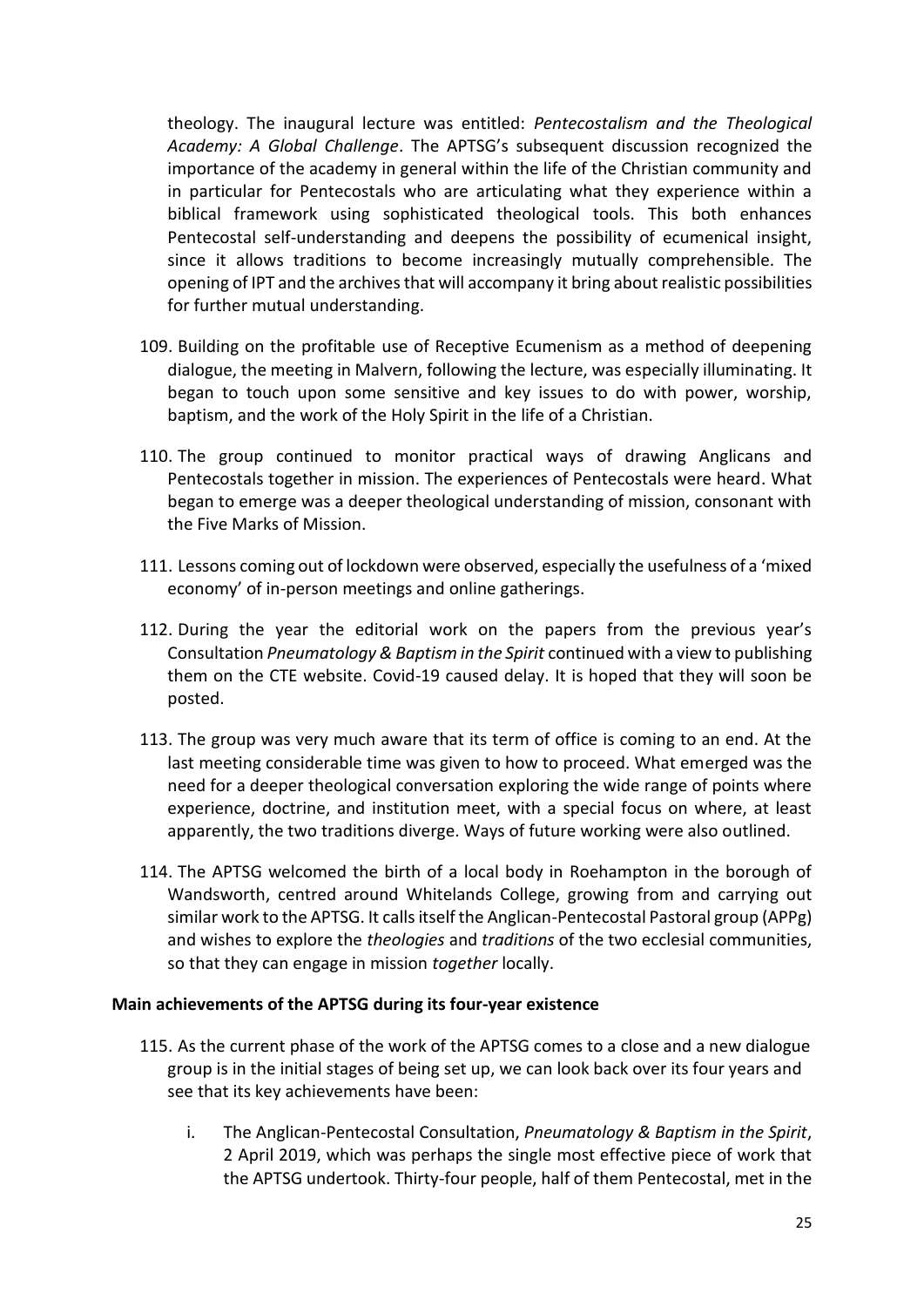Centre for Pentecostal and Charismatic Studies in Birmingham. Three Pentecostals and three Anglicans addressed the gathering, followed by discussion. It was an enlightening and excellent encounter.

- ii. Services for *Thy Kingdom Come.* A vibrant Pentecostal service for over a hundred people in May 2017 was held at the New Testament Church of God's Brixton Community Church. There was a good representation from the church congregation as well as from a wide range of church leaders, including the local Roman Catholic priest, alongside the local Anglican vicar, the Archdeacon and (at the end) the Bishop of Woolwich. Some Pentecostal pastors had travelled considerable distances in order to be present. Then in May 2018, there was an Anglican Eucharist in St Peter's Church, Walworth, in the diocese of Southwark. It was attended by about ninety people, at least thirty of them from the local school. The bells pealed for half an hour before the service began, and they rang out again as people left a church filled with the scent of incense. People commented that it had been a satisfying moment of intense prayer.
- iii. The work of the APTSG was rooted in study of the Bible and a growing fellowship. This spiritual root was deepened as time went on. The group began to develop a way of working, centred in the spiritual dimension and living prayer, suited to cooperation between Anglicans and Pentecostals. This is something to bear in mind for the future.
- iv. Possibly one of the most significant advances of the APTSG was within the group itself, where a profound relationship of trust was built up. It meant that some frank talk and clearer mutual understanding became possible as time went on. It almost seemed that the point the group reached at the end was where it should be beginning – not that there were relational problems at any stage of the APTSG's existence, but the depth of relationship grew tremendously as time went on.

#### **Reflections and future developments**

- 116. The Council for Christian Unity meeting on 15 October 2020 was of the mind that the work of the APTSG should continue. A lead bishop is thus being sought.
- 117. Given that Anglican and Pentecostal mission usually takes place in a multidenominational setting, the growth in mutual understanding potentially has a broader effect than just a bilateral improvement of relations. It functions, rather, as a catalyst for cooperation in mission among larger groups of churches. The missional context runs through all the work of the APTSG. The expansion of the range of joint mission, and related issues, such as church planting, and the understanding of mission within the context of the Five Marks of Mission (a focus for the APTSG's thinking) remain relevant. This means that mission and evangelism will always be key to the agenda.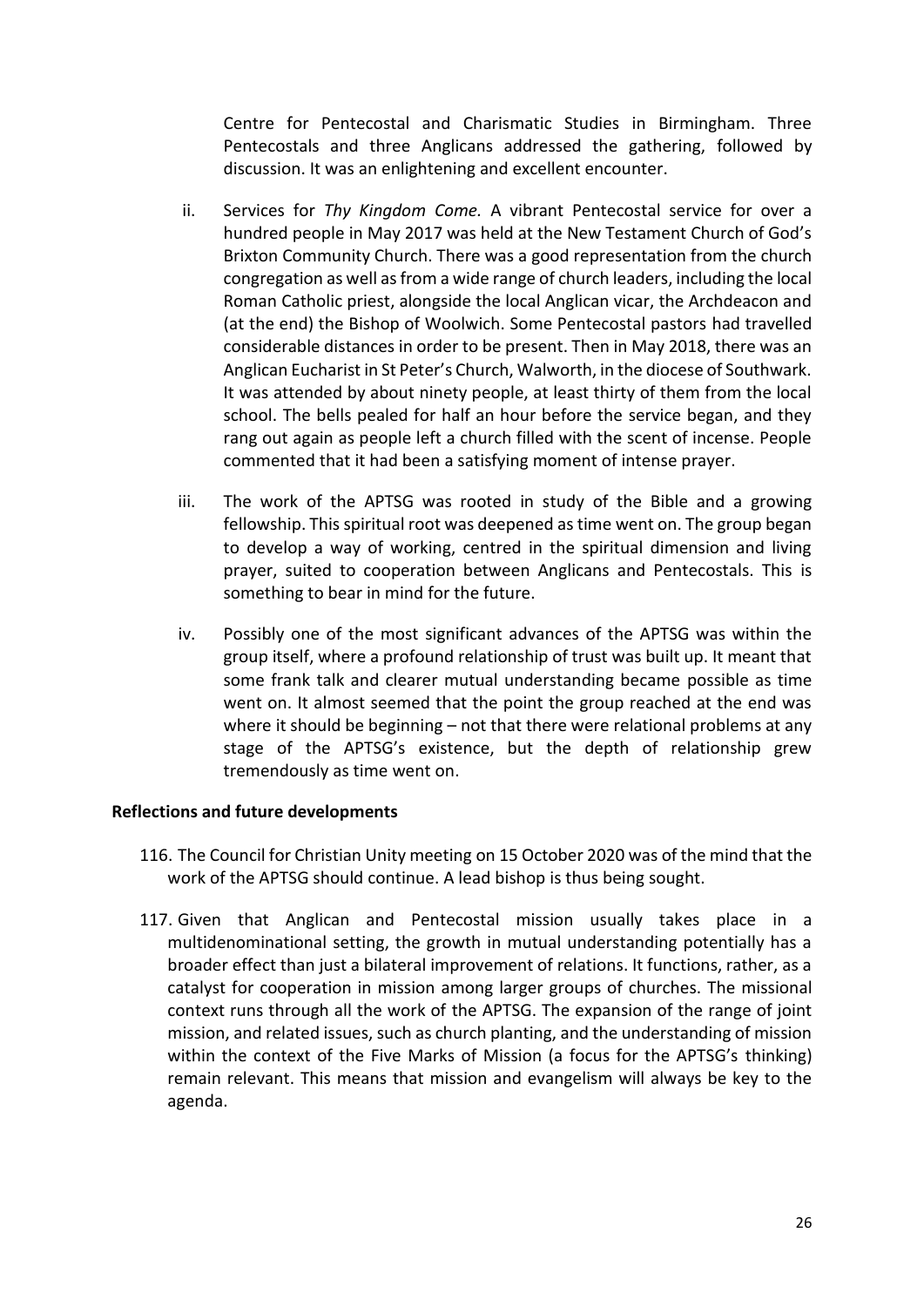- 118. Thus, in the context of exploring the possibilities of cooperation in mission and evangelism, three areas can be identified as arising from the past work of the current APTSG as central to what may be done in the future:
	- i. Theological reflection, especially relating experience and doctrine
	- ii. Future work on chaplaincy, especially prison chaplaincy
	- iii. Cooperation in theological and ministerial education

## <span id="page-26-0"></span>PORVOO COMMUNION OF CHURCHES

#### **Lead bishop: the Right Revd Dr David Hamid, Suffragan Bishop in Europe**

#### **Key Dialogue Group: Porvoo Contact Group**

#### **Background**

- 119. The Porvoo Agreement was signed in 1996 and brought the Anglican Churches of the British Isles into communion with the larger part of the Nordic and Baltic Lutheran Churches. The Church of Denmark, the Lusitanian Church, the Spanish Reformed Episcopal Church, the Latvian Church Worldwide and the Lutheran Church of Great Britain have entered the communion subsequently. The Evangelical-Lutheran Church of Latvia remains outside the communion but sends representatives to some meetings. The Church of England had pre-existing relationships with a number of the signatory churches.
- 120. The relationships between churches are monitored and encouraged by the Porvoo Contact Group. The co-chairs are the Most Reverend Dr Michael Jackson, Archbishop of Dublin, and the Right Reverend Matti Repo, Bishop of Tampere (Finland). The cosecretaries have both changed this year with the Revd Dr Thorsten Rørbæk (Denmark) replacing the Revd Dr Erik Berggren (Sweden) who had taken over from Johannes Zeiler and the Revd Dr Callan Slipper (England) replacing the Revd Canon Dr Jeremy Worthen who had taken over from the Revd Dr Will Adam.
- 121. The CCU's Porvoo Panel is chaired by the Right Reverend Dr David Hamid and exists to monitor and encourage the relationship between the Church of England and the Porvoo Churches, including linking with Nordic and Baltic congregations and chaplaincies in England.

#### **Key activities for the year**

122. The Steering Committee (co-chairs and co-secretaries) of the Porvoo Contact Group met in London on 23 January and then online several times over the summer. The focus of their discussion was planning for the Theological Conference, which had been planned to take place in Sweden in October. It was eventually agreed to move the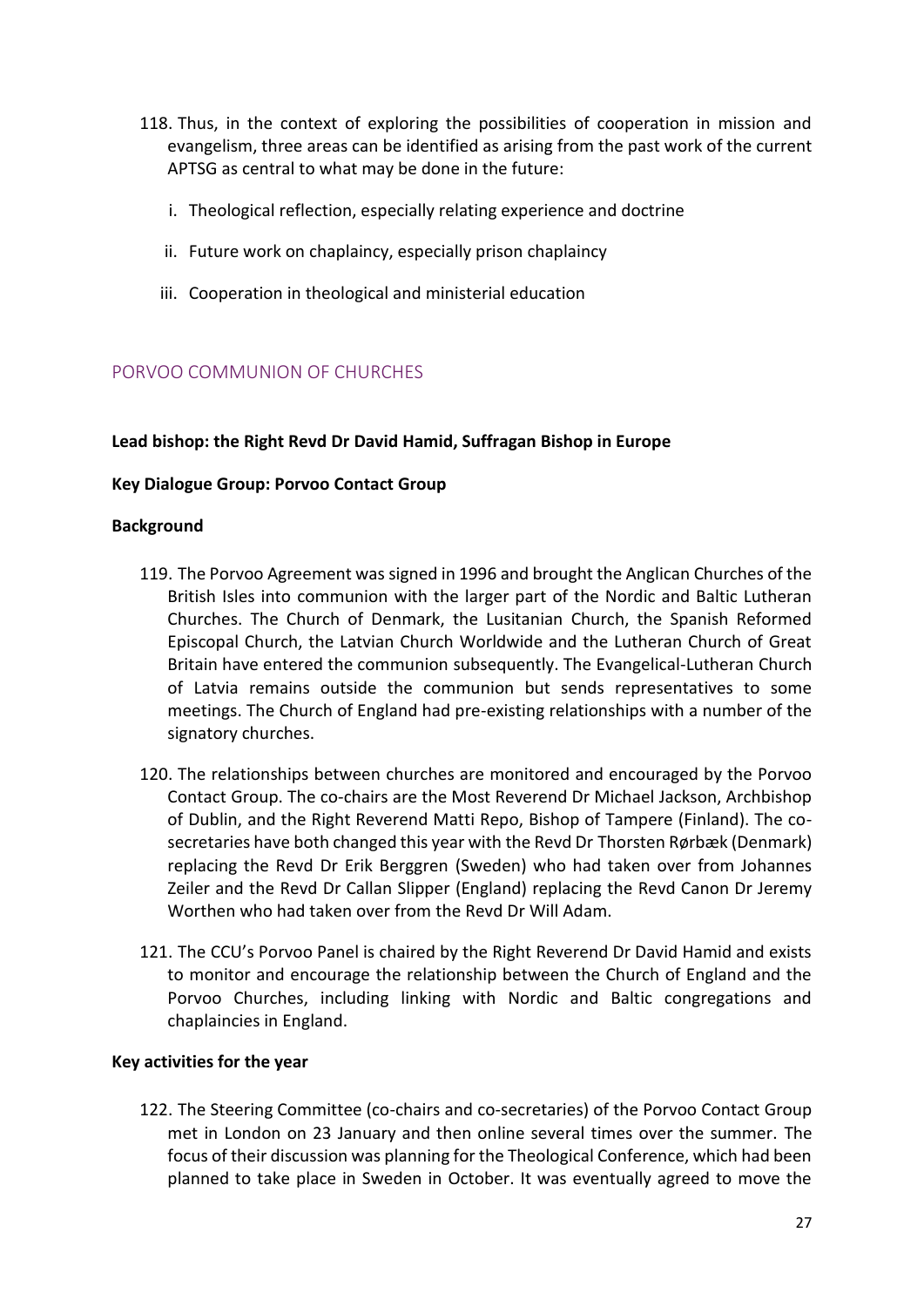Theological Conference and the Porvoo Contact Group meeting online given continuing restrictions on travel and gatherings. The title of the Conference was *A Vision for Communion*, and the Church of England's delegation comprised the Revd Dr Julie Gittoes, the Revd Dr Anderson Jeremiah and Dame Mary Tanner (who was one of the presenters), along with Dr Worthen in his capacity as co-secretary.

- 123. The Conference reflected on the vision for communion that has animated the Porvoo Agreement, and how the communion of churches it has enabled may develop in the future. It is hoped that the material and insights it has generated can inform planning for the four-yearly Primates Meeting in 2021, which will coincide with the  $25<sup>th</sup>$ anniversary of the initial signing of the Porvoo Agreement.
- 124. The Porvoo Contact Group considered formal Terms of Reference at its meeting for the first time. As part of this process, they reflected on the process of appointment for co-secretaries, both of whom were due to move on from their roles as part of national ecumenical staff teams and with that their responsibilities as co-secretaries soon after the meeting.
- 125. The Porvoo Panel met twice in 2020, in keeping with its usual pattern. They met online on 20 March and again on 20 November when also, later in the day, a symposium was held. Given that the symposium was online it was possible to have truly international participation with more than a hundred people booking (though just slightly fewer able to attend on the day) from sixteen countries as far apart as North America and Poland. The speakers were Dame Mary Tanner, the Rt Revd John Hind, the Rt Revd David Tustin, and the Rt Revd Christopher Hill. They spoke on *Apostolicity, succession and episcopacy*, and *The impact of Porvoo upon the life and mission of its participant churches.* It was a good preparation for the 25<sup>th</sup> anniversary in 2021.
- 126. Canon Jonathan Collis from the Diocese of Chelmsford had hoped to organize a day for dioceses and parishes with Swedish church links in October 2020, but unfortunately this had to be cancelled.

#### **Reflections on the year**

127. Both the Contact Group and the Panel had wanted to focus this year on preparations for the 25<sup>th</sup> anniversary of the initial signing of the Porvoo Agreement in 2021. The restrictions relating to covid-19 have perhaps hit activities relating to the Porvoo Communion more seriously than some other areas of the Church of England's ecumenical work, because of the importance of face-to-face encounter for building and sustaining relationships. Nonetheless both the online Theological Conference and the Panel's online symposium were highly successful, so that, even though the depth of sharing of an in-person meeting could not take place, valuable thinking about Porvoo's history and about hopes for its future did come about.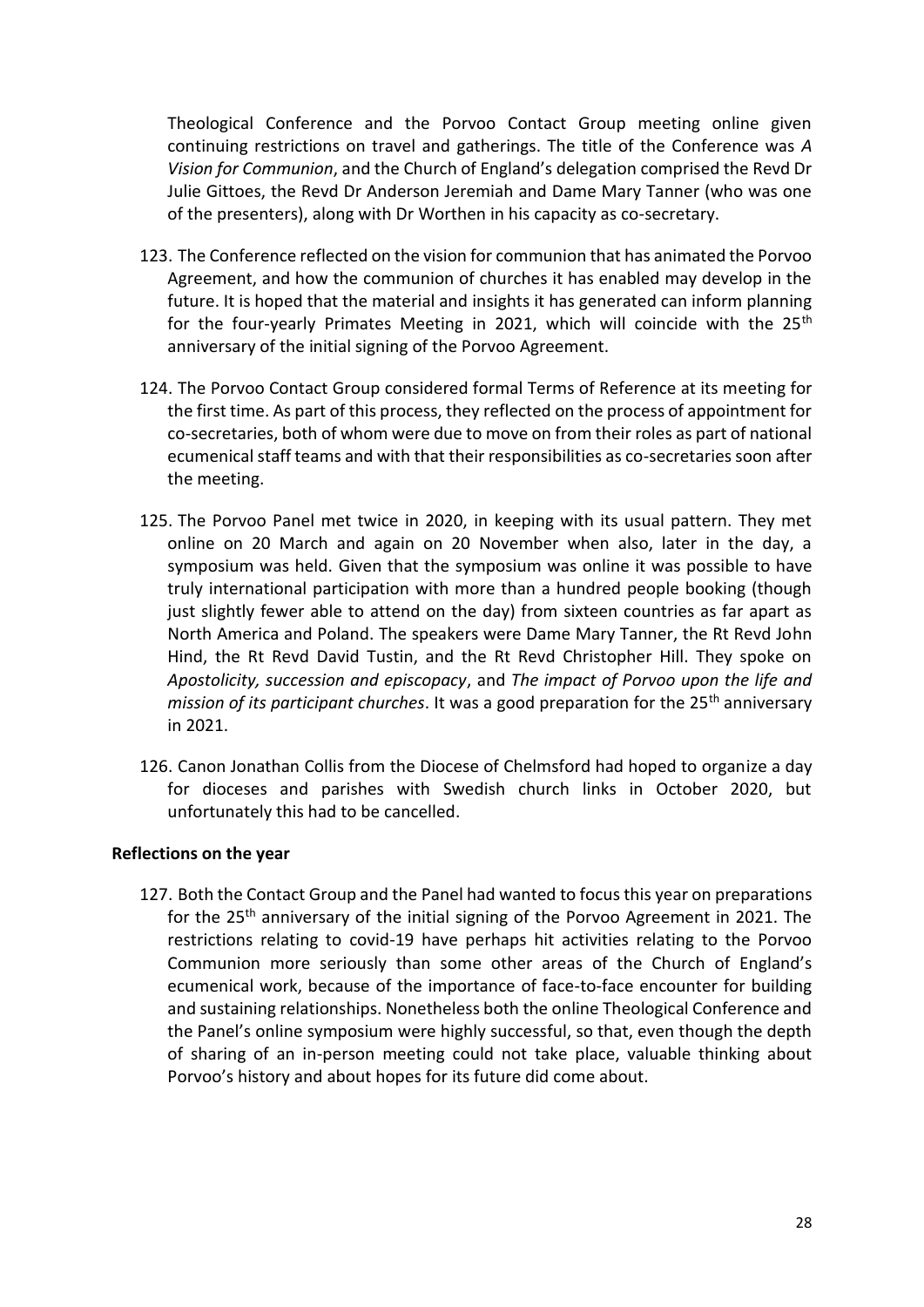#### <span id="page-28-0"></span>THE PROTESTANT CHURCH IN CHINA

## **Lead Bishop: the Right Reverend David Urquhart, Bishop of Birmingham, the Archbishop of Canterbury's Episcopal Link with China**

#### **Introduction**

- 128. Archbishop Justin is the fourth Archbishop of Canterbury in succession to have visited China and the only one to have returned for a second time while in office. The purpose of this link, unique in World Christianity, is to deepen support for Christians in China and to understand and reflect upon the complex context in which they live and worship.
- 129. Between visits, the Archbishop of Canterbury's Round Table shares knowledge on religious and geopolitical developments in the People's Republic of China, bringing together a broad spectrum of opinion and profound expertise. In addition, a smaller China Steering Group provides specific strategic advice to the Archbishop. They are very ably coordinated by Mr Stephen Knott, Assistant Chief of Staff at Lambeth Palace.

#### **Background**

- 130. China's Basic Law from the early 1950s recognizes five 'religions' Daoism, Buddhism, Islam, Catholic and Protestant.
- 131. The Archbishop relates directly to Protestants across China through the postdenominational National Committee of the Three Self Patriotic Movement and China Christian Council (TSPM/CCC). This friendship gives access to a wide range of Chinese faiths, institutions and communities at all levels of society. During and between visits particular interests of the Archbishop are pursued and frequent opportunities are taken for public and private dialogue with the government of China.
- 132. Catholic relations have been a focus too in recent years in connection with the Chinese Patriotic Catholic Association and China Catholic Bishops' Conference (CPCA/CCBC).
- 133. Unregistered Churches are also widespread and have the Archbishop's attention.
- 134. The current Five Year Plan for Religion 2018-2022 is in the context of a stronger role played by the United Front.
- 135. According to China's official figures, there are estimates of around 23-35 million Protestant Christians, with 38,000 pastoral personnel, 150,000 preachers and lay workers, 21 Bible seminaries and Bible schools teaching 2,500 registered students. Adding unofficial figures for other Christians might treble the total.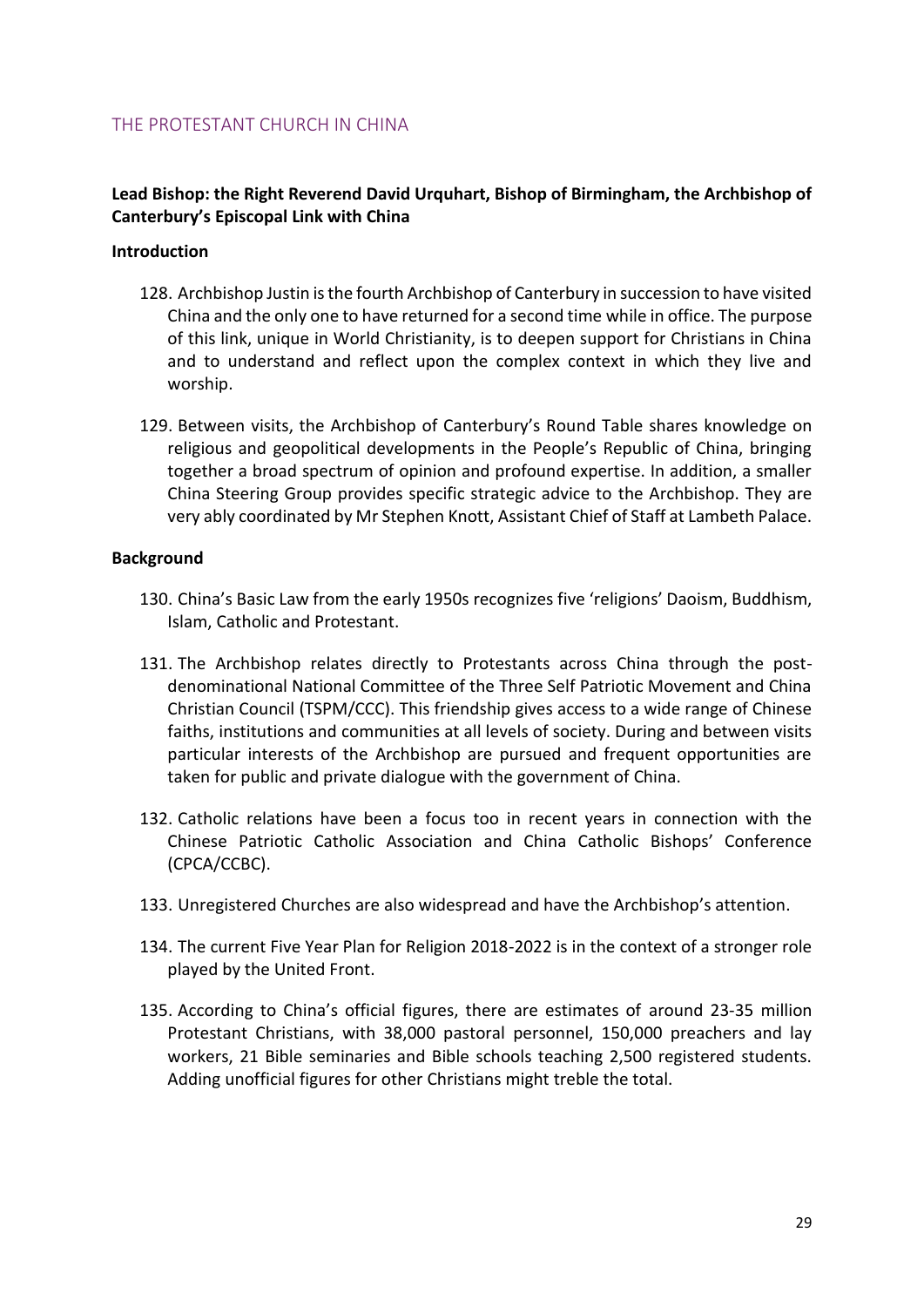#### **Key Activities for the Year 2019-20**

- 136. The Right Reverend David Urquhart's planned visits to China as Archbishop's Episcopal Link were thwarted by covid-19 related travel restrictions and are postponed until 2021.
- 137. A group of Catholic delegates, including leading bishops, from the Chinese Patriotic Catholic Association, was welcomed to Lambeth Palace, in late 2019, by Archbishop Justin and hosted by Bishop Graham Tomlin, President of St Miletus Theological College.
- 138. In summer 2020 there was a meeting with representatives of the Anglican Communion and Lambeth Palace staff to share experiences of engaging with China and to explore opportunities for greater China-related collaboration across the Communion.
- 139. China's heightened geopolitical situation (specifically with Xinjiang, Hong Kong and covid-19) has brought about an unprecedented level of specific engagements, briefings and other communications. Mr Stephen Knott and the Revd Dr Will Adam have held numerous conversations with bishops (including Lords Spiritual), ecumenical partners, non-governmental organizations, and CofE staff on specific issues concerning China. These have been important, and at times robust, discussions helpful for appraising the Archbishop's approach, and testing the best way of navigating the complexities of the current global real-politic, legal, moral and ethical landscape, whilst sustaining a strong, long term relationship with the thriving Christian church in China.
- 140. The Archbishop has met the Chinese Ambassador in London, Liu Xiaoming, has appreciated the wise counsel of the outgoing UK Ambassador to China, Dame Barbara Woodward, and will take an early opportunity to meet her successor Caroline Wilson.
- 141. Before the initial decision to postpone this year's Lambeth Conference, the Archbishop was delighted that the TSPM/CCC had not only accepted his personal invitation but also confirmed a significant delegation to attend the gathering:

The Revd Wu Wei, President of China Christian Council

The Revd Shen Xuebin, Vice President of China Christian Council

Mr Gu Mengfei, Secretary General of National Committee of the Three-Self Patriotic Movement of the Protestant Church in China

The Revd Lin Manhong, Associate General Secretary of China Christian Council

- The Revd Wen Ge, Associate General Secretary of China Christian Council
- Ms Gu Jingqin, Interim Director of the Overseas Relations Department of China Christian Council and National TSPM.
- 142. The objective for the attendance of these senior overseers of a post-denominational Church was to further strengthen the relationship between the Anglican Communion and the Church in China, encourage Chinese Christians in their leadership, and enable other Lambeth Conference delegates to learn from the Church in China.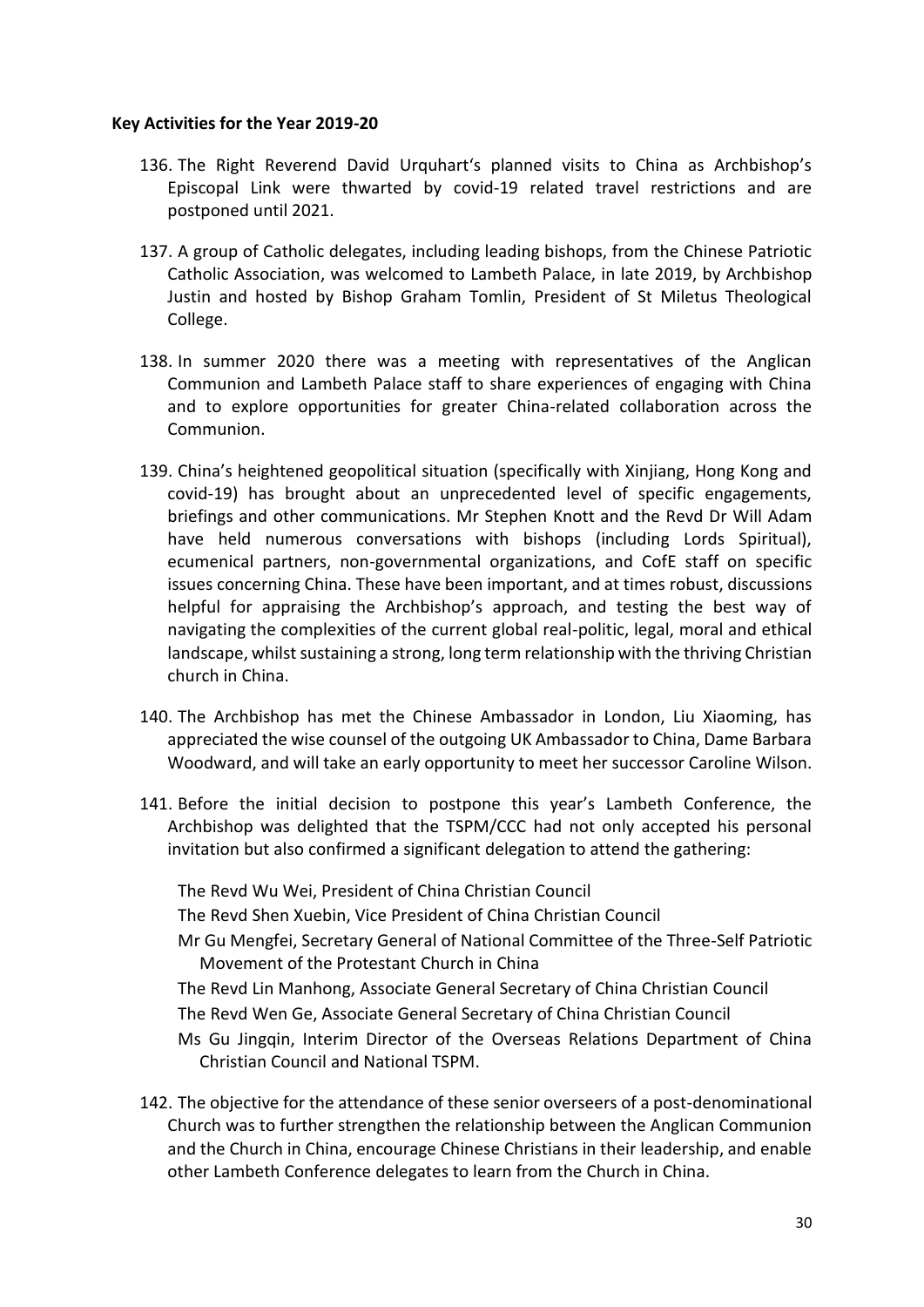143. This prompt response and historic commitment to attend for the first time is evidence of the strength of the relationship between the Archbishop of Canterbury and the TSPM/CCC and a result of the significant investment made in furthering that relationship in recent years.

#### **Next steps 2021-2023**

- 144. Engagement between the Anglican Communion and China will continue to develop including participation in a reshaped Lambeth Conference. There will also be a deeper understanding of the role of the Province of Hong Kong.
- 145. There remains serious geopolitical and ethical concern around the treatment of the Uighurs in Xinjiang, Hong Kong's instability and the handling of the covid-19 pandemic. Other matters will arise, no doubt.
- 146. The Archbishop of Canterbury's specific strategic approach to highly sensitive and complex issues has been one of quiet diplomacy, seizing the opportunities and access provided by the friendship generated over several years to speak in a forthright manner to the Chinese authorities precisely and robustly. At the same time, he is consistently mindful of the Church's and British Government's historic weaknesses and failures in public policy making and delivery.
- 147. It is hoped that Archbishop Justin will make an unprecedented third visit to the People's Republic of China in order to learn from and give support to a significant part of the Body of Christ in a fast-changing and uncertain world.

## <span id="page-30-0"></span>ROMAN CATHOLIC CHURCH

**Lead bishops: the Rt Revd Christopher Foster, Bishop of Portsmouth (EWARC and IARCCUM Bishop at Large for England) The Rt Revd Dr David Hamid (IARCCUM) The Rt Revd Dr Robert Innes (Belgian & French ARCS)**

**Key dialogue Groups:** 

**English and Welsh Anglican-Roman Catholic Committee (EWARC) International Anglican-Roman Catholic Commission for Unity and Mission (IARCCUM) Anglican-Roman Catholic International Commission (ARCIC) Belgian and French Anglican-Roman Catholic Committee**

## **Overview**

148. Relations between the Church of England and the Roman Catholic Church have two distinct strands. There is the relationship with the Catholic Bishops' Conference of England and Wales, which finds its regular national focus in the English and Welsh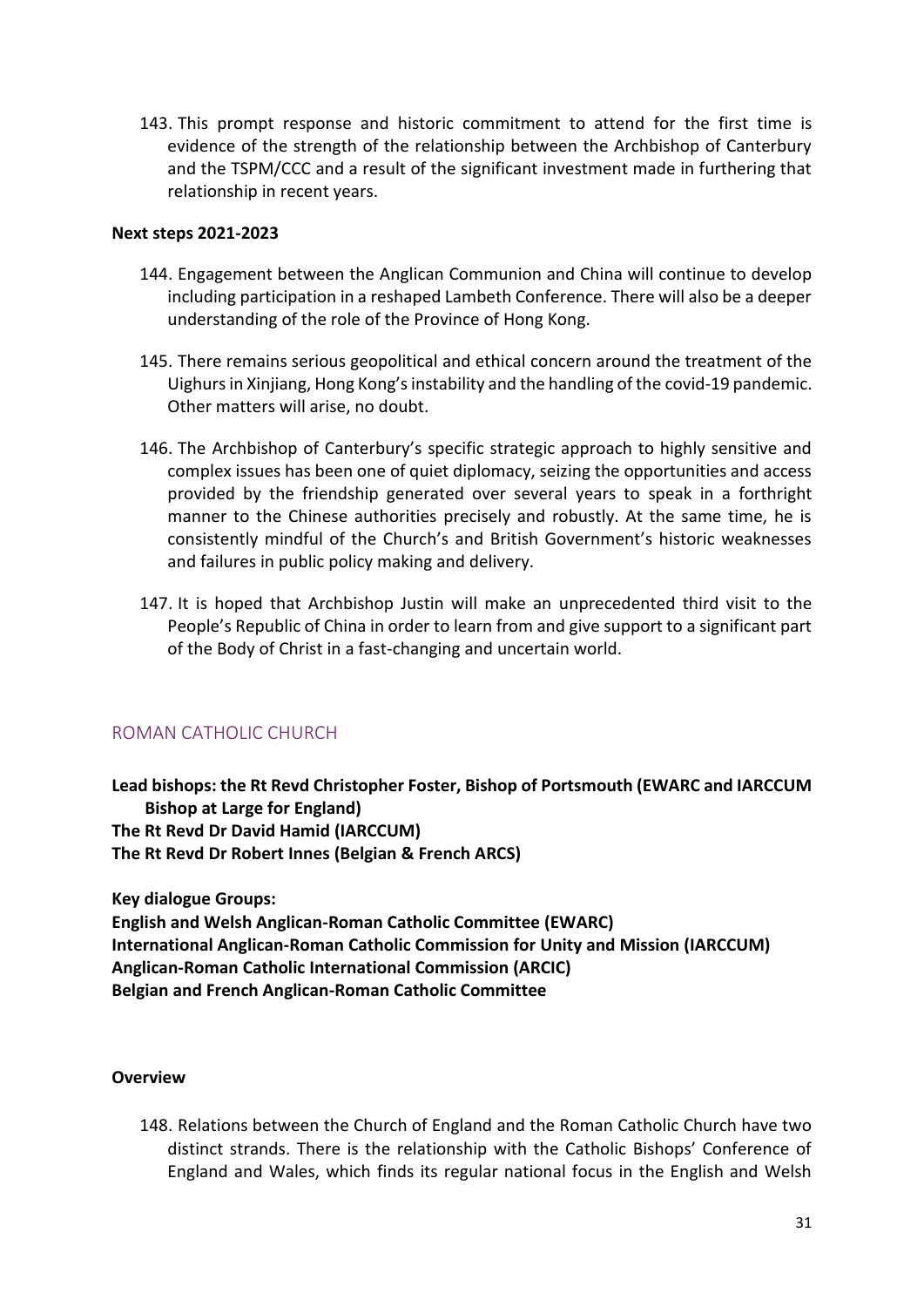Anglican-Roman Catholic Committee (EWARC) and in the biennial Joint Bishops Meeting. And there are, within the Diocese in Europe, relations with other Bishops' Conferences, also supported by national Anglican-Roman Catholic Committees in the cases of Belgium and France.

149. The ecclesiology of the Roman Catholic Church means that the relationship between the local and the universal 'levels' of church is especially close (to use the terminology of the latest ARCIC report, *Walking Together on the Way*), and therefore attention to international dialogue is especially important for the Church of England in this instance. This includes both the theological work of the Anglican-Roman Catholic International Commission and the development of partnership in mission through the International Anglican-Roman Catholic Commission for Unity and Mission (IARCCUM). Indeed, the Terms of Reference for EWARC reflect those of IARCCUM and include among its purposes 'attending to the processes of formal response and ecclesial reception for agreed statements of ARCIC'.

#### English and Welsh Anglican-Roman Catholic Committee (EWARC)

#### **Background**

- 150. The English and Welsh Roman Catholic Committee (EWARC) is a national body which acts as a bridge between the international work of IARCCUM and ARCIC and the regional and local work being done in parishes and dioceses in this country. Members are appointed for a five-year period, with the current quinquennium beginning in 2018. The purpose of English and Welsh ARC is to support, coordinate and promote relations between the Church of England and the Church in Wales, and the Roman Catholic Church in England and Wales. This includes encouraging and exploring growth in the communion that already exists and identifying and advocating practical ways to live out that communion.
- 151. The Rt Revd Christopher Foster, Bishop of Portsmouth, was appointed as co-chair in 2017 ahead of the new quinquennium. The Roman Catholic co-chair is Bishop Robert Byrne, now Bishop of Hexham and Newcastle. They were also appointed as IARCCUM Bishops at Large for England in January 2019.
- 152. The group meets twice per year for overnight residential meetings. Anglican Representation to this body is: the Rt Revd Christopher Foster, Bishop of Portsmouth; the Rt Revd Mike Harrison, Bishop of Dunwich; the Revd Canon Dr Andrew Davison; Ms Doral Hayes; Dr Elizabeth Hoare; the Revd Canon Maggie McLean; the Revd Andrew Moughtin-Mumby; the Revd Dr Matthew Hill (Church in Wales).

#### **Key activities for the year**

153. Due to the covid-19 lockdown, the residential meeting planned for April to be held at Oscott College in Birmingham was cancelled. The second residential meeting, planned to be held in Portsmouth in October was re-imagined as an online Zoom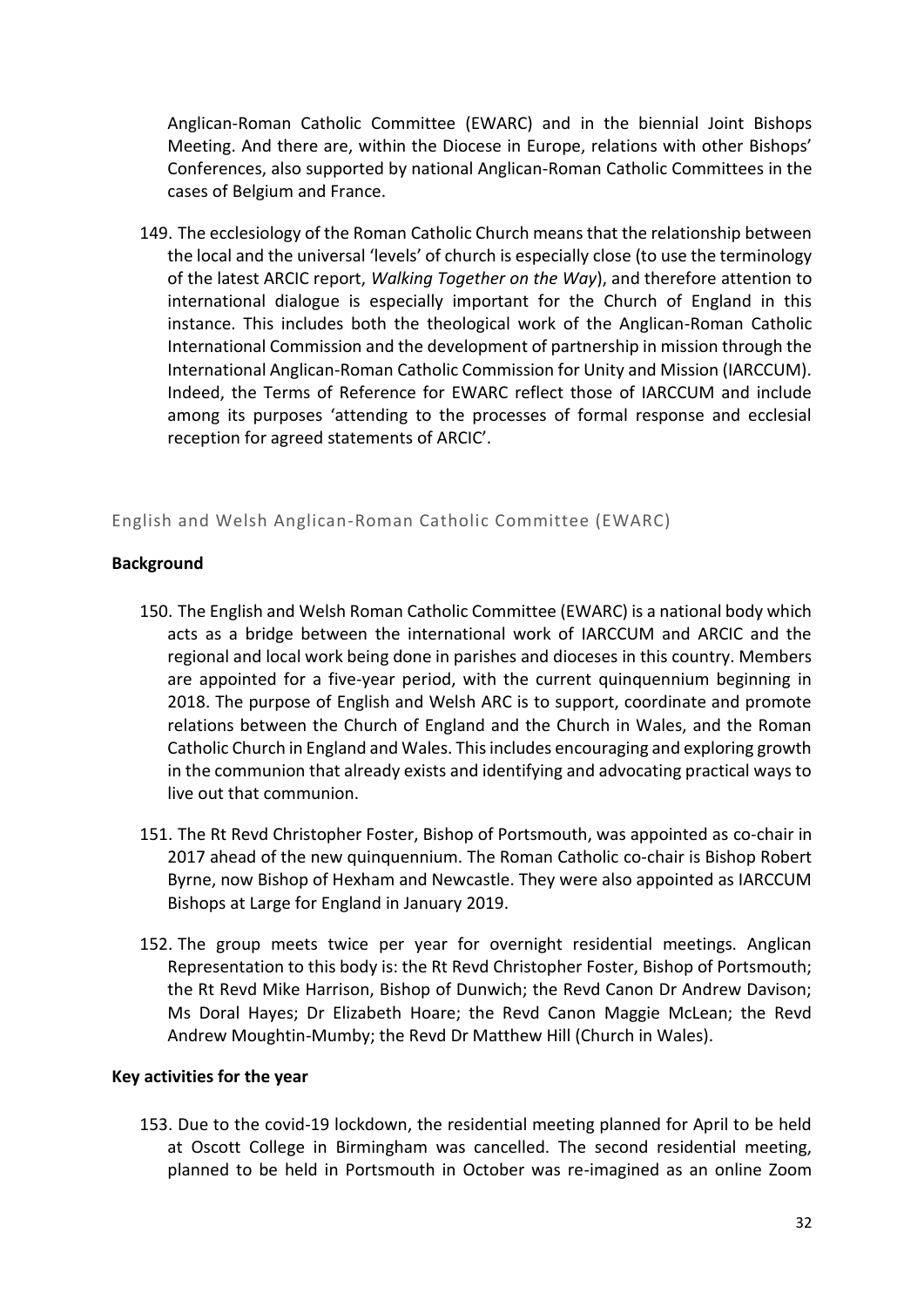meeting, taking place on the afternoon of Tuesday 6 October and the morning of Wednesday 7 October. The key areas of focus were the Saints John Henry Newman and Thomas Becket. Contributors included the Revd Canon Prof Mark Chapman and Fr Daniel Seward on Newman, and the Rt Revd Rowan Williams on Becket. The Committee also considered the place of the saints in theology and spirituality more generally with reflections from the Most Revd Bernard Longley and the Revd Canon Dr Andrew Davidson.

- 154. Planning has commenced for the next Joint Meeting of Anglican and Roman Catholic bishops, which was due to take place in Liverpool in January 2021. It was hoped to draw on the local experience of the Liverpool Archdiocese in planning for a diocesan synod, and to address topics of current interest to bishops from both churches. The co-chairs and co-secretaries of EWARC have been an integral part of the small planning group for this. As a result of the covid-19 pandemic, however, the meeting has been postponed to the beginning of 2022.
- 155. The key areas of focus in the first phases of the current quinquennium of EWARC continue to be as follows.
	- i. ARCIC III's statement *Walking Together on the Way* the committee will continue to reflect upon how best to aid in the reception of this document, which was published in July 2018. This is likely to be through resources for use in different contexts. A formal request has now been made to the Business Committee for time to be allocated at the General Synod for a presentation accompanied by group work with Roman Catholic participation.
	- ii. Joint Schools the Committee has drafted a Statement of Principles for joint schools and has commissioned the education departments of the two churches to update the guidelines for joint schools.
	- iii. Interchurch Families the committee has suggested it could produce pastoral guidance resources, in conjunction with the Association of Interchurch families.
	- iv. The environment is also a topic that members are keen to explore.
- 156. The Committee hopes to meet in different locations of pilgrimage around England and Wales in the current quinquennium and will seek to engage with the local community whilst *in situ*.

#### **Reflections on the year**

157. EWARC's way of working is bound up with the possibilities offered by residential meeting for sharing in worship and informal fellowship as well as learning and planning together. The online meeting in October, nonetheless, was highly successful with excellent talks and successful small groups. It offered some interaction as well as the opportunity for thinking and praying together about sainthood in the context of two individuals who have been significant figures for both churches. The disruption to the normal pattern of General Synod has also made it impossible so far to schedule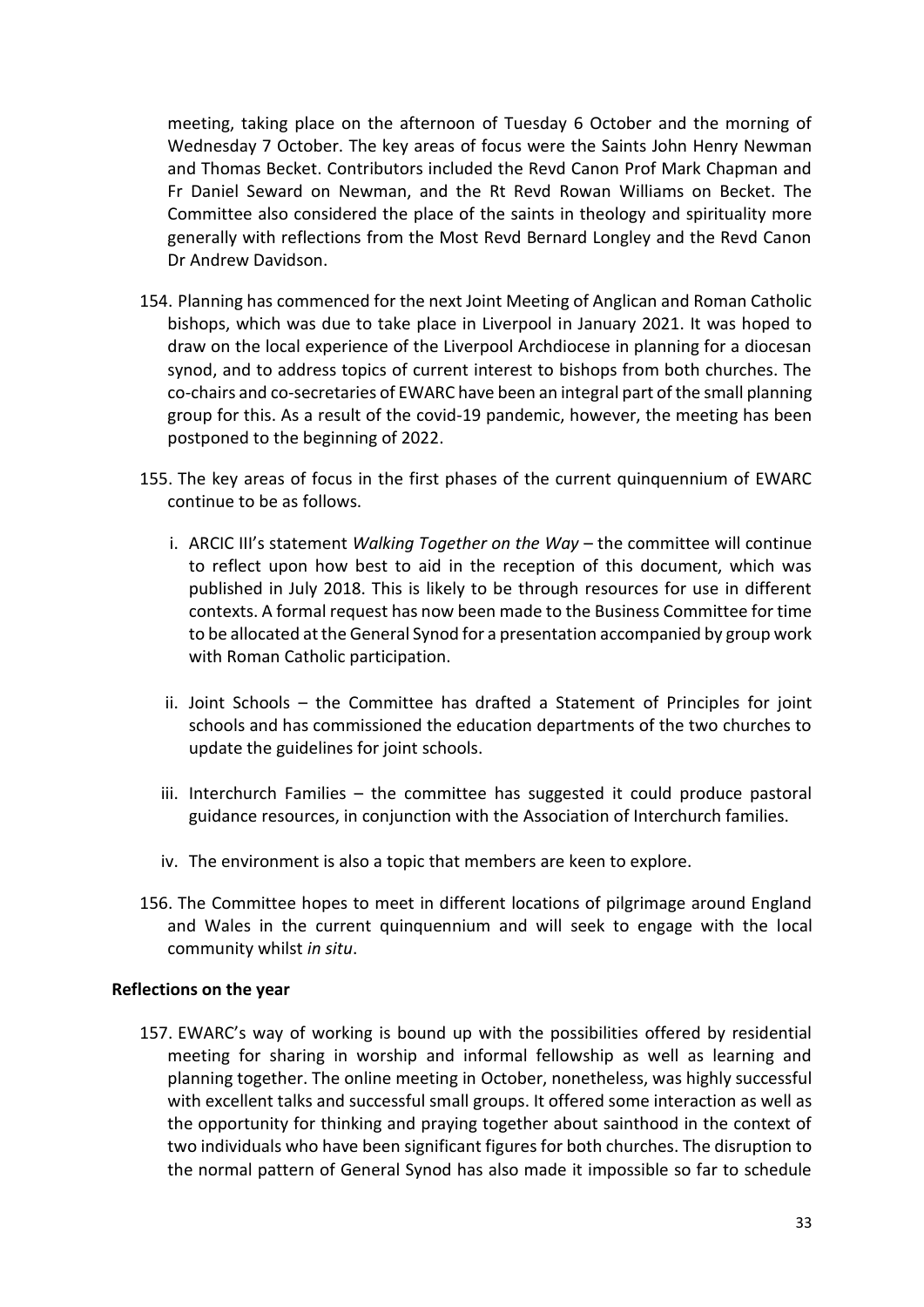the kind of activity that would be needed for serious engagement with *Walking Together on the Way*.

International Anglican-Roman Catholic Commission on Unity and Mission (IARCCUM)

#### **Background**

- 158. IARCCUM is an episcopal body, established in 2001, to carry forward in life and mission the agreements reached in the ARCIC dialogue. The co-chairmen are Archbishop Donald Bolen (of Regina, Saskatchewan), and Bishop David Hamid. The cosecretaries are the Revd Dr Will Adam (Anglican) and the Revd Anthony Currer (Catholic). The mandate is threefold:
	- i. promote and monitor the formal response to and reception of the statements of ARCIC.
	- ii. facilitate relations between ARCIC and national ARCs, and between different national ARCs, providing support and resources to foster an exchange of information and practice.
	- iii. encourage Anglican Provinces and RC Episcopal Conferences to establish ARC dialogues where they do not exist.

#### **Some activities and developments in the past year**

- 159. In the last year the Steering Group, consisting of the co-chairs and co-secretaries has met roughly monthly.
- 160. The process of identifying and appointing new pairs of bishops in different places is ongoing.
- 161. There will be a plenary meeting of the bishops at large between 29 October and 5 November 2021, beginning in Rome and then moving to Canterbury. This plenary has been made possible by a significant grant from the Porticus Fund.
- 162. The IARCCUM Steering Group has also been approached by the organizers of the Malines Conversations to take part in a Symposium in Belgium in December 2021 to mark the centenary of the first Malines Conversations.

#### **Related to the Church of England**

163. Bishop Christopher Foster and Bishop Robert Byrne (Bishop of Hexham and Newcastle) are IARCCUM bishops at large for England. Bishop Robert Innes and Archbishop Robert Le Gall (Toulouse) are IARCCUM bishops at large for France.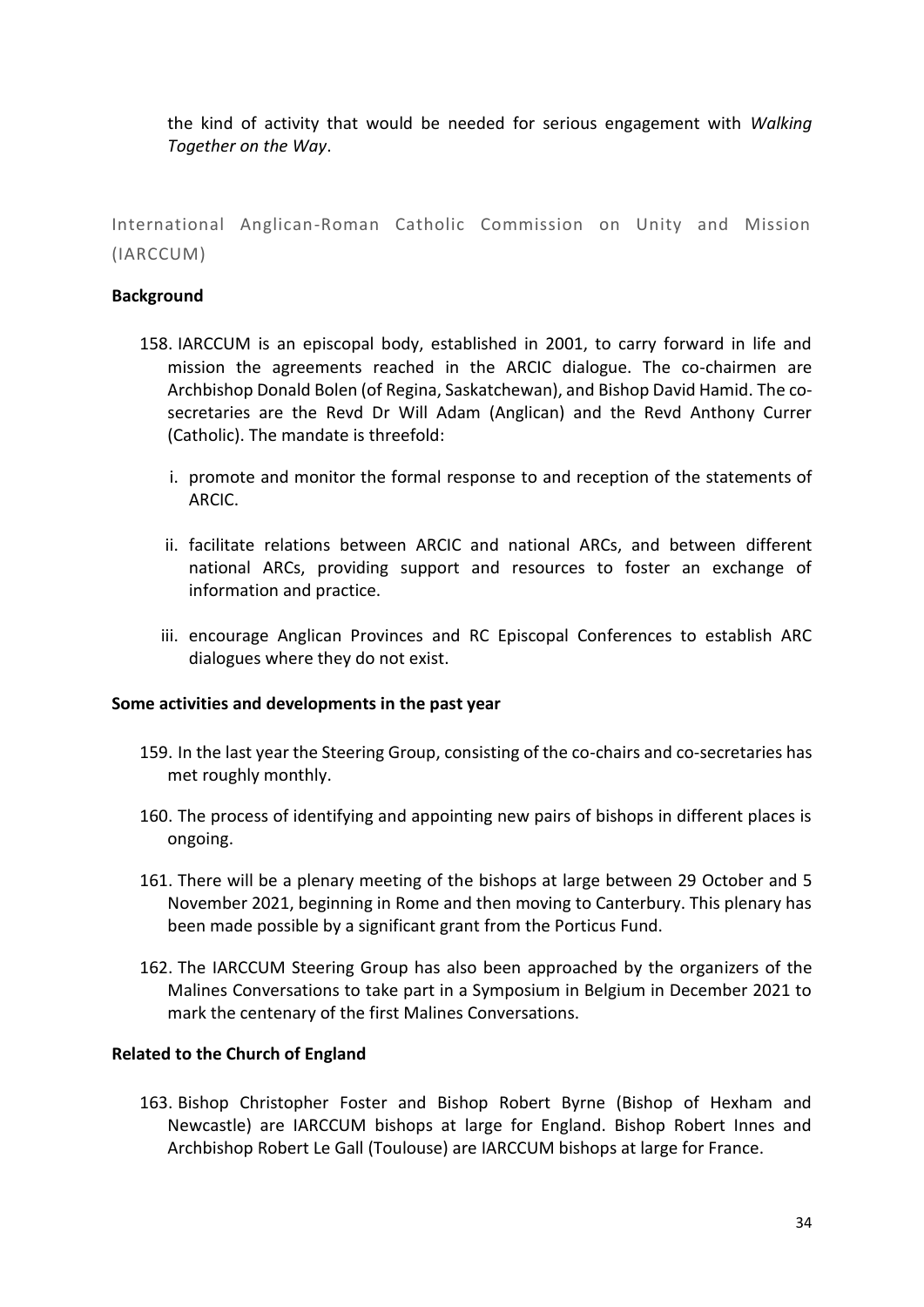164. The IARCCUM website, [www.iarccum.org,](http://www.iarccum.org/) contains ARCIC, IARCCUM and some national ARC documents; Common Declarations; local, regional & national covenants; examples of best practice; case studies; articles on ARC relations; liturgical celebrations/prayer services; joint pastoral statements; twinnings; news archive, photos and historic preparatory material from the dialogues available under the 30 year rule, material from the IARCCUM summit.

#### Anglican-Roman Catholic International Commission (ARCIC)

- 165. Beginning with its plenary meeting in Jerusalem in 2019 ARCIC III is fulfilling the second part of its mandate following the publication of *Walking Together on the Way* in 2017. The second part is to examine, on the basis of the ecclesiology outlined in that report, how the Church makes right ethical decisions.
- 166. The 2020 plenary meeting was due to take place at Bose Monastery in Italy in May but was cancelled. Instead, the commission met for four two-hour meetings during the time that it would otherwise have been in session in-person.
- 167. Subsequently a drafting group was appointed and is working on the introductory chapters of a report on moral and ethical decision-making. These drafts were presented to the plenary commission in two online seminars at the beginning of October and the beginning of November 2020.
- 168. The co-chairs are Archbishop Bernard Longley (Birmingham, Catholic co-chair) and Archbishop Philip Freier (Melbourne, Anglican co-chair) and the co-secretaries are Fr Tony Currer (PCPCU) and the Revd Dr Will Adam (Anglican Communion Office).
- 169. The Members of the Commission are as follows:

#### Anglicans:

The Most Reverend Philip Freier, Australia (co-chair); Dr Moeawa Callaghan, Aotearoa, New Zealand and Polynesia; The Reverend Dr Isaias Ezequiel Chachine, South Africa; Dr Paula Gooder, England; The Revd Canon Garth Minott, West Indies; The Most Revd Linda Nicholls, Canada; The Revd Dr Alexander Ross, Australia; The Revd Dr Peter Sedgwick, Wales; The Rt Revd Christopher Hill, KCVO, England (Consultant); The Revd Dr William Adam, Lambeth Palace (co-secretary); The Venerable Jonathan Gough, England (Minute taker); The Revd Neil Vigers, England (ACO Staff).

#### **Catholics**

The Most Revd Bernard Longley, England (co-chair); Sister Margaret Atkins, OSA, England;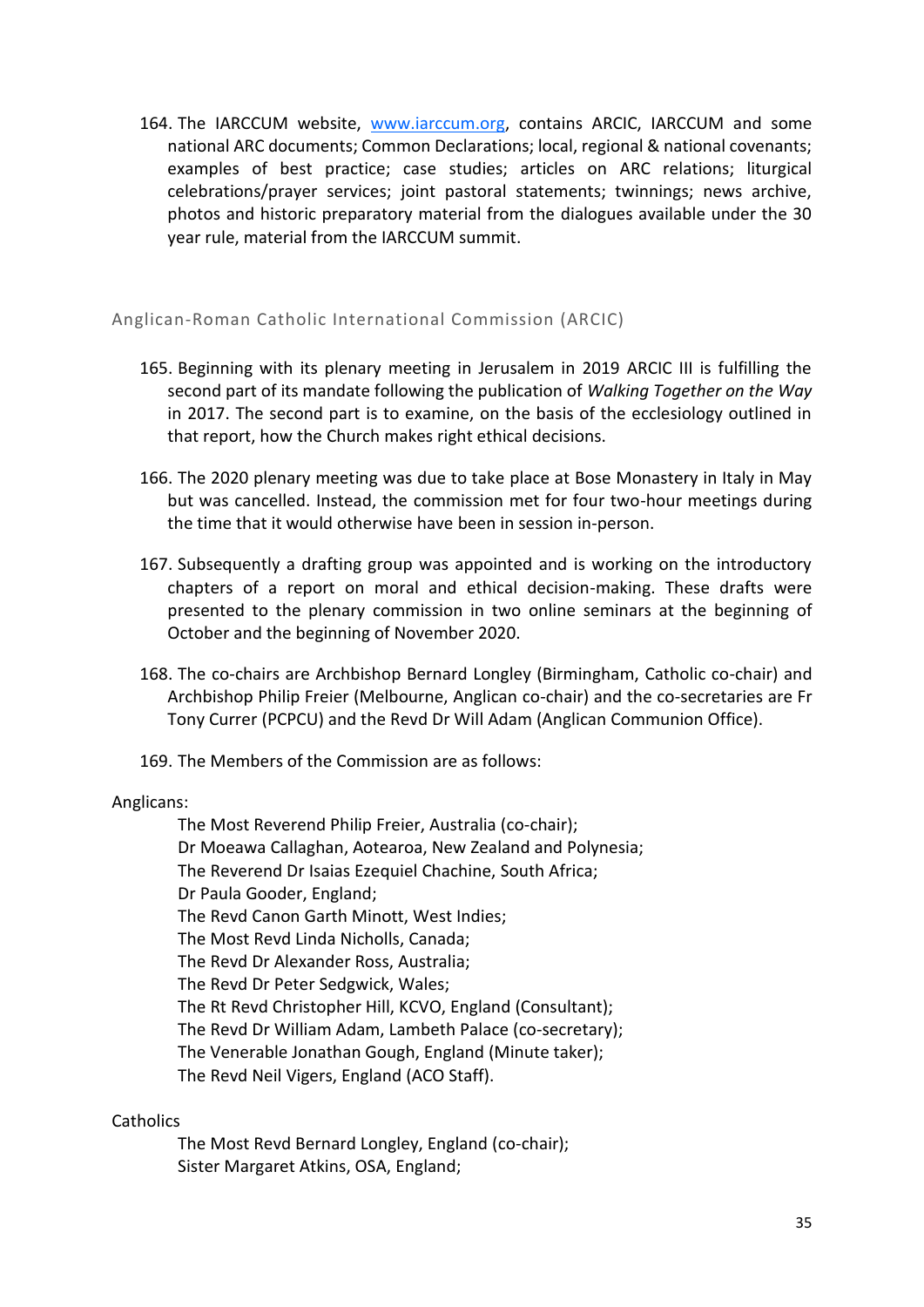Father Albino Barrera, OP, USA; Father Paul Béré, SJ, Cote d'Ivoire; The Most Revd Robert Christian, OP, USA; Dr Kristin Colberg, USA; Professor Sigrid Müeller, Austria; Dr Emmanuel Nathan, Australia; Fr Vimal Trimanna, CSsR, Sri Lanka; Professor Paul Murray, England (Consultant); The Revd Anthony Currer, PCPCU (co-secretary).

## <span id="page-35-0"></span>UNITED REFORMED CHURCH

#### **Lead bishop: vacant**

#### **Key dialogue group: Church of England–United Reformed Church Contact Group (CEURC)**

- 170. Relations are warm between the United Reformed Church (URC) and the Church of England. Cooperation takes place in several ways. First of all, they participate together in Churches Together groups both locally and at intermediate level. Related to this, the Church of England and the URC also cooperate with other churches in unity in mission initiatives, such as Street Pastors, Foodbanks and Christians Against Poverty. There are a number of Local Ecumenical Partnerships in which the Church of England and the URC participate, and in some they are the only two churches. In these latter it is possible that different approaches to liturgy can cause tension but, by the same token, they can be a real source of mutual learning and deepening relationship. Of particular interest is the ecumenical county of Cumbria where the URC is one of the churches that have signed a Declaration of Covenant Partnership together with the Methodist Church of Britain, the Salvation Army, and the Church of England.
- 171. Nationally, relations are excellent. The URC fully participates in all national structures and there is an excellent relationship between all the National Ecumenical Officers. The URC is following with great interest how the Anglican-Methodist Covenant develops. It is to be hoped that this may give some light and encouragement for future growth in understanding between the URC and the Church of England. The Church of England's National Ecumenical Officer is a participant observer of the Methodist United Reformed Church Liaison Group, which meets twice yearly. He is also an active participant observer of the URC's Faith and Order Group and has written a paper contributing to discussions about Ordination and Eldership.
- 172. The context of these relations is rooted in the various attempts in the twentieth century to bring the Church of England and the churches of the Reformed tradition closer together, both before and after the inception of the United Reformed Church in 1972. After that date the United Reformed Church entered into various dialogues with the Church of England, beginning with the informal tripartite Anglican, Methodist and United Reformed conversations, which started in 1999 and were published in 2001 as *Conversations on the Way to Unity*; followed by the report *Healing the Past –*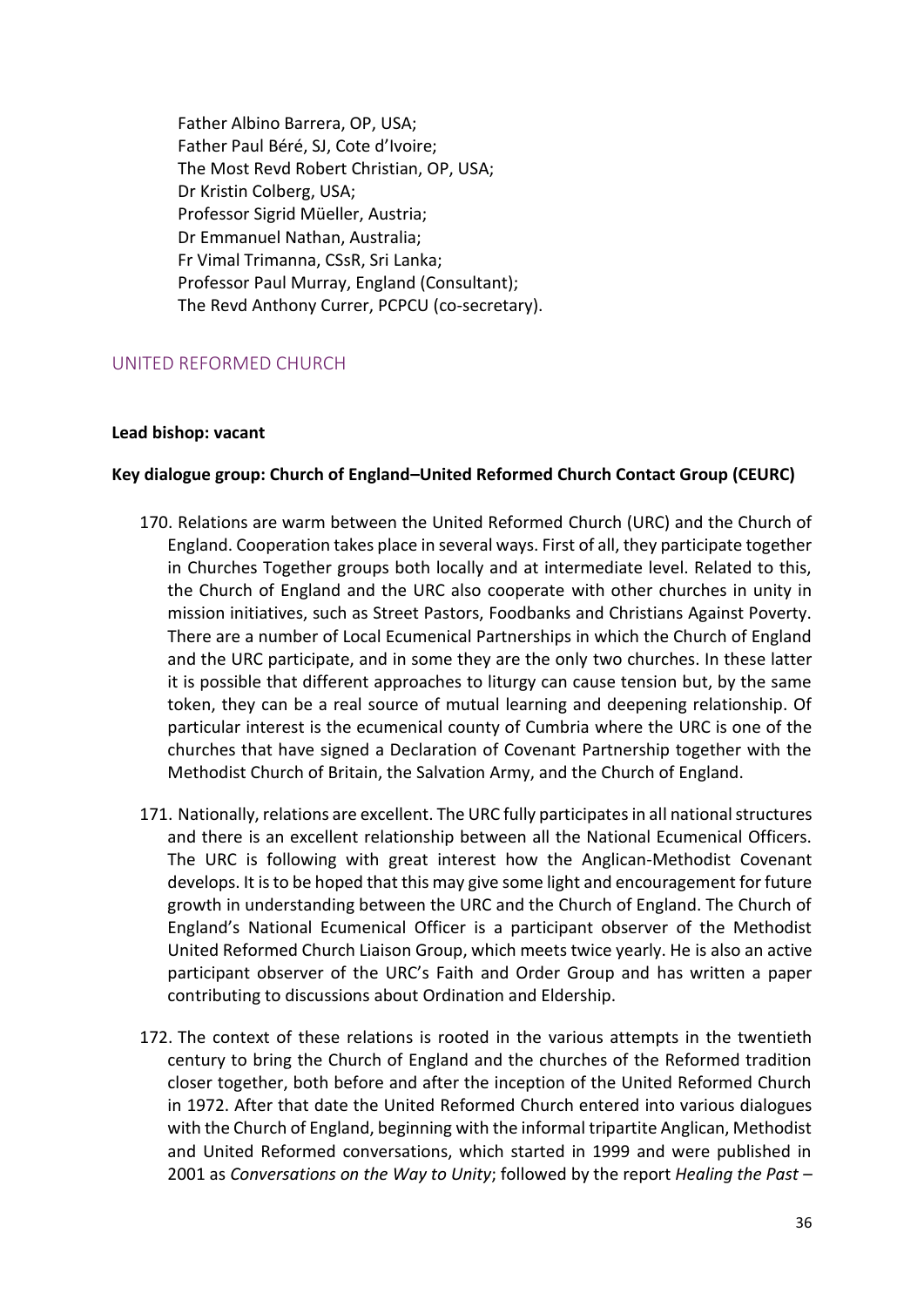*Building the Future* (2010), which led to a service of reconciliation in Westminster Abbey in 2012 on the occasion of the 350th anniversary of 'the Great Ejection' in 1662; and then the subsequent document *Unity, Identity and Mission* (2016).

173. The greatest disappointment this year has been the inability so far to find a lead bishop for the Church of England members of the Contact Group, which is ready to start when that person has been found.

Key dialogue group: Church of England–United Reformed Church Contact Group (CEURC)

#### **Background**

174. To carry ahead conversation begun in the twentieth century, a Contact Group has been established by the Council for Christian Unity of the Church of England and the Mission Committee of the United Reformed Church for a five-year term in the first instance. Its work will be carried out particularly with reference to the Anglican-Methodist Covenant.

#### **Key activities for the year**

175. The group will meet once a year. Its members are:

*Anglican*: a co-chair is being sought, the Revd Dr Jamie Hawkey, the Revd Canon Rebecca Swyer, the Revd Glenn Coggins, the Revd Dr Callan Slipper (co-secretary)

*URC*: the Revd Ruth Whitehead, Moderator of URC SW Synod (co-chair), Mr John Ellis, the Revd Dr Susan Durber, the Revd Timothy Meadows, the Revd Philip Brooks (cosecretary)

#### **Reflections**

- 176. The Contact Group's four primary functions will be to promote, not necessarily by doing these itself:
	- i. work by the two churches in consultation with Churches Together in England that identifies and enables structures capable of sustaining shared commitment to mission (including sharing of physical resources, ministry resources, financial resources and strategic planning, at local, regional and national levels);
	- ii. in the light of what occurs between the Church of England and the Methodist Church regarding the interchangeability of ordained ministries within the Covenant relationship, a review of the understanding of the nature of ordained ministry that seeks to discern potential for progress towards reconciliation and interchangeability of ministries between the Church of England and the United Reformed Church (if appropriate involving other churches also);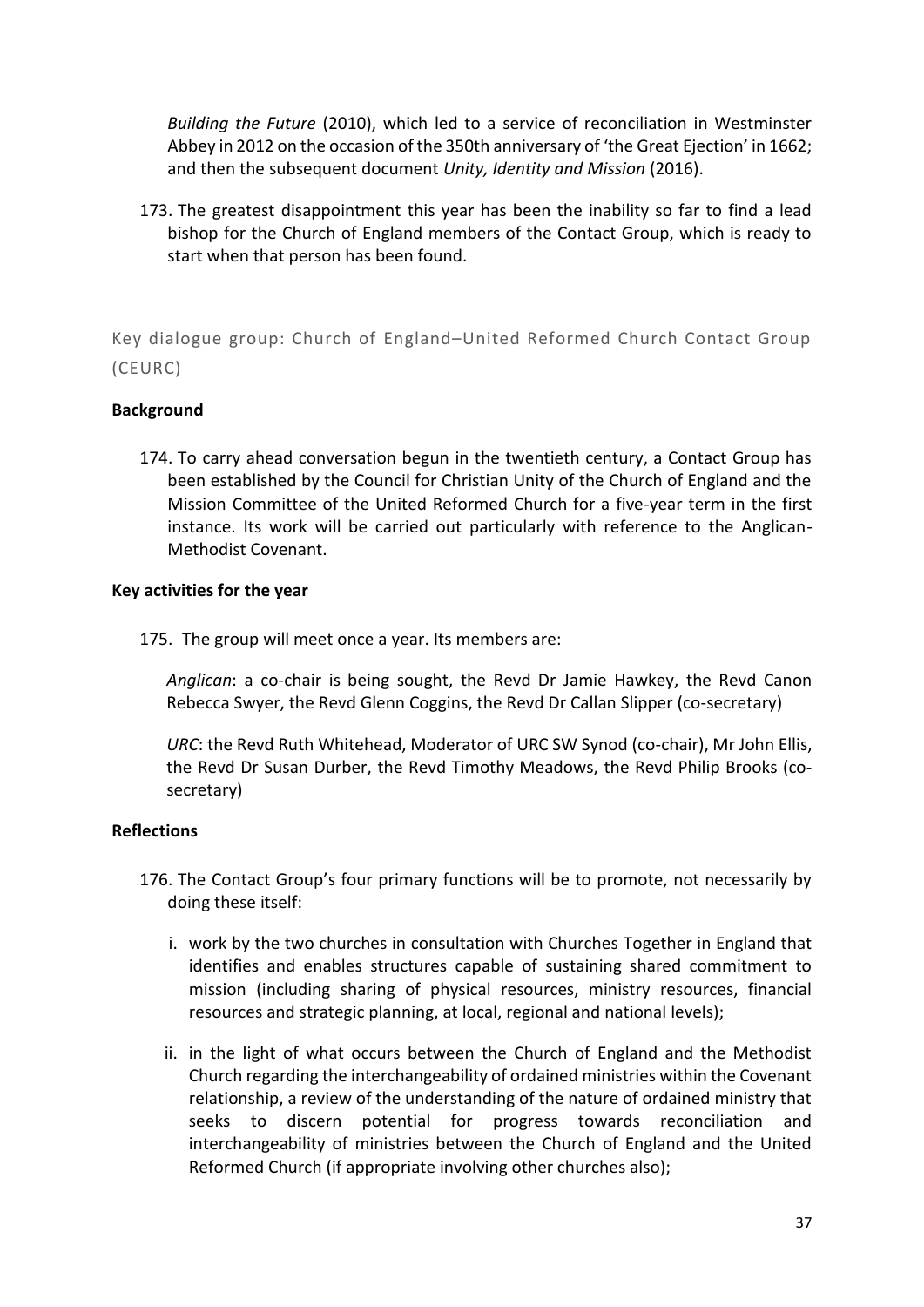- iii. a process to explore the relationship between Elders and Church Related Community workers in the United Reformed Church on the one hand, and deacons in the Church of England and elsewhere on the other;
- iv. study of the scope for receptive ecumenism between the two churches, especially in worship, looking both at theology and practice, and the opportunities and challenges of worshipping together.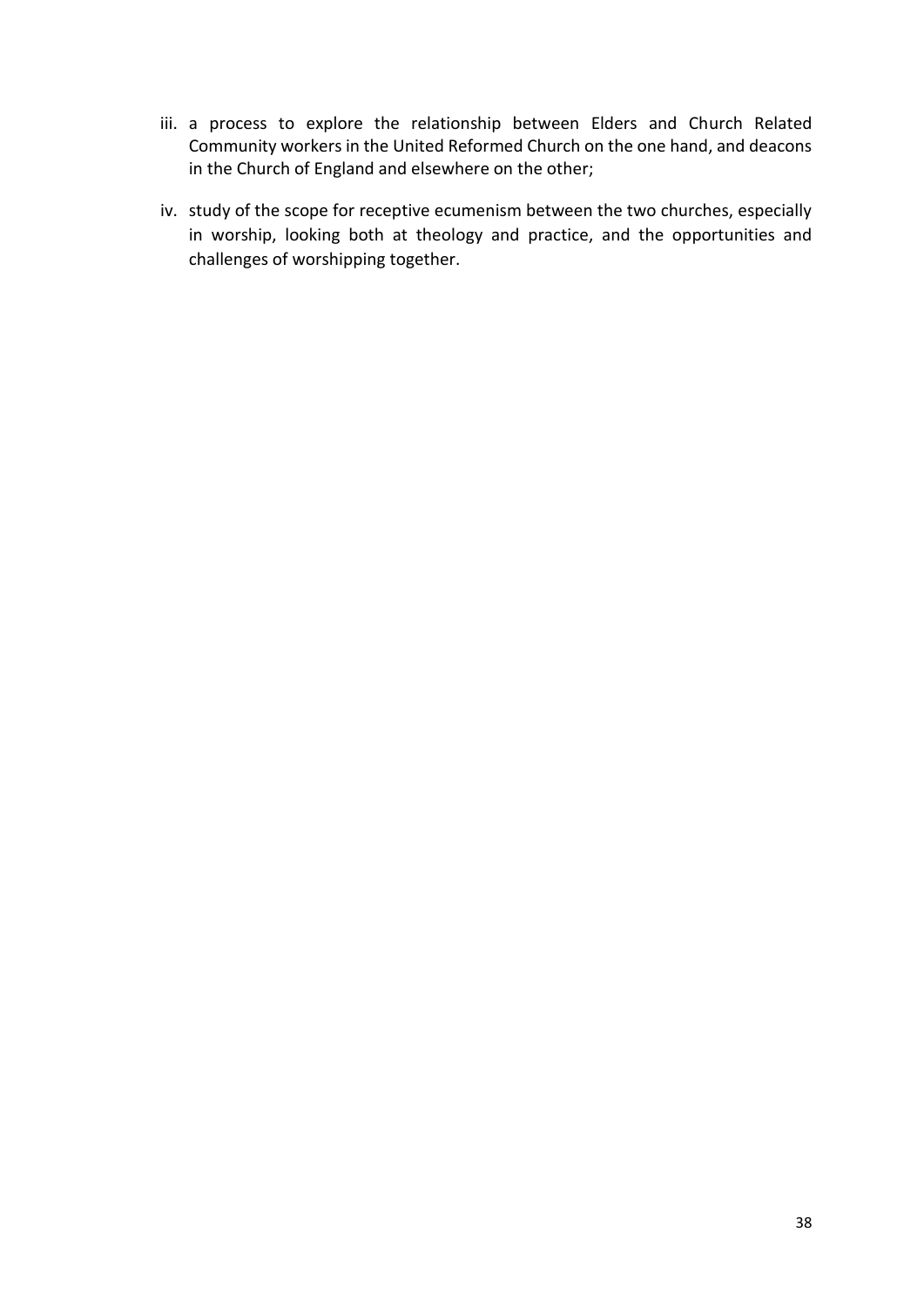## <span id="page-38-0"></span>ECUMENICAL INSTRUMENTS

## <span id="page-38-1"></span>CONFERENCE OF EUROPEAN CHURCHES (CEC)

#### **Lead bishop: the Rt Revd Nick Baines, Bishop of Leeds**

#### **Background**

- 177. The Conference of European Churches (CEC) was founded in 1959 to promote reconciliation, dialogue, and friendship between the churches of Europe at a time of growing Cold War political tensions and divisions. Membership currently includes 114 Orthodox, Protestant, Anglican, and Old Catholic Churches from all countries of Europe, plus around 40 National Councils of Churches and Organizations in Partnership.
- 178. Responsibility for the governance of CEC resides ultimately with the five-yearly Assembly, which last took place in 2018 in Novi Sad, Serbia. The Assembly appoints the Governing Board that oversees CEC's work between meetings of the Assembly. In 2018, the Bishop of Loughborough was appointed as one of the two CEC Vice Presidents and the Bishop of Leeds was also appointed as a member of the Governing Board. The Bishop of Loughborough also serves on the Executive Committee of the Churches' Commission for Migrants in Europe (CCME) as CEC's representative.

#### **Key activities for the year**

- 179. Dr Jørgen Skov Sørensen took up the role of General Secretary at the beginning of the year. Dr Sørensen received his PhD in Missiology, Ecumenics and Systematic Theology from the University of Birmingham and has served as general secretary at Danmission and held various senior roles within the Evangelical Lutheran Church in Denmark.
- 180. Before the current restrictions, the Bishop of Loughborough attended a Governing Body meeting on 11 February in Brussels. Both the Bishop of Loughborough and the Bishop of Leeds had been able to attend meetings in Strasbourg in May 2019 and in November 2019 in Brussels. They also participated in a virtual meeting in June 2020.
- 181. The gathering of ecumenical officers from member churches of CEC in Finland in September 2019 helped to initiate a new stream of work in the area of theological dialogue relating to the priorities identified at the Novi Sad assembly in 2018 and to the strategic plan subsequently produced by the Governing Board. A Thematic Group on 'Ecclesiology and Mission' was set up to oversee this work, with Dr Worthen as one of its members.
- 182. Subgroups have been created to address some of the key areas for the Ecclesiology and Mission Thematic Group. These include Evangelization, Baptism and a conference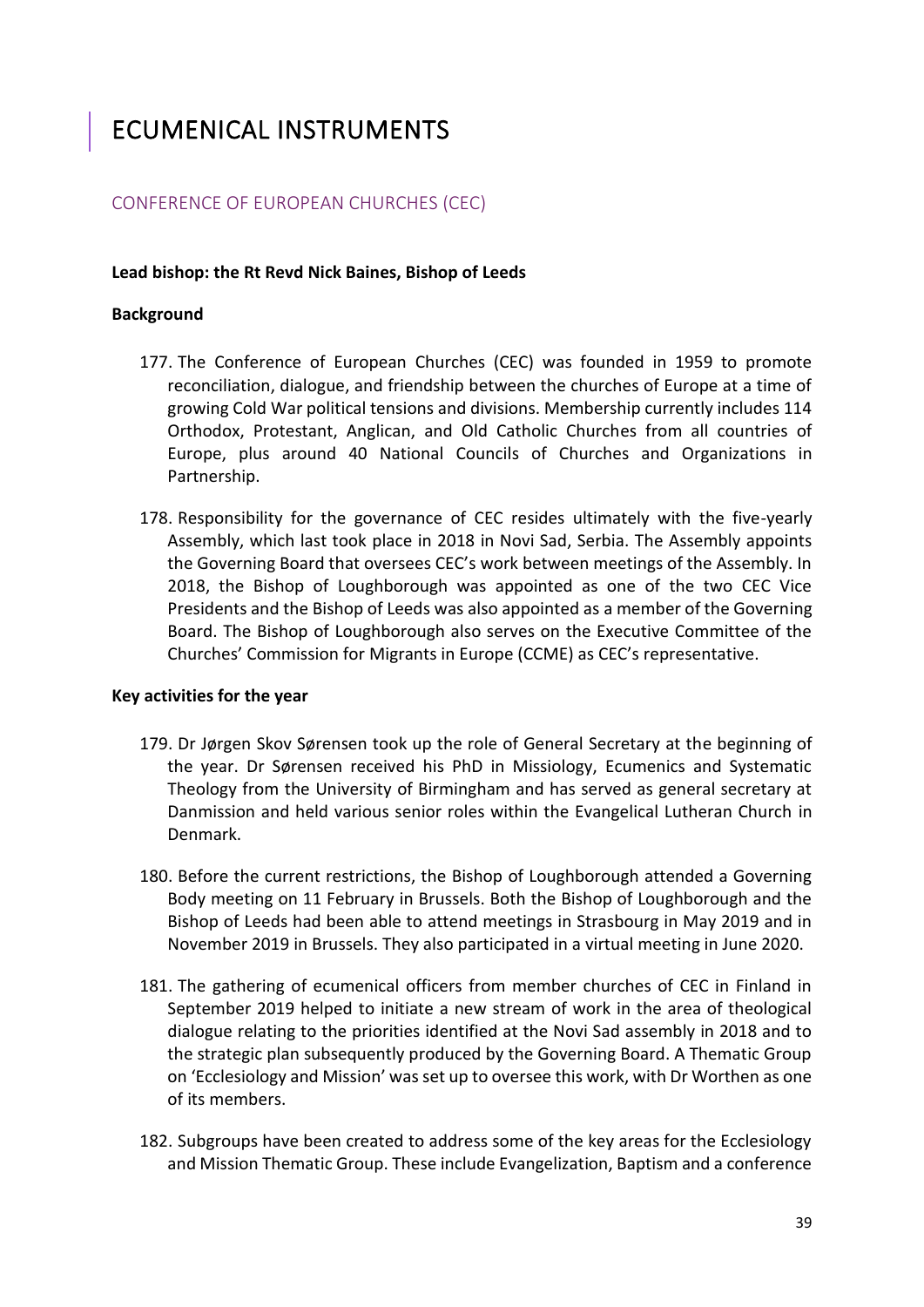to mark the combined centenaries in 2020 of the Appeal to All Christian People issued by the Lambeth Conference and the encyclical letter on unity from the Orthodox Synod of Constantinople. It is hoped to have an initial online seminar before the end of the year to prepare for the main conference, which will take place in 2021.

- 183. In response to the covid-19 pandemic, presidents of CEC and the Commission of the Bishops' Conferences of the European Union (COMECE) issued a joint statement titled *Let Us Remain United* on 2 April 2020, calling all churches, communities, and political leaders to show their 'commitment to European values' and urging a demonstration of 'joint commitment to common European values of solidarity and unity' that would encourage political decision-makers to establish 'measures alleviating social, economic, and financial shocks'. It has also been gathering resources for member churches in facing the current crisis on a dedicated webpage.
- 184. In September, Dr Sørensen initiated a process of consultation with Governing Board members and others to explore what he described as 'current challenges related to "ownership, coherence, and visibility" which I believe are key notions that need our attention and action.'

#### **Reflections on the year**

185. The combination of the arrival of a new General Secretary and the covid-19 pandemic has provided the context for a significant opportunity to review CEC's priorities. The Church of England's involvement in CEC continues to be a sign of its commitment to partnership with churches across Europe.

#### <span id="page-39-0"></span>CHURCHES TOGETHER IN BRITAIN AND IRELAND (CTBI)

#### **Lead bishop: the Rt Revd Dr John Perumbalath, the Bishop of Bradwell**

#### **Background**

- 186. Following the outcome of the Swanwick Declaration in 1987, the British Council of Churches emerged as the Council of Churches in Britain and Ireland, developing alongside ecumenical instruments – Action for Churches Together in Scotland, CYTUN (Churches Together in Wales), Churches Together in England, and the Irish Council of Churches – to help embrace other Christian churches in smaller communities. The Council of Churches in Britain and Ireland subsequently became Churches Together in Britain and Ireland (CTBI).
- 187. Acting as an 'instrument' by which the churches can journey together towards full visible unity, CTBI provides information and guidance to bridge understanding of issues in today's society and develops publications and free resources with other organizations and members to offer reflection, prayer and study materials to celebrate key Christian events.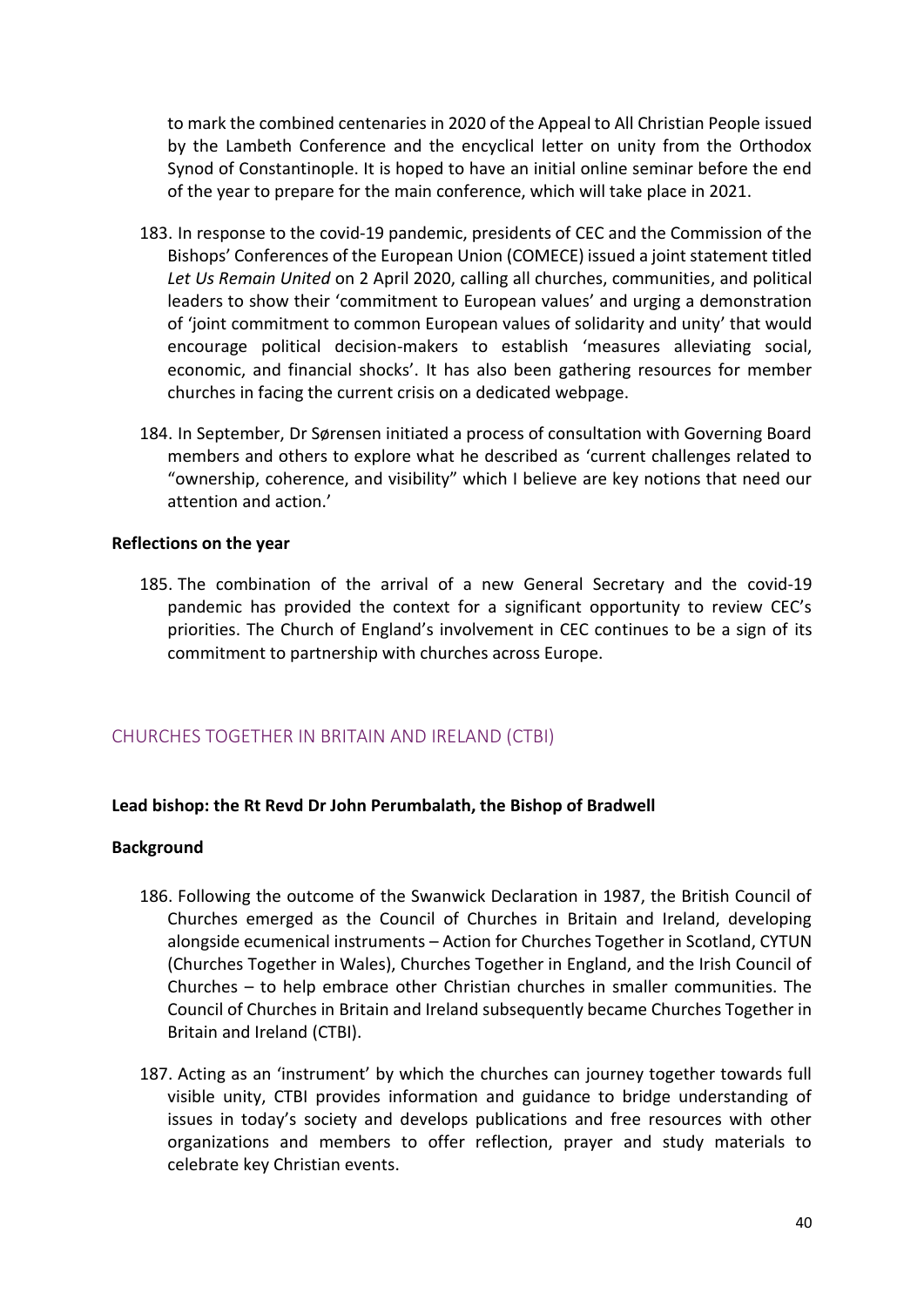#### **Key activities for the year**

- 188. Thanks for all his excellent work go to the Rt Revd Dr David Hamid, Suffragan Bishop in the Diocese in Europe, as he leaves his trusteeship of CTBI. The new lead bishop for relations between the Church of England and CTBI, the Rt Revd Dr John Perumbalath, the Bishop of Bradwell, was elected as a trustee at the AGM of CTBI on 23 September 2020.
- 189. His Eminence Archbishop Angaelos stepped down this year as Moderator for CTBI. He was warmly thanked at the AGM on 23 September for his work and for having brought with him his enormous range of contacts and his energy. The new Moderator was announced at the same meeting as the Revd Graham Sparkes, a Baptist, President of Luther King House, Manchester, a Free Church Theological College.
- 190. Despite the difficulties caused by covid-19, which have also seen the reduction of the charity's investment assets, CTBI has sought to maintain its service to the churches. It has used the time during the pandemic to engage in research, especially considering the meanings and lessons to be drawn from the experience of covid-19 for our religious life and, drawing on some of the anxieties around Brexit, our understandings of Church, identity, and nation. Furthermore, a project looking at the overlap and the conversation between faith and theology with the arts and social justice, called the *Wall of Motives*, was adapted to the coronavirus lockdown. The new version by the artist Micah Purnell, called *Belonging through Lockdown*, developed work named *I long to belong* that grew out of the Manchester Arena attack in May 2017.
- 191. The Week of Prayer for Christian Unity was well received, with widespread take-up of the resources initially prepared in Malta on the theme of *Unusual Kindness*. The 2020 Lent resource, written by Dr Clare Amos, entitled *Opening the Scriptures*, was in harmony with the 'Year of the Word' kept by a number of churches in Britain and Ireland.
- 192. There has been an extensive programme of webinars, especially during the period of lockdown, focusing in particular upon racial justice. Significant themes have also been the Grenfell Tower tragedy and Brexit. Webinars are increasingly useful and relevant in times when in-person meetings are difficult.
- 193. In late 2019, the CTBI Environmental Issues Network took the decision to appoint a development worker to support and resource congregations leading up to a special 'Climate Sunday' and then to the COP26 meeting in Glasgow.
- 194. A particular focus has been upon serious youth crime, with a national conference held in central London on 22 February 2020, the creation of the Churches Standing Together Coalition (encouraging and equipping churches in Britain and Ireland to address serious youth violence), the holding of a Senior Church leaders' summit, and the launch of a website in the spring of 2020 dedicated to the issue.
- 195. Racial justice was important for CTBI even before the events surrounding the death of George Floyd. This crosses over into other areas of activity, including that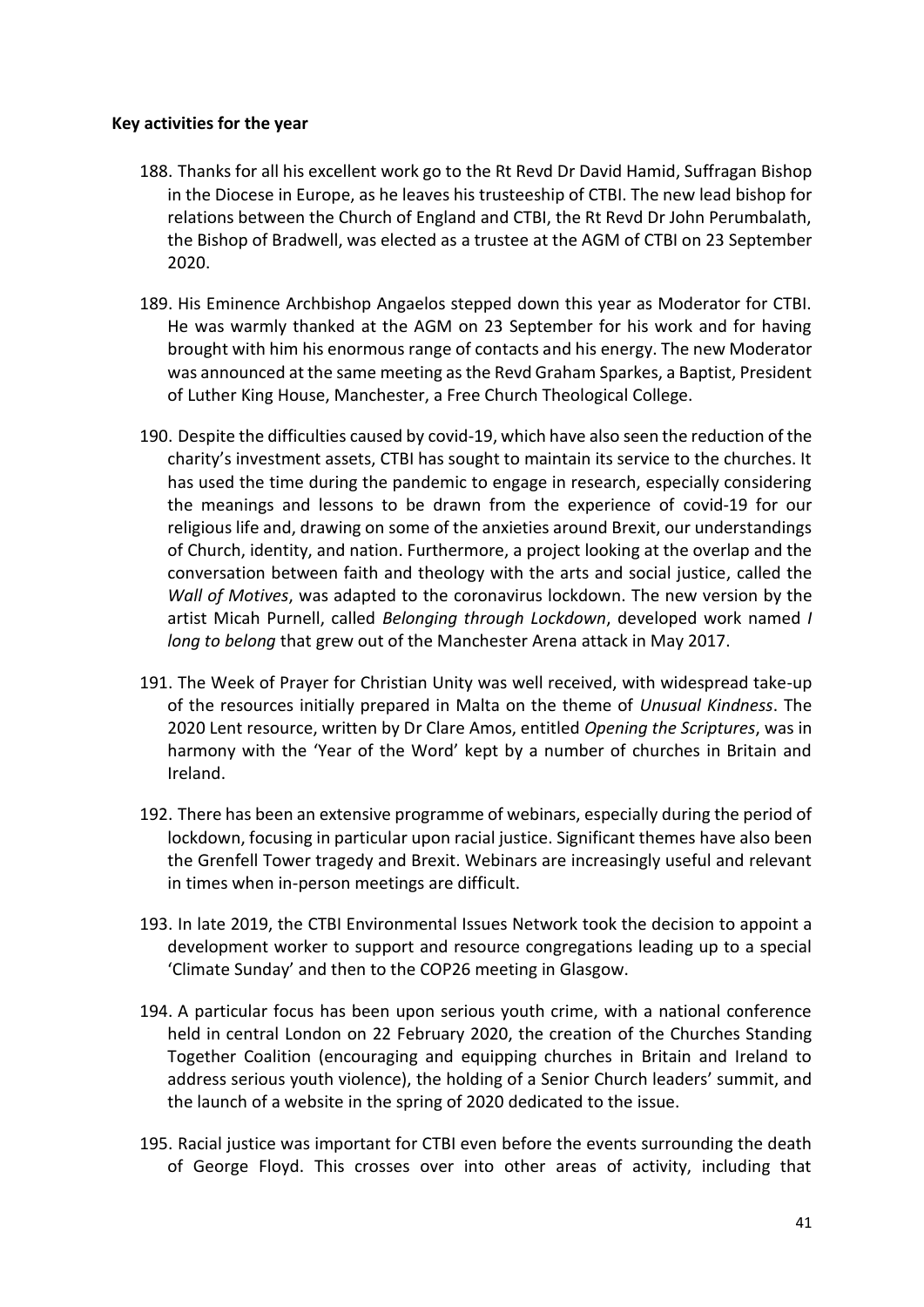surrounding the Churches' Refugee Network, another area of significant work for CTBI, as well as touching upon issues of discrimination within the field of serious youth crime. CTBI has promoted Racial Justice Sunday and revamped the resources it offers. A planning group has been set up to mark the twenty-fifth anniversary of Racial Justice Sunday. Work has been undertaken together with Christian Aid to enable churches, mission agencies, and individual Christians to have a better theological understanding of reparation.

- 196. There has been a great deal of interfaith work, with the Christian Zionism Consultation in Edinburgh, with a focus on meetings and encounters as part of the *Invest in Peace* programme which supports work in the Middle East and especially in Palestine and Israel, and a focus upon Christian-Hindu relations, supporting local relationship between Mandirs and Churches, and promoting dialogue both theological-philosophical and political in the sphere of justice and reconciliation. A particular area of concern is the apparent tension between dialogue and evangelization.
- 197. CTBI has continued its involvement with international ecumenical work beyond the Middle East, in China through the China Forum which focuses upon the themes of sinicization and environmental protection, in Korea setting up a group seeking to find practical ways of supporting the National Christian Council's work for a peace process in the Korean peninsula, and in Sri Lanka, building upon a close working relationship with the National Council of Churches in Sri Lanka, a project is being set up to assist post-conflict resolution.
- 198. The Mission Theology Advisory Group has been active in projects, delivering resources, and supporting CTBI's member churches with prayer and practical help for their mission work. Its main fields have been: spirituality (particularly via the Excarnation Project, the Blessing Every Day Project, Spiritual Journeys website); theology (particularly looking at the Theology of Gift-Giving and a social media campaign on theological themes); reconciliation (particularly offering sixteen resources for refugees and resourcing mission in the post-Brexit era); and evangelism and mission (particularly the Theology of Confidence in Evangelism and Missional Ecclesiology Project). At the same time, it has engaged in ongoing work in conjunction with others, such as the Church of England's Evangelism and Discipleship Team, to develop resources and be active for change.
- 199. Further information about the many facets of CTBI's on-going work can be found via the various websites it supports:
	- Main CTBI website (ctbi.org.uk)
	- CTBI archive website (ctbiarchive.org)
	- Week of Prayer (weekofprayer.org)
	- Centre for Theology and Justice (theologyjustice.org)
	- Church of Sanctuary (churchofsanctuary.org)
	- Churches Standing Together (churchesstandingtogether.org)
	- Churches Together websites directory (churchestogether.org)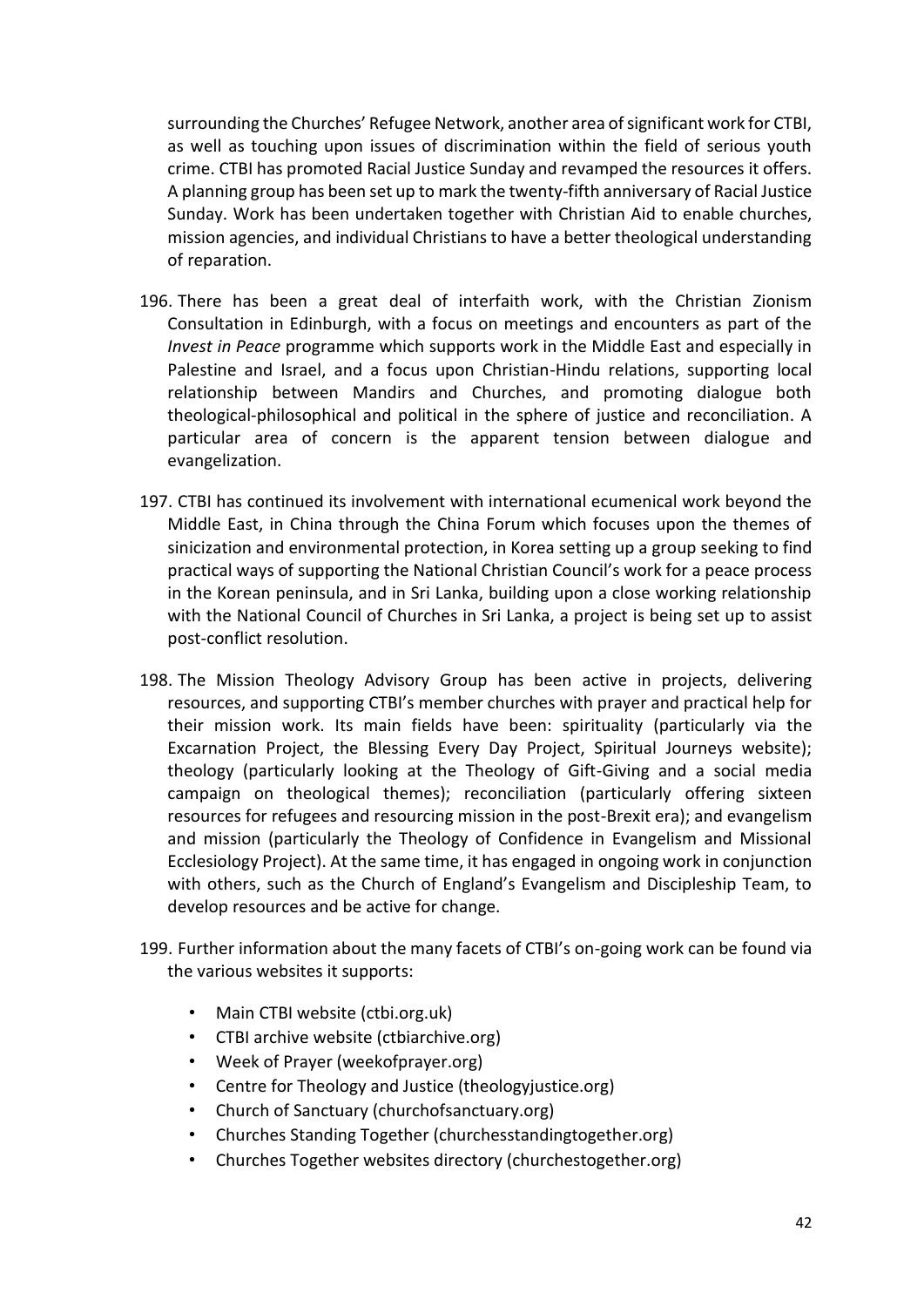• Churches Election (churcheselection.org.uk)

#### **Reflections on the year**

- 200. CTBI supports the unity of Christians directly through resourcing the Week of Prayer for Christian Unity and the Lent course, but a great deal of energy is devoted to another track: assisting the growth of unity by means of working together to transform society. This combines mission and ecumenism. While it is no substitute for theological and interpersonal dialogue, these would be almost meaningless without it since they would be reduced only to be an internal Church discourse unrelated to the Church's presence in the world as the instrument of God's love. This shows the value of CTBI's hard work in resourcing and building up ways in which the churches cooperate.
- 201. Two significant areas of work have been in racial and in climate justice. These are set to be major commitments in the future, enhancing also the work undertaken internally within the churches on the same issues. Similarly, in a post-Brexit UK, CTBI may have a vital role to play as an instrument of the churches' work to build harmony in the world, particularly with regard to the UK's relations both with the Republic of Ireland and with the continent of Europe
- 202. CTBI is continuing to ensure that it works in concert with the churches. Greater awareness among its member churches of the resources it produces would greatly help that process. They can be accessed via CTBI's website.

## <span id="page-42-0"></span>CHURCHES TOGETHER IN ENGLAND (CTE)

#### **Lead bishop: the Rt Revd Dr Michael Beasley, Bishop of Hertford**

#### **Background**

203. Churches Together in England (CTE) was set up as the body enabling the churches to cooperate ecumenically in England. It is a means for the churches to act, and its voice and its structure seek to serve the agenda set by the churches. CTE is in touch with all forms of ecumenical practice, including other networks by which Christians cooperate (for instance, the Gather Network and Hope), and it rightly has a certain primacy of place. It is one of the ecumenical instruments set up officially by the churches themselves. And no other body in this country brings together such a range of churches and organizations or groups with real ecumenical engagement. It seeks to function at once as a 'safe space' where churches can be in dialogue and, so far is it is possible, as a platform for Christians to speak with a united voice into the life of the nation, while at the same time providing a vehicle by which the churches can engage in outreach to society. It has a small but highly effective staff and works in conjunction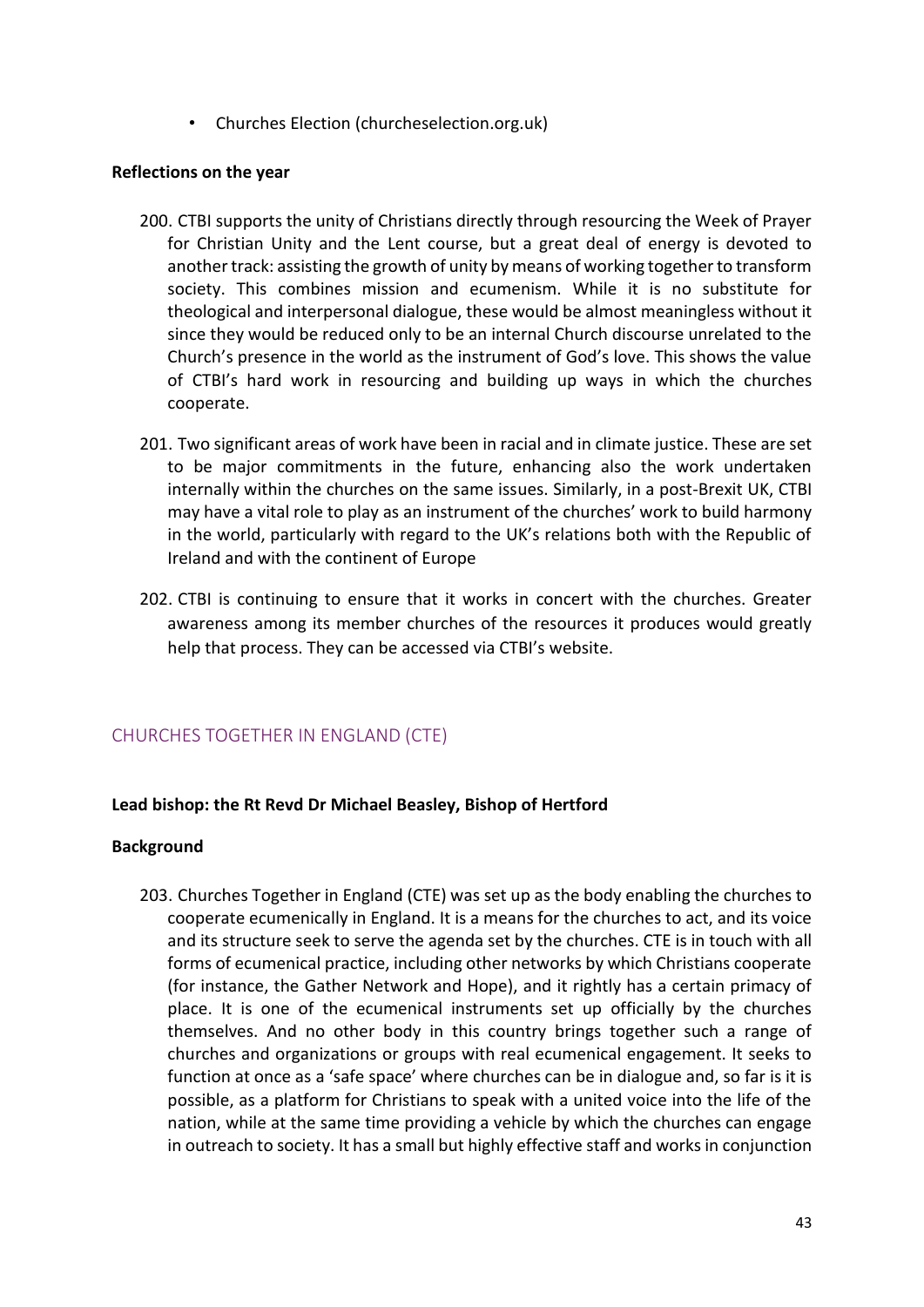with ecumenical officers nationally and in counties across the land as well as within the various churches.

- 204. CTE has been managing its finances responsibly since a reduction in funding from some of its member churches, and in particular the Church of England. It still faces financial challenges but by prudent use of its resources it has a strategy in place to cope over the coming years.
- 205. CTE continues to grow and it now has 50 member churches. Other churches are still asking to join, notably historic oriental churches and the newer churches now present in England. Likewise the number of Bodies in Association (groups that are not churches but that engage in what they do ecumenically) is growing. The number is currently 53.
- 206. CTE has continued to develop its response to the report by the think-tank Theos, published on 28 September 2017 as *That they all may be one: Insights into Churches Together in England and contemporary ecumenism.* The report commended much of the work of CTE, and especially its brokering of relationships among the churches, but registered the need for a clearer focus for what it does. CTE's response to that has been to sharpen its missional purpose, while seeking both to maintain the primacy of place given to relationships in God and to avoid restricting its work such that it becomes little more than another mission agency. This balanced focus can be seen in the strapline CTE has adopted: *one in Christ Jesus, engaged in God's mission, empowered by the Spirit*.
- 207. Currently the Church of England participates in the governance structures of CTE via the presence among its trustees of the Rt Revd Dr Michael Beasley, Bishop of Hertford, and the Revd Dr Callan Slipper, the National Ecumenical Officer. Both are members of CTE's Enabling Group where they are joined by Ms Annika Mathews who, alongside her various talents, brings a youthful dimension. The Enabling Group serves to give voice to the churches in setting CTE's agenda.
- 208. The 'Fourth Presidency issue', in which a number of churches in membership of CTE felt they could not be represented by a Presidency that had within it a person who was in a same sex marriage, still provokes some tension. Nonetheless, there is general acceptance of the new status quo that there is an 'empty chair' where the person duly elected as President of the Fourth Presidency Group would have sat had she taken up her office. CTE has thus survived intact because of the generous restraint of the elected President who has not taken up office and of the Fourth Presidency Group, which consists of the churches of the Lutheran Council of Great Britain, the Evangelical Lutheran Church of England, the German-Speaking Lutheran, Reformed and United Congregations in Great Britain, the Church of Scotland (Presbytery of England), and the Religious Society of Friends. The General Secretary of CTE keeps in touch with the group to ensure their voice is heard among the Presidents. Several of the churches that felt most uneasy about the appointment have expressed their relief. Possibly one significant fact can be noted in this keenly felt issue: churches otherwise ecclesiologically and doctrinally far apart feel represented by the Presidency of Churches Together in England, despite its consisting of a wide range of traditions. This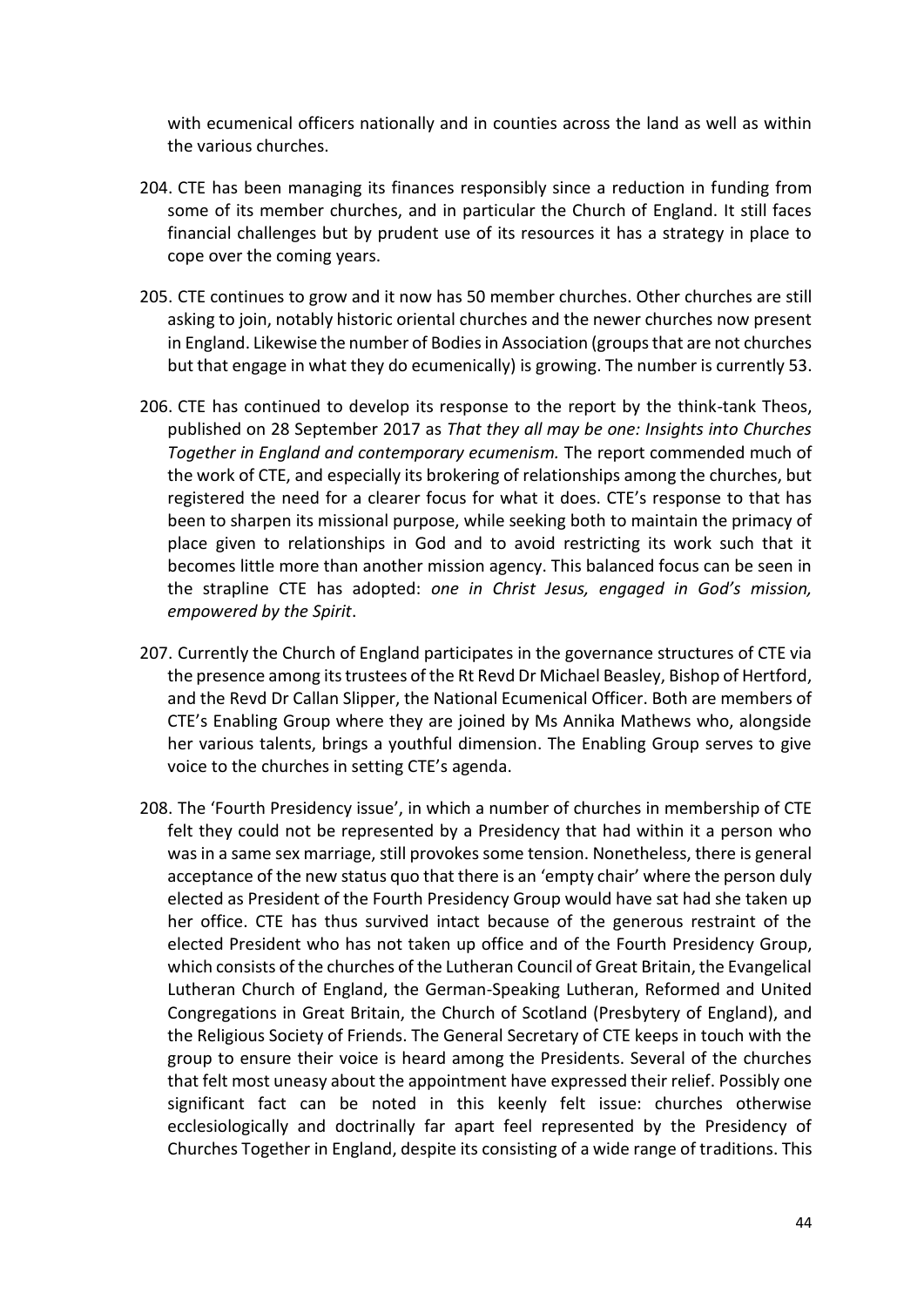shows the significant progress in relations among Christian churches and is a testimony to the vivacity of CTE.

#### **Key activities for the year**

- 209. The trustees have continued to meet regularly, even though due to the disruption caused by covid-19 they have adjusted their five meetings a year by spreading single meetings over two sessions on separate days. Shorter Zoom sessions leads to less fatigue and greater concentration. The Enabling Group has met for its allotted twice a year. The trustees have dealt with several issues connected to questions regarding the Fourth Presidency, covid-19, and especially its impact on working conditions and finances, and the concerns relating to the good running of the organization, including updating its policies and procedures.
- 210. CTE's staff are essential to its successful performance. A litany of praise could be justifiably offered for each staff member since all have given, in their various ways, a huge contribution to the work of CTE, assisting the churches during the pandemic, building up the outreach of the churches, ensuring excellent communications, enabling the work of county and national ecumenical officers, providing invaluable support to many online meetings. One bitter-sweet sadness this year is the retirement of the Bishop Dr Joe Aldred, Principal Officer for Pentecostal, Charismatic and Multicultural Relations. He will be sorely missed. CTE cannot but be proud to have had his services and be grateful for his significant contribution which, without exaggeration, can be said to have gone beyond CTE to touch the nation. He will be replaced by a fulltime staff member.
- 211. Covid-19 has occasioned a great deal of work for CTE. Among this has been a highly successful Coronavirus Roundtable, as it came to be called. It is a gathering on Zoom of representatives of the national ecumenical instruments of the four nations of Britain and Ireland and the National Ecumenical Officers. It has been mostly chaired by the General Secretary of CTE, although sometimes also by the General Secretary of Churches Together in Britain and Ireland. Until the summer it met weekly, but since then it has gone to a monthly pattern. Not only has the Roundtable allowed information to be shared and action to be coordinated, it has also given a more regular point of contact, deepening relationships.
- 212. Covid-19 has indeed had a dramatic effect upon many areas of CTE's work, much of which normally takes place via in-person meetings. The important Consultation on Discipleship, Evangelism and Mission, booked for March 23-24 2020, had to be cancelled. It took place online in November 2020. The consultation, entitled *Discipling the Whole Church to Reach the Whole Nation*, provided an opportunity for people engaged in many forms of gospel outreach from all of CTE's member churches, as well as those involved in other missional unity activities and in various CTE Bodies in Association, to find new ways of prioritizing Christian unity in developing strategies for the churches' mission.
- 213. The CTE website has a huge number of hits each day and is a principle means for serving ecumenism. It is currently being redesigned. This should improve functionality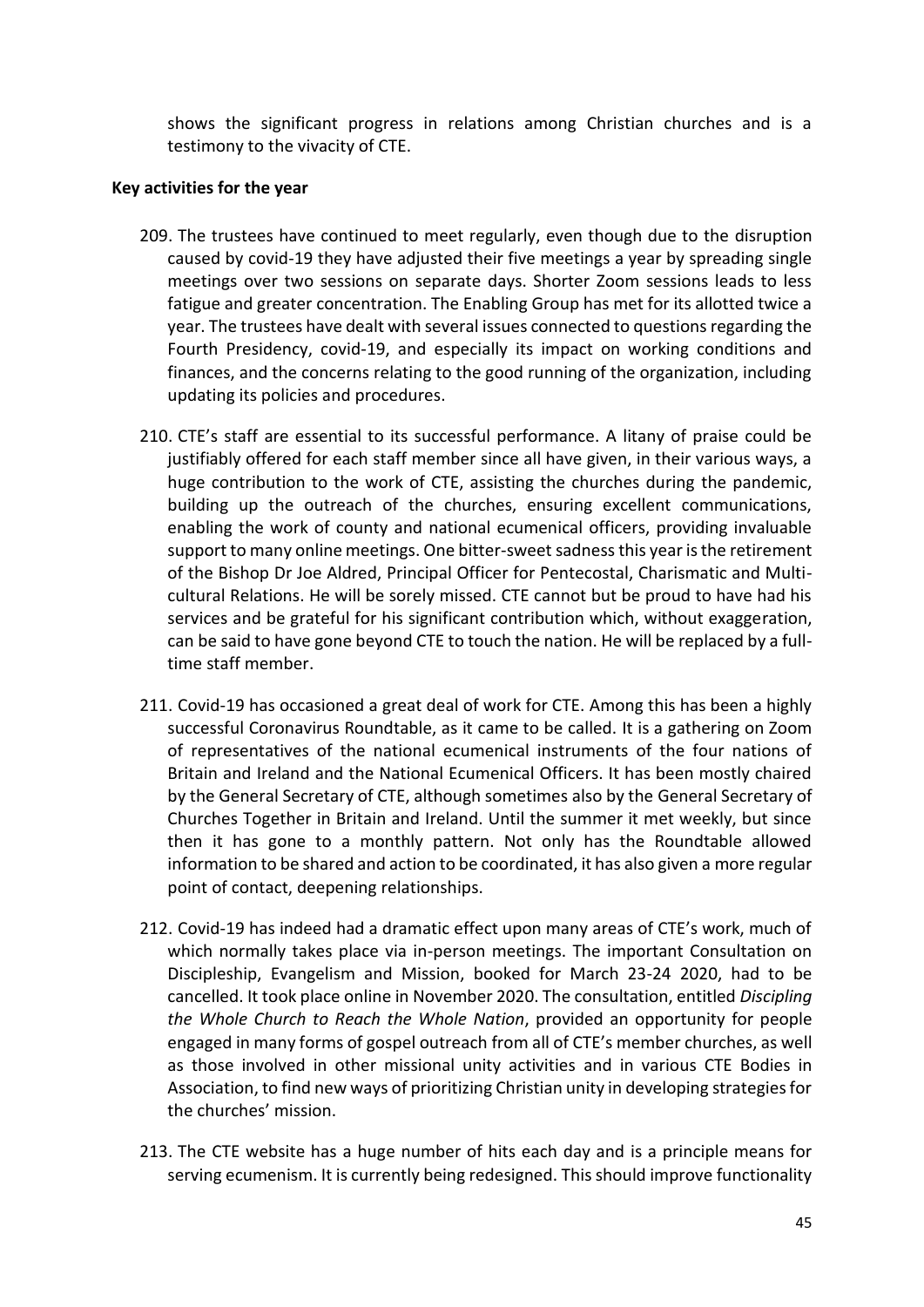as well as refreshing its appearance. The launch date of the new website has, however, been delayed until sometime in 2021 because of covid-19. A refreshed logo for CTE has been adopted, which retains the familiar symbols of a ship, a cross, and waves.

- 214. CTE worked together with the National Ecumenical Officers who are responsible for Denominational Ecumenical Officers (DEOs) to hold an event for ecumenical training and consultation that attracted Ecumenical Officers from a wide variety of churches. It took place on 14-15 October, under the title of *Ecumenism Today*. Not only did this multi-church gathering mean that the training usually delivered within the various churches for their DEOs was delivered ecumenically, but it meant that others beyond the organizing churches could take advantage of it. That the consultation also included the County Ecumenical Officers, who normally receive training in the context of CTE, meant, furthermore, that the event provided significant opportunities for networking while, at the same time, sharing high quality input across a wide spectrum of Ecumenical Officers.
- 215. The major review of ecumenical working undertaken by a group of National Ecumenical Officers with the assistance of CTE, called at the time *A New Framework for Local Unity in Mission* has since been renamed *A Flexible Framework for Local Unity in Mission* on the grounds that it was no longer new but, in fact, a working approach across the churches. The Church of England's revised ecumenical legislation of 2019, for instance, was greatly indebted to its insights. CTE has been instrumental in promoting this important piece of work and in particular to publicizing the newly developed *Toolkit* that offers concrete and practical guidelines for the *Flexible Framework's* application.
- 216. CTE has begun a major consultation on the future of 'intermediate ecumenism', that is, the level of ecumenical activity between the local and the national. It has been under strain for a while. This level of cooperation is important for the churches and it is a major means by which CTE delivers its support to ecumenical endeavour not just in the intermediate level itself but also locally. A first meeting with interested church leaders took place on 9 September 2020. A meeting to learn from the success of ecumenism in the North West of England is due to take place next January. The name of the project, *Reimagining Intermediate Ecumenism*, is significant; it seeks to find creative ways forward.
- 217. CTE is in the early stages of setting up a group to assist the churches in their search for racial justice. A planning group has met, and the racial justice group is in formation. The focus will be upon outcomes more than discussion.

#### **Reflections on the year**

218. The questions surrounding *Reimagining Intermediate Ecumenism* are vital for the future development of ecumenism in England. Much will depend upon what happens as a result of this project. If it is unsuccessful the danger is of crippling vital areas of ecumenical and missional work. If it is successful it will function in synergy with the resurgence and energizing of ecumenical creativity assisted by *A Flexible Framework for Local Unity in Mission*.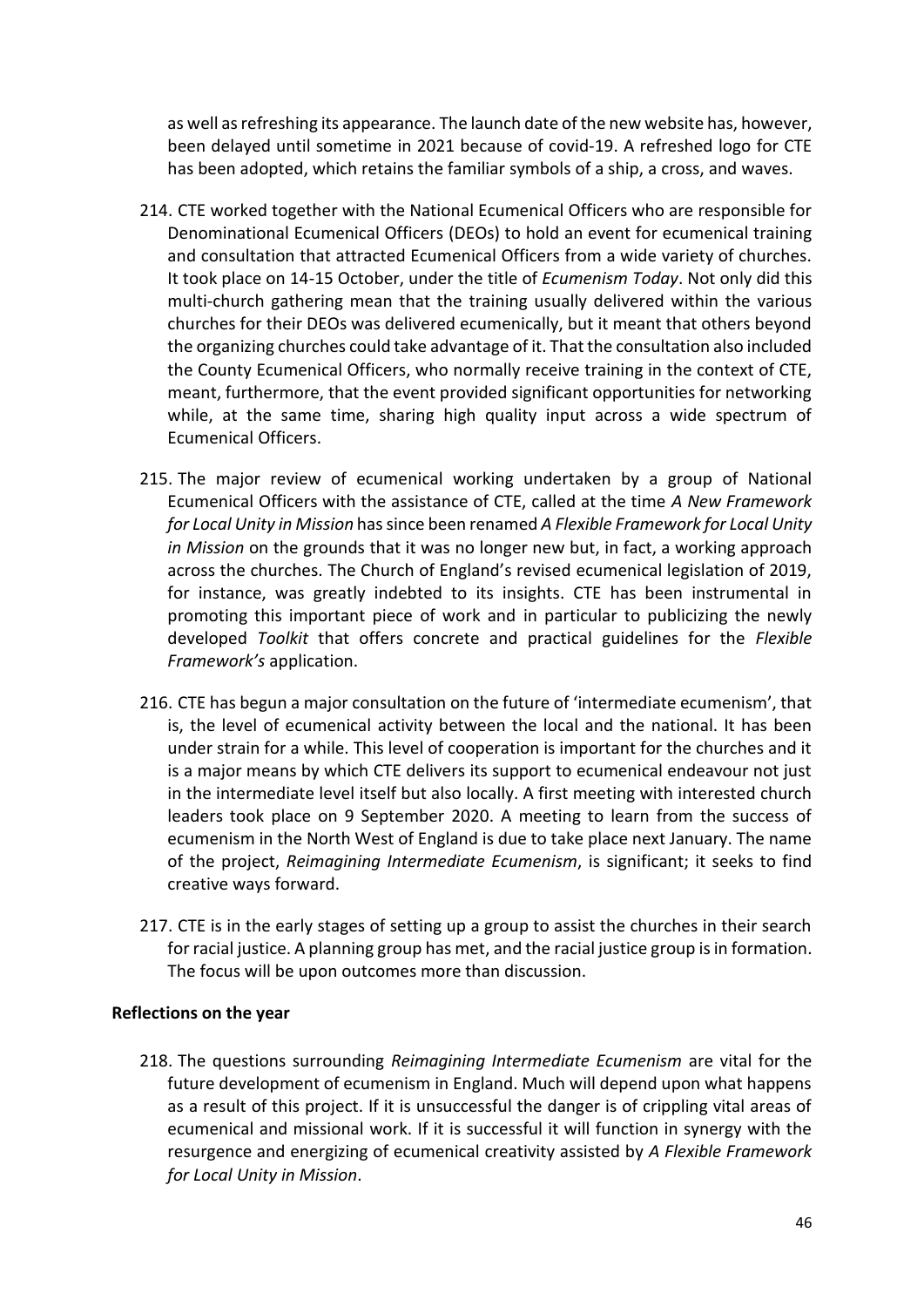- 219. Covid-19 puts a severe strain on any relational work such as that of CTE. Nonetheless, as elsewhere, new things are being learnt so, with due care, the result will be a strengthening of the ways in which CTE functions.
- 220. Work for racial justice is not new to CTE, but events in 2020 have offered a moment of opportunity to take this forward with new energy. It is a significant area of cooperation for the churches and will be important in the immediate future. CTE will be careful to ensure that its England-focused work will dovetail with what CTBI is already doing and will, at the same time, add value to the racial justice groups within the churches.
- 221. The need remains to stimulate the articulation of a sharper theological vision of unity, capable of facilitating the cooperation of churches with very different theologies and ecclesiologies.
- 222. The focus upon mission is vital. While unity as the first mark of the Church and as the living experience of the transformation brought about by God in Christ has value in itself, sharing this transformation with the world is a fundamental responsibility of all the churches. Indeed, the lovelessness of not seeking to offer to the world the unity experienced in Christ would be to lose contact with Christ himself. CTE assists the historic mission of the Church of England to the nation by helping that unity among the churches to deepen and by providing ways for cooperation, learning from one another and supporting one another. CTE remains vital to the Church of England because only by all the churches working together will it be possible to reach the entire nation.

## <span id="page-46-0"></span>WORLD COUNCIL OF CHURCHES (WCC)

## **Lead bishops: the Rt Revd Dr Robert Innes, Bishop in Europe (Central Committee); the Rt Revd Dr Michael Ipgrave (Commission on Faith and Order)**

#### **Background**

- 223. The WCC describes itself as 'a fellowship of churches which confess the Lord Jesus Christ as God and Saviour according to the scriptures, and therefore seek to fulfil together their common calling to the glory of the one God, Father, Son and Holy Spirit.' When it was founded in 1948 it drew together the 'life and work' and 'faith and order' strands of the global ecumenical movement. In 1961, the International Missionary Council became part of the WCC.
- 224. Currently there are 350 churches in more than 110 countries that are members of the WCC as it engages in its quest for common witness to the good news of Christ, service to all the world's people, inter-religious dialogue and cooperation, theological formation and spiritual renewal and transformation.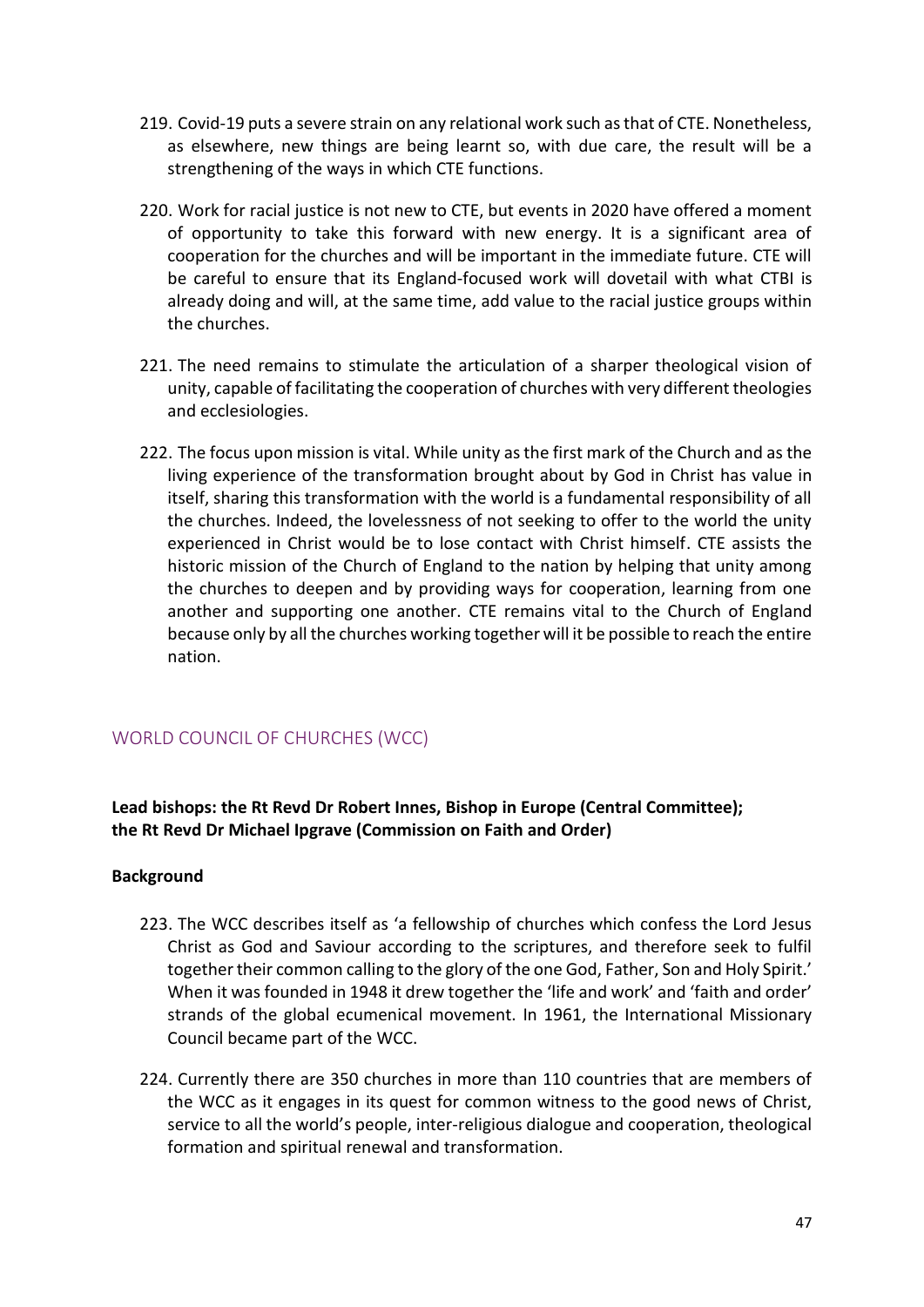- 225. The Assembly, which normally meets every eight years, is the 'supreme legislative body' of the WCC. It appoints the members of the Central Committee and sets programmatic priorities for the next phase of the WCC's work. The last Assembly took place in Busan in 2013 and launched the Pilgrimage of Justice and Peace. The next Assembly was scheduled to take place in 2021 in Karlsruhe, Germany.
- 226. The Faith and Order Commission of the WCC is a multilateral, global forum of ecumenical theology and comprises official representatives of churches belonging to the main historical streams of Christianity, including the Roman Catholic Church. Theologians from thirty-three countries in five continents consider a wide range of issues and areas of ecumenical work.
- 227. There are two Church of England members on the Central Committee: the Bishop in Europe, the Rt Revd Dr Robert Innes, and the Revd Canon Dr Leslie Nathaniel, Archdeacon of the Eastern Archdeaconry in the Diocese in Europe. The Bishop of Ely was originally appointed to the Commission on Faith and Order, with the Bishop of Lichfield currently serving as his substitute.

#### **Key activities for the year**

- 228. Following the appointment of the Revd Dr Olav Fykse Tveit to be the presiding bishop of the Evangelical Lutheran Church of Norway, the process of appointing a new General Secretary was intended to conclude earlier this year. With no decision made, however, Fr Prof Ioan Sauca was appointed acting General Secretary from 1 April, and when the Executive Committee met online on 3 June it confirmed he will hold the post until the WCC central committee that is scheduled to meet in June 2021, God and the conditions of the pandemic willing.
- 229. Preparations continued in the early part of the year for the next WCC Assembly. The theme chosen was *Christ's love moves the world to reconciliation and unity*. With the agreement of the General Synod Appointments Committee, the Church of England nominated a delegation of five members: the Rt Revd Dr Robert Innes, who will lead the delegation, Mrs Lucy Docherty, the Revd Duncan Dormor, the Revd Dr Rosemarie Mallett, and Mr Mark Sheard. A further nomination has been proposed to be one of the additional delegates for the Assembly ensuring diversity and inclusion in representation.
- 230. The executive committee of the WCC has now approved a new date for the WCC 11th Assembly, which has been postponed by a year because of the uncertainties around the covid-19 pandemic. It will now take place in Karlsruhe, Germany, from 31 August to 8 September 2022. While it is already known that one of those appointed to the Church of England's delegation can no longer attend, it is hoped that the others will be able to do so. There will be pre-assembly meetings on 29 and 30 August.
- 231. There has been a focus on completing tasks and projects initiated following the last Assembly in 2013 in good time for them to be presented to the delegates at Karlsruhe. This includes the work of the Commission on Faith and Order, with publications expected on the main areas of its activity, including moral discernment and ecclesial